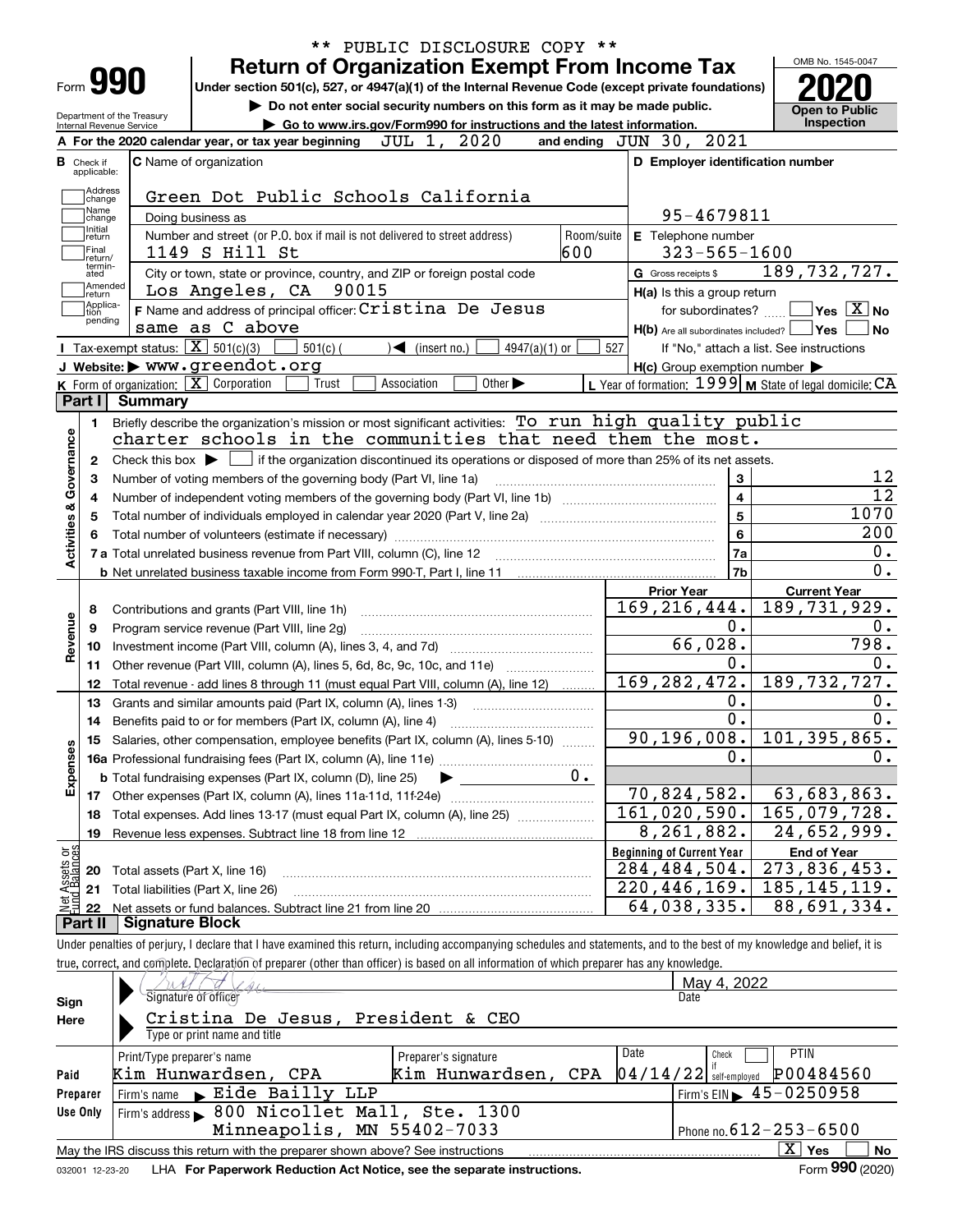|              | Green Dot Public Schools California<br>Form 990 (2020)                                                                                       | 95-4679811                                       | Page 2                                  |
|--------------|----------------------------------------------------------------------------------------------------------------------------------------------|--------------------------------------------------|-----------------------------------------|
|              | <b>Statement of Program Service Accomplishments</b><br>Part III                                                                              |                                                  |                                         |
|              |                                                                                                                                              |                                                  | $\overline{\mathbf{x}}$                 |
| 1            | Briefly describe the organization's mission:                                                                                                 |                                                  |                                         |
|              | Green Dot Public Schools California's mission is to help transform                                                                           |                                                  |                                         |
|              | public education so that every child can be successful in college,                                                                           |                                                  |                                         |
|              | leadership and life. Green Dot Public Schools California manages the                                                                         |                                                  |                                         |
|              | development of and supports the operation of high (See Schedule O)                                                                           |                                                  |                                         |
| $\mathbf{2}$ | Did the organization undertake any significant program services during the year which were not listed on the                                 |                                                  |                                         |
|              | prior Form 990 or 990-EZ?                                                                                                                    |                                                  | $\Box$ Yes $[\overline{\mathrm{X}}]$ No |
|              | If "Yes," describe these new services on Schedule O.                                                                                         | $\sqrt{\phantom{a}}$ Yes $\sqrt{\phantom{a}}$ No |                                         |
| 3            | Did the organization cease conducting, or make significant changes in how it conducts, any program services?                                 |                                                  |                                         |
|              | If "Yes," describe these changes on Schedule O.                                                                                              |                                                  |                                         |
| 4            | Describe the organization's program service accomplishments for each of its three largest program services, as measured by expenses.         |                                                  |                                         |
|              | Section 501(c)(3) and 501(c)(4) organizations are required to report the amount of grants and allocations to others, the total expenses, and |                                                  |                                         |
|              | revenue, if any, for each program service reported.                                                                                          |                                                  |                                         |
| 4a           | $\left(\text{Code:}\right)$ $\left(\text{Expenses $}\right)$<br>Green Dot Public Schools California is a network of Title I secondary        |                                                  |                                         |
|              | schools seeking to put every student on the path to college, regardless                                                                      |                                                  |                                         |
|              | of background. Our academic model is focused on retention, rigor, and                                                                        |                                                  |                                         |
|              | results. We serve the "whole" student with social-emotional development                                                                      |                                                  |                                         |
|              | in addition to academic progress. We offer a range of comprehensive                                                                          |                                                  |                                         |
|              | programs, small schools, and safe college-prep learning environments at                                                                      |                                                  |                                         |
|              | our public charter middle and high schools from Venice, across South                                                                         |                                                  |                                         |
|              | Los Angeles, to Boyle Heights.                                                                                                               |                                                  |                                         |
|              |                                                                                                                                              |                                                  |                                         |
|              |                                                                                                                                              |                                                  |                                         |
|              |                                                                                                                                              |                                                  |                                         |
|              |                                                                                                                                              |                                                  |                                         |
| 4b           |                                                                                                                                              |                                                  |                                         |
|              |                                                                                                                                              |                                                  |                                         |
|              |                                                                                                                                              |                                                  |                                         |
|              |                                                                                                                                              |                                                  |                                         |
|              |                                                                                                                                              |                                                  |                                         |
|              |                                                                                                                                              |                                                  |                                         |
|              |                                                                                                                                              |                                                  |                                         |
|              |                                                                                                                                              |                                                  |                                         |
|              |                                                                                                                                              |                                                  |                                         |
|              |                                                                                                                                              |                                                  |                                         |
|              |                                                                                                                                              |                                                  |                                         |
|              |                                                                                                                                              |                                                  |                                         |
|              |                                                                                                                                              |                                                  |                                         |
| 4с           | ) (Revenue \$<br>$(\text{Code:})$ $(\text{Expenses $})$ $(\text{Expenses $})$                                                                |                                                  |                                         |
|              |                                                                                                                                              |                                                  |                                         |
|              |                                                                                                                                              |                                                  |                                         |
|              |                                                                                                                                              |                                                  |                                         |
|              |                                                                                                                                              |                                                  |                                         |
|              |                                                                                                                                              |                                                  |                                         |
|              |                                                                                                                                              |                                                  |                                         |
|              |                                                                                                                                              |                                                  |                                         |
|              |                                                                                                                                              |                                                  |                                         |
|              |                                                                                                                                              |                                                  |                                         |
|              |                                                                                                                                              |                                                  |                                         |
|              |                                                                                                                                              |                                                  |                                         |
|              |                                                                                                                                              |                                                  |                                         |
| 4d           | Other program services (Describe on Schedule O.)                                                                                             |                                                  |                                         |
|              | (Expenses \$<br>(Revenue \$<br>including grants of \$<br>147,467,406.                                                                        |                                                  |                                         |
| 4е           | Total program service expenses                                                                                                               |                                                  | $F_{\text{orm}}$ 990 (2020)             |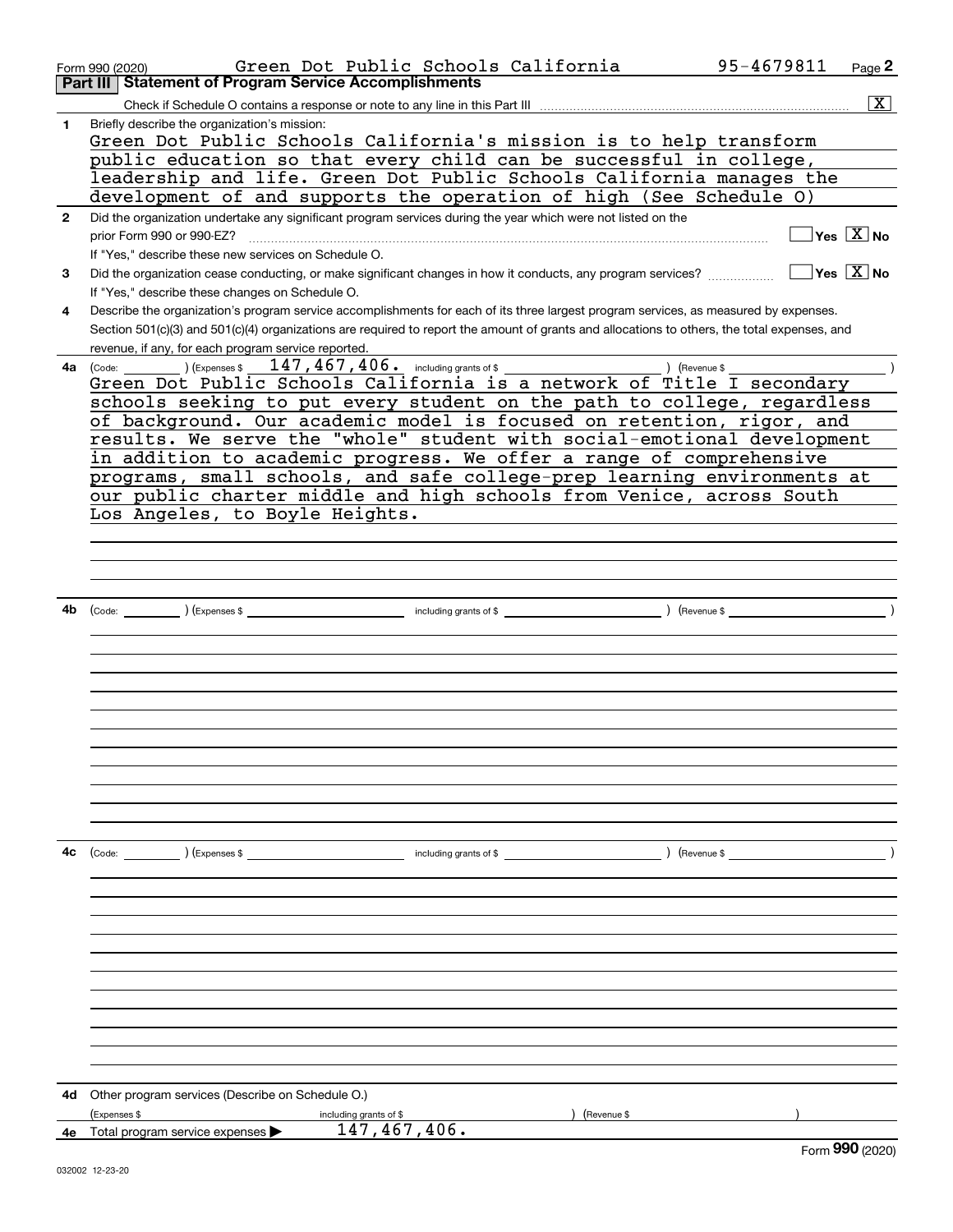|  | Form 990 (2020) |
|--|-----------------|

|     |                                                                                                                                                                                                                                          |                 | Yes                     | No          |
|-----|------------------------------------------------------------------------------------------------------------------------------------------------------------------------------------------------------------------------------------------|-----------------|-------------------------|-------------|
| 1.  | Is the organization described in section $501(c)(3)$ or $4947(a)(1)$ (other than a private foundation)?                                                                                                                                  |                 |                         |             |
|     |                                                                                                                                                                                                                                          | 1               | X                       |             |
| 2   |                                                                                                                                                                                                                                          | $\overline{2}$  | $\overline{\mathtt{x}}$ |             |
| 3   | Did the organization engage in direct or indirect political campaign activities on behalf of or in opposition to candidates for                                                                                                          |                 |                         |             |
|     |                                                                                                                                                                                                                                          | 3               |                         | x           |
| 4   | Section 501(c)(3) organizations. Did the organization engage in lobbying activities, or have a section 501(h) election in effect                                                                                                         |                 |                         |             |
|     |                                                                                                                                                                                                                                          | 4               |                         | х           |
| 5   | Is the organization a section 501(c)(4), 501(c)(5), or 501(c)(6) organization that receives membership dues, assessments, or                                                                                                             |                 |                         |             |
|     |                                                                                                                                                                                                                                          | 5               |                         | х           |
| 6   | Did the organization maintain any donor advised funds or any similar funds or accounts for which donors have the right to                                                                                                                |                 |                         |             |
|     | provide advice on the distribution or investment of amounts in such funds or accounts? If "Yes," complete Schedule D, Part I                                                                                                             | 6               |                         | х           |
| 7   | Did the organization receive or hold a conservation easement, including easements to preserve open space,                                                                                                                                |                 |                         |             |
|     |                                                                                                                                                                                                                                          | 7               |                         | х           |
| 8   | Did the organization maintain collections of works of art, historical treasures, or other similar assets? If "Yes," complete                                                                                                             |                 |                         |             |
|     |                                                                                                                                                                                                                                          | 8               |                         | x           |
| 9   | Did the organization report an amount in Part X, line 21, for escrow or custodial account liability, serve as a custodian for                                                                                                            |                 |                         |             |
|     | amounts not listed in Part X; or provide credit counseling, debt management, credit repair, or debt negotiation services?                                                                                                                |                 |                         |             |
|     |                                                                                                                                                                                                                                          | 9               |                         | х           |
| 10  | Did the organization, directly or through a related organization, hold assets in donor-restricted endowments                                                                                                                             |                 |                         |             |
|     |                                                                                                                                                                                                                                          | 10              |                         | х           |
| 11  | If the organization's answer to any of the following questions is "Yes," then complete Schedule D, Parts VI, VIII, VIII, IX, or X                                                                                                        |                 |                         |             |
|     | as applicable.                                                                                                                                                                                                                           |                 |                         |             |
|     | a Did the organization report an amount for land, buildings, and equipment in Part X, line 10? If "Yes," complete Schedule D,                                                                                                            |                 |                         |             |
|     |                                                                                                                                                                                                                                          | 11a             | X                       |             |
|     | <b>b</b> Did the organization report an amount for investments - other securities in Part X, line 12, that is 5% or more of its total                                                                                                    |                 |                         |             |
|     |                                                                                                                                                                                                                                          | 11b             |                         | x           |
|     | c Did the organization report an amount for investments - program related in Part X, line 13, that is 5% or more of its total                                                                                                            |                 |                         | х           |
|     |                                                                                                                                                                                                                                          | 11c             |                         |             |
|     | d Did the organization report an amount for other assets in Part X, line 15, that is 5% or more of its total assets reported in                                                                                                          |                 | х                       |             |
|     |                                                                                                                                                                                                                                          | 11d             | $\mathbf X$             |             |
|     | Did the organization's separate or consolidated financial statements for the tax year include a footnote that addresses                                                                                                                  | <b>11e</b>      |                         |             |
| f   | the organization's liability for uncertain tax positions under FIN 48 (ASC 740)? If "Yes," complete Schedule D, Part X                                                                                                                   | 11f             | X                       |             |
|     | 12a Did the organization obtain separate, independent audited financial statements for the tax year? If "Yes," complete                                                                                                                  |                 |                         |             |
|     |                                                                                                                                                                                                                                          | 12a             |                         | x           |
|     | <b>b</b> Was the organization included in consolidated, independent audited financial statements for the tax year?                                                                                                                       |                 |                         |             |
|     |                                                                                                                                                                                                                                          | 12 <sub>b</sub> | х                       |             |
| 13  | If "Yes," and if the organization answered "No" to line 12a, then completing Schedule D, Parts XI and XII is optional metalliming<br>Is the organization a school described in section $170(b)(1)(A)(ii)?$ If "Yes," complete Schedule E | 13              | X                       |             |
| 14a | Did the organization maintain an office, employees, or agents outside of the United States?                                                                                                                                              | 14a             |                         | x           |
|     | <b>b</b> Did the organization have aggregate revenues or expenses of more than \$10,000 from grantmaking, fundraising, business,                                                                                                         |                 |                         |             |
|     | investment, and program service activities outside the United States, or aggregate foreign investments valued at \$100,000                                                                                                               |                 |                         |             |
|     |                                                                                                                                                                                                                                          | 14b             |                         | x           |
| 15  | Did the organization report on Part IX, column (A), line 3, more than \$5,000 of grants or other assistance to or for any                                                                                                                |                 |                         |             |
|     |                                                                                                                                                                                                                                          | 15              |                         | x           |
| 16  | Did the organization report on Part IX, column (A), line 3, more than \$5,000 of aggregate grants or other assistance to                                                                                                                 |                 |                         |             |
|     |                                                                                                                                                                                                                                          | 16              |                         | x           |
| 17  | Did the organization report a total of more than \$15,000 of expenses for professional fundraising services on Part IX,                                                                                                                  |                 |                         |             |
|     |                                                                                                                                                                                                                                          | 17              |                         | x           |
| 18  | Did the organization report more than \$15,000 total of fundraising event gross income and contributions on Part VIII, lines                                                                                                             |                 |                         |             |
|     |                                                                                                                                                                                                                                          | 18              |                         | x           |
| 19  | Did the organization report more than \$15,000 of gross income from gaming activities on Part VIII, line 9a? If "Yes."                                                                                                                   |                 |                         |             |
|     |                                                                                                                                                                                                                                          | 19              |                         | x           |
| 20a |                                                                                                                                                                                                                                          | 20a             |                         | $\mathbf X$ |
|     | b If "Yes" to line 20a, did the organization attach a copy of its audited financial statements to this return?                                                                                                                           | 20b             |                         |             |
| 21  | Did the organization report more than \$5,000 of grants or other assistance to any domestic organization or                                                                                                                              |                 |                         |             |
|     |                                                                                                                                                                                                                                          | 21              |                         | X           |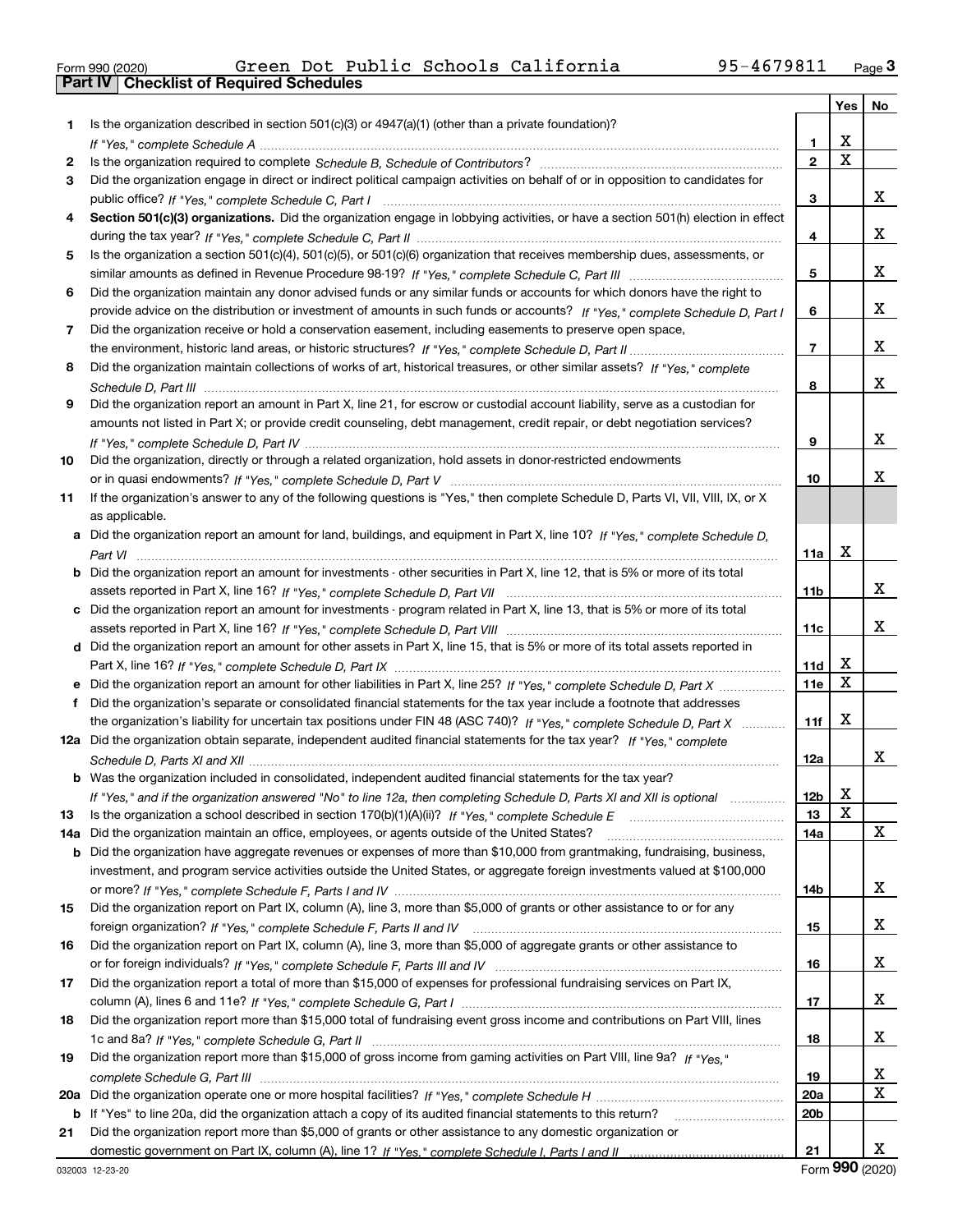|  | Form 990 (2020) |
|--|-----------------|
|  |                 |

*(continued)*

|               |                                                                                                                              |                 | Yes | No          |
|---------------|------------------------------------------------------------------------------------------------------------------------------|-----------------|-----|-------------|
| 22            | Did the organization report more than \$5,000 of grants or other assistance to or for domestic individuals on                |                 |     |             |
|               |                                                                                                                              | 22              |     | x           |
| 23            | Did the organization answer "Yes" to Part VII, Section A, line 3, 4, or 5 about compensation of the organization's current   |                 |     |             |
|               | and former officers, directors, trustees, key employees, and highest compensated employees? If "Yes," complete               |                 |     |             |
|               |                                                                                                                              | 23              | х   |             |
|               | 24a Did the organization have a tax-exempt bond issue with an outstanding principal amount of more than \$100,000 as of the  |                 |     |             |
|               | last day of the year, that was issued after December 31, 2002? If "Yes," answer lines 24b through 24d and complete           |                 |     |             |
|               |                                                                                                                              | 24a             |     | X.          |
|               | <b>b</b> Did the organization invest any proceeds of tax-exempt bonds beyond a temporary period exception?                   | 24 <sub>b</sub> |     |             |
|               | c Did the organization maintain an escrow account other than a refunding escrow at any time during the year to defease       |                 |     |             |
|               | any tax-exempt bonds?                                                                                                        | 24c             |     |             |
|               |                                                                                                                              | 24d             |     |             |
|               | 25a Section 501(c)(3), 501(c)(4), and 501(c)(29) organizations. Did the organization engage in an excess benefit             |                 |     |             |
|               |                                                                                                                              | 25a             |     | х           |
|               | b Is the organization aware that it engaged in an excess benefit transaction with a disqualified person in a prior year, and |                 |     |             |
|               | that the transaction has not been reported on any of the organization's prior Forms 990 or 990-EZ? If "Yes," complete        |                 |     |             |
|               | Schedule L, Part I                                                                                                           | 25b             |     | х           |
| 26            | Did the organization report any amount on Part X, line 5 or 22, for receivables from or payables to any current              |                 |     |             |
|               | or former officer, director, trustee, key employee, creator or founder, substantial contributor, or 35%                      |                 |     |             |
|               | controlled entity or family member of any of these persons? If "Yes," complete Schedule L, Part II                           | 26              |     | х           |
| 27            | Did the organization provide a grant or other assistance to any current or former officer, director, trustee, key employee,  |                 |     |             |
|               | creator or founder, substantial contributor or employee thereof, a grant selection committee member, or to a 35% controlled  |                 |     |             |
|               | entity (including an employee thereof) or family member of any of these persons? If "Yes," complete Schedule L, Part III     | 27              |     | x           |
| 28            | Was the organization a party to a business transaction with one of the following parties (see Schedule L, Part IV            |                 |     |             |
|               | instructions, for applicable filing thresholds, conditions, and exceptions):                                                 |                 |     |             |
|               | a A current or former officer, director, trustee, key employee, creator or founder, or substantial contributor? If           |                 |     |             |
|               |                                                                                                                              | 28a             |     | X           |
|               |                                                                                                                              | 28 <sub>b</sub> |     | X           |
|               | c A 35% controlled entity of one or more individuals and/or organizations described in lines 28a or 28b? If                  |                 |     |             |
|               |                                                                                                                              | 28c             |     | х           |
| 29            |                                                                                                                              | 29              |     | $\mathbf X$ |
| 30            | Did the organization receive contributions of art, historical treasures, or other similar assets, or qualified conservation  |                 |     |             |
|               |                                                                                                                              | 30              |     | х           |
| 31            | Did the organization liquidate, terminate, or dissolve and cease operations? If "Yes," complete Schedule N, Part I           | 31              |     | $\mathbf X$ |
| 32            | Did the organization sell, exchange, dispose of, or transfer more than 25% of its net assets? If "Yes," complete             |                 |     |             |
|               |                                                                                                                              | 32              |     | x           |
| 33            | Did the organization own 100% of an entity disregarded as separate from the organization under Regulations                   |                 |     |             |
|               |                                                                                                                              | 33              |     | x           |
| 34            | Was the organization related to any tax-exempt or taxable entity? If "Yes," complete Schedule R, Part II, III, or IV, and    |                 |     |             |
|               |                                                                                                                              | 34              | х   |             |
|               | 35a Did the organization have a controlled entity within the meaning of section 512(b)(13)?                                  | <b>35a</b>      | X   |             |
|               | b If "Yes" to line 35a, did the organization receive any payment from or engage in any transaction with a controlled entity  |                 |     |             |
|               |                                                                                                                              | 35b             | х   |             |
| 36            | Section 501(c)(3) organizations. Did the organization make any transfers to an exempt non-charitable related organization?   |                 |     |             |
|               |                                                                                                                              | 36              |     | X           |
| 37            | Did the organization conduct more than 5% of its activities through an entity that is not a related organization             |                 |     |             |
|               |                                                                                                                              | 37              |     | x           |
| 38            | Did the organization complete Schedule O and provide explanations in Schedule O for Part VI, lines 11b and 19?               |                 |     |             |
|               | Note: All Form 990 filers are required to complete Schedule O                                                                | 38              | х   |             |
| <b>Part V</b> | <b>Statements Regarding Other IRS Filings and Tax Compliance</b>                                                             |                 |     |             |
|               | Check if Schedule O contains a response or note to any line in this Part V                                                   |                 |     |             |
|               |                                                                                                                              |                 | Yes | No          |
|               | 103<br>1a                                                                                                                    |                 |     |             |
| b             | 0<br>Enter the number of Forms W-2G included in line 1a. Enter -0- if not applicable<br>1b                                   |                 |     |             |
|               | Did the organization comply with backup withholding rules for reportable payments to vendors and reportable gaming           |                 |     |             |
|               |                                                                                                                              | 1c              | X   |             |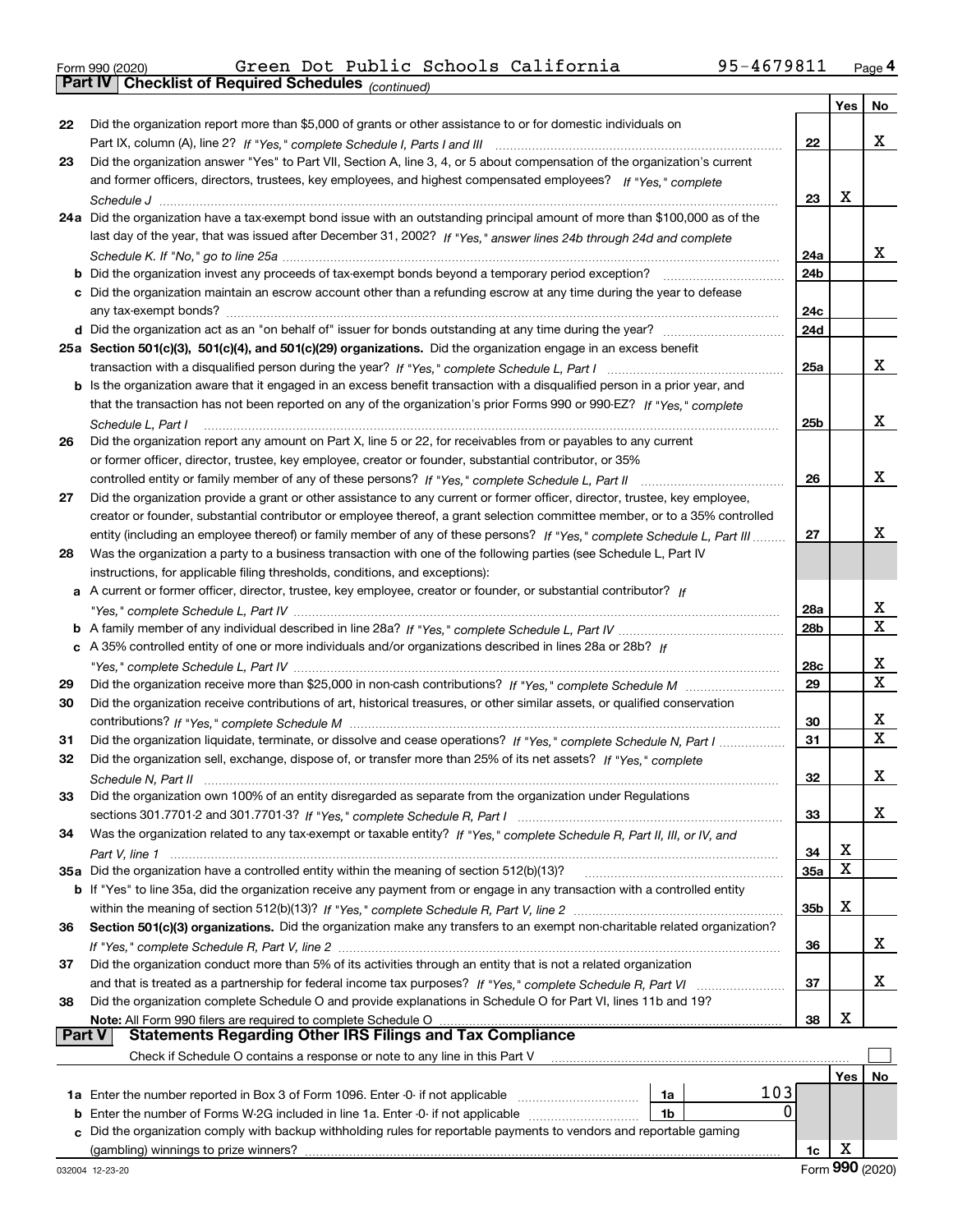|               | 95-4679811<br>Green Dot Public Schools California<br>Form 990 (2020)                                                                                                                                                                                       |                |     | Page $5$         |
|---------------|------------------------------------------------------------------------------------------------------------------------------------------------------------------------------------------------------------------------------------------------------------|----------------|-----|------------------|
| <b>Part V</b> | Statements Regarding Other IRS Filings and Tax Compliance (continued)                                                                                                                                                                                      |                |     |                  |
|               |                                                                                                                                                                                                                                                            |                | Yes | No               |
|               | 2a Enter the number of employees reported on Form W-3, Transmittal of Wage and Tax Statements,                                                                                                                                                             |                |     |                  |
|               | 1070<br>filed for the calendar year ending with or within the year covered by this return<br>2a                                                                                                                                                            |                |     |                  |
|               |                                                                                                                                                                                                                                                            | 2b             | X   |                  |
|               |                                                                                                                                                                                                                                                            |                |     |                  |
|               | 3a Did the organization have unrelated business gross income of \$1,000 or more during the year?                                                                                                                                                           | 3a             |     | х                |
|               |                                                                                                                                                                                                                                                            | 3b             |     |                  |
|               | 4a At any time during the calendar year, did the organization have an interest in, or a signature or other authority over, a                                                                                                                               |                |     |                  |
|               |                                                                                                                                                                                                                                                            | 4a             |     | х                |
|               | <b>b</b> If "Yes," enter the name of the foreign country $\triangleright$                                                                                                                                                                                  |                |     |                  |
|               |                                                                                                                                                                                                                                                            |                |     |                  |
|               | See instructions for filing requirements for FinCEN Form 114, Report of Foreign Bank and Financial Accounts (FBAR).                                                                                                                                        |                |     | X                |
|               |                                                                                                                                                                                                                                                            | 5a             |     | х                |
| b             |                                                                                                                                                                                                                                                            | 5 <sub>b</sub> |     |                  |
| c             |                                                                                                                                                                                                                                                            | 5c             |     |                  |
|               | 6a Does the organization have annual gross receipts that are normally greater than \$100,000, and did the organization solicit                                                                                                                             |                |     |                  |
|               |                                                                                                                                                                                                                                                            | 6a             |     | x                |
|               | <b>b</b> If "Yes," did the organization include with every solicitation an express statement that such contributions or gifts                                                                                                                              |                |     |                  |
|               | were not tax deductible?                                                                                                                                                                                                                                   | 6b             |     |                  |
| 7             | Organizations that may receive deductible contributions under section 170(c).                                                                                                                                                                              |                |     |                  |
| а             | Did the organization receive a payment in excess of \$75 made partly as a contribution and partly for goods and services provided to the payor?                                                                                                            | 7a             |     | х                |
| b             | If "Yes," did the organization notify the donor of the value of the goods or services provided?                                                                                                                                                            | 7b             |     |                  |
|               | c Did the organization sell, exchange, or otherwise dispose of tangible personal property for which it was required                                                                                                                                        |                |     |                  |
|               |                                                                                                                                                                                                                                                            | 7c             |     | х                |
|               |                                                                                                                                                                                                                                                            |                |     |                  |
| е             | Did the organization receive any funds, directly or indirectly, to pay premiums on a personal benefit contract?                                                                                                                                            | 7e             |     | X                |
| f             | Did the organization, during the year, pay premiums, directly or indirectly, on a personal benefit contract?                                                                                                                                               | 7f             |     | х                |
| g             | If the organization received a contribution of qualified intellectual property, did the organization file Form 8899 as required?                                                                                                                           | 7g             |     |                  |
| h             | If the organization received a contribution of cars, boats, airplanes, or other vehicles, did the organization file a Form 1098-C?                                                                                                                         | 7h             |     |                  |
| 8             | Sponsoring organizations maintaining donor advised funds. Did a donor advised fund maintained by the                                                                                                                                                       |                |     |                  |
|               | sponsoring organization have excess business holdings at any time during the year?                                                                                                                                                                         | 8              |     |                  |
| 9             | Sponsoring organizations maintaining donor advised funds.                                                                                                                                                                                                  |                |     |                  |
| а             | Did the sponsoring organization make any taxable distributions under section 4966?                                                                                                                                                                         | 9а             |     |                  |
| b             |                                                                                                                                                                                                                                                            | 9b             |     |                  |
|               |                                                                                                                                                                                                                                                            |                |     |                  |
| 10            | Section 501(c)(7) organizations. Enter:                                                                                                                                                                                                                    |                |     |                  |
|               | 10a<br> 10b                                                                                                                                                                                                                                                |                |     |                  |
|               | Gross receipts, included on Form 990, Part VIII, line 12, for public use of club facilities                                                                                                                                                                |                |     |                  |
| 11            | Section 501(c)(12) organizations. Enter:                                                                                                                                                                                                                   |                |     |                  |
|               | 11a                                                                                                                                                                                                                                                        |                |     |                  |
|               | b Gross income from other sources (Do not net amounts due or paid to other sources against                                                                                                                                                                 |                |     |                  |
|               | <b>11b</b>                                                                                                                                                                                                                                                 |                |     |                  |
|               | 12a Section 4947(a)(1) non-exempt charitable trusts. Is the organization filing Form 990 in lieu of Form 1041?                                                                                                                                             | 12a            |     |                  |
|               | 12 <sub>b</sub><br><b>b</b> If "Yes," enter the amount of tax-exempt interest received or accrued during the year <i>manument</i> of the set of the set of the set of the set of the set of the set of the set of the set of the set of the set of the set |                |     |                  |
| 13            | Section 501(c)(29) qualified nonprofit health insurance issuers.                                                                                                                                                                                           |                |     |                  |
|               | a Is the organization licensed to issue qualified health plans in more than one state?                                                                                                                                                                     | 13a            |     |                  |
|               | Note: See the instructions for additional information the organization must report on Schedule O.                                                                                                                                                          |                |     |                  |
|               | <b>b</b> Enter the amount of reserves the organization is required to maintain by the states in which the                                                                                                                                                  |                |     |                  |
|               | 13b                                                                                                                                                                                                                                                        |                |     |                  |
|               | 13с                                                                                                                                                                                                                                                        |                |     |                  |
| 14a           | Did the organization receive any payments for indoor tanning services during the tax year?                                                                                                                                                                 | 14a            |     | X                |
| b             | If "Yes," has it filed a Form 720 to report these payments? If "No," provide an explanation on Schedule O                                                                                                                                                  | 14b            |     |                  |
| 15            | Is the organization subject to the section 4960 tax on payment(s) of more than \$1,000,000 in remuneration or                                                                                                                                              |                |     |                  |
|               |                                                                                                                                                                                                                                                            | 15             |     | х                |
|               | If "Yes," see instructions and file Form 4720, Schedule N.                                                                                                                                                                                                 |                |     |                  |
|               |                                                                                                                                                                                                                                                            |                |     | х                |
| 16            | Is the organization an educational institution subject to the section 4968 excise tax on net investment income?                                                                                                                                            | 16             |     |                  |
|               | If "Yes," complete Form 4720, Schedule O.                                                                                                                                                                                                                  |                |     | Egrm $990(2020)$ |

Form (2020) **990**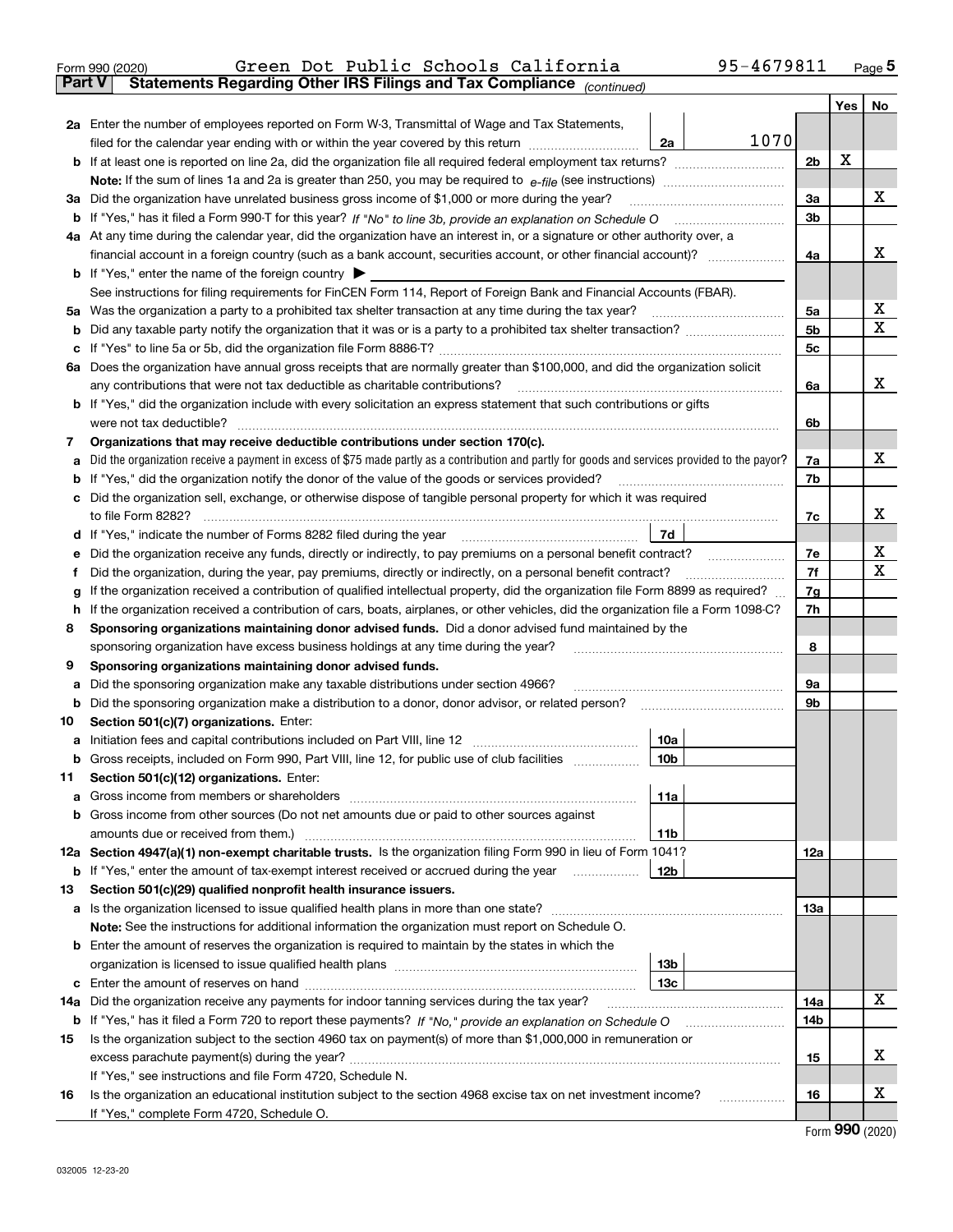|  | Form 990 (2020) |
|--|-----------------|
|  |                 |

|  | Green Dot Public Schools California |  |
|--|-------------------------------------|--|
|  |                                     |  |

*For each "Yes" response to lines 2 through 7b below, and for a "No" response to line 8a, 8b, or 10b below, describe the circumstances, processes, or changes on Schedule O. See instructions.* Form 990 (2020) Green Dot Public Schools California 95-4679811 <sub>Page</sub> 6<br>**Part VI** | Governance, Management, and Disclosure <sub>For each "Yes" response to lines 2 through 7b below, and for a "No" response</sub>

|     | Check if Schedule O contains a response or note to any line in this Part VI                                                                                           |                 |             | $\boxed{\text{X}}$ |
|-----|-----------------------------------------------------------------------------------------------------------------------------------------------------------------------|-----------------|-------------|--------------------|
|     | <b>Section A. Governing Body and Management</b>                                                                                                                       |                 |             |                    |
|     |                                                                                                                                                                       |                 | Yes         | No                 |
|     | 12<br><b>1a</b> Enter the number of voting members of the governing body at the end of the tax year<br>1a<br>.                                                        |                 |             |                    |
|     | If there are material differences in voting rights among members of the governing body, or if the governing                                                           |                 |             |                    |
|     | body delegated broad authority to an executive committee or similar committee, explain on Schedule O.                                                                 |                 |             |                    |
|     | 12<br>Enter the number of voting members included on line 1a, above, who are independent<br>1b                                                                        |                 |             |                    |
| 2   | Did any officer, director, trustee, or key employee have a family relationship or a business relationship with any other                                              |                 |             |                    |
|     | officer, director, trustee, or key employee?                                                                                                                          | $\mathbf{2}$    | X           |                    |
| 3   | Did the organization delegate control over management duties customarily performed by or under the direct supervision                                                 |                 |             |                    |
|     | of officers, directors, trustees, or key employees to a management company or other person?                                                                           | 3               |             | х                  |
| 4   | Did the organization make any significant changes to its governing documents since the prior Form 990 was filed?                                                      | 4               |             | $\mathbf X$        |
| 5   |                                                                                                                                                                       | 5               |             | X                  |
| 6   | Did the organization have members or stockholders?                                                                                                                    | 6               |             | X                  |
| 7a  | Did the organization have members, stockholders, or other persons who had the power to elect or appoint one or                                                        |                 |             |                    |
|     |                                                                                                                                                                       | 7a              |             | х                  |
| b   | Are any governance decisions of the organization reserved to (or subject to approval by) members, stockholders, or                                                    |                 |             |                    |
|     | persons other than the governing body?                                                                                                                                | 7b              |             | х                  |
| 8   | Did the organization contemporaneously document the meetings held or written actions undertaken during the year by the following:                                     |                 |             |                    |
| a   |                                                                                                                                                                       | 8а              | х           |                    |
|     |                                                                                                                                                                       | 8b              | $\mathbf X$ |                    |
| 9   | Is there any officer, director, trustee, or key employee listed in Part VII, Section A, who cannot be reached at the                                                  |                 |             |                    |
|     |                                                                                                                                                                       | 9               |             | x                  |
|     | Section B. Policies <sub>(This Section B requests information about policies not required by the Internal Revenue Code.)</sub>                                        |                 |             |                    |
|     |                                                                                                                                                                       |                 | Yes         | No                 |
|     |                                                                                                                                                                       | <b>10a</b>      |             | х                  |
|     | <b>b</b> If "Yes," did the organization have written policies and procedures governing the activities of such chapters, affiliates,                                   |                 |             |                    |
|     | and branches to ensure their operations are consistent with the organization's exempt purposes?                                                                       | 10 <sub>b</sub> |             |                    |
|     | 11a Has the organization provided a complete copy of this Form 990 to all members of its governing body before filing the form?                                       | 11a             | X           |                    |
| b   | Describe in Schedule O the process, if any, used by the organization to review this Form 990.                                                                         |                 |             |                    |
| 12a |                                                                                                                                                                       | 12a             | х           |                    |
| b   | Were officers, directors, or trustees, and key employees required to disclose annually interests that could give rise to conflicts?                                   | 12 <sub>b</sub> | X           |                    |
| с   | Did the organization regularly and consistently monitor and enforce compliance with the policy? If "Yes," describe                                                    |                 |             |                    |
|     | in Schedule O how this was done www.communication.com/www.communication.com/www.communication.com/www.communic                                                        | 12c             | х           |                    |
| 13  | Did the organization have a written whistleblower policy?                                                                                                             | 13              | X           |                    |
| 14  | Did the organization have a written document retention and destruction policy?                                                                                        | 14              | X           |                    |
| 15  | Did the process for determining compensation of the following persons include a review and approval by independent                                                    |                 |             |                    |
|     | persons, comparability data, and contemporaneous substantiation of the deliberation and decision?                                                                     |                 |             |                    |
|     | The organization's CEO, Executive Director, or top management official manufactured content of the organization's CEO, Executive Director, or top management official | 15a             | х           |                    |
|     | Other officers or key employees of the organization                                                                                                                   | 15 <sub>b</sub> | X           |                    |
|     | If "Yes" to line 15a or 15b, describe the process in Schedule O (see instructions).                                                                                   |                 |             |                    |
|     | 16a Did the organization invest in, contribute assets to, or participate in a joint venture or similar arrangement with a                                             |                 |             |                    |
|     | taxable entity during the year?                                                                                                                                       | 16a             |             | х                  |
|     | <b>b</b> If "Yes," did the organization follow a written policy or procedure requiring the organization to evaluate its participation                                 |                 |             |                    |
|     | in joint venture arrangements under applicable federal tax law, and take steps to safeguard the organization's                                                        |                 |             |                    |
|     | exempt status with respect to such arrangements?                                                                                                                      | 16b             |             |                    |
|     | <b>Section C. Disclosure</b>                                                                                                                                          |                 |             |                    |
| 17  | List the states with which a copy of this Form 990 is required to be filed $\blacktriangleright$ CA                                                                   |                 |             |                    |
| 18  | Section 6104 requires an organization to make its Forms 1023 (1024 or 1024-A, if applicable), 990, and 990-T (Section 501(c)(3)s only) available                      |                 |             |                    |
|     | for public inspection. Indicate how you made these available. Check all that apply.                                                                                   |                 |             |                    |
|     | $X$ Own website<br>$X$ Upon request<br>Another's website<br>Other (explain on Schedule O)                                                                             |                 |             |                    |
| 19  | Describe on Schedule O whether (and if so, how) the organization made its governing documents, conflict of interest policy, and financial                             |                 |             |                    |
|     | statements available to the public during the tax year.                                                                                                               |                 |             |                    |
| 20  | State the name, address, and telephone number of the person who possesses the organization's books and records                                                        |                 |             |                    |
|     | Andrew Garcia - 323-565-1600                                                                                                                                          |                 |             |                    |
|     | 90015<br>1149 S Hill St Suite 600, Los Angeles, CA                                                                                                                    |                 |             |                    |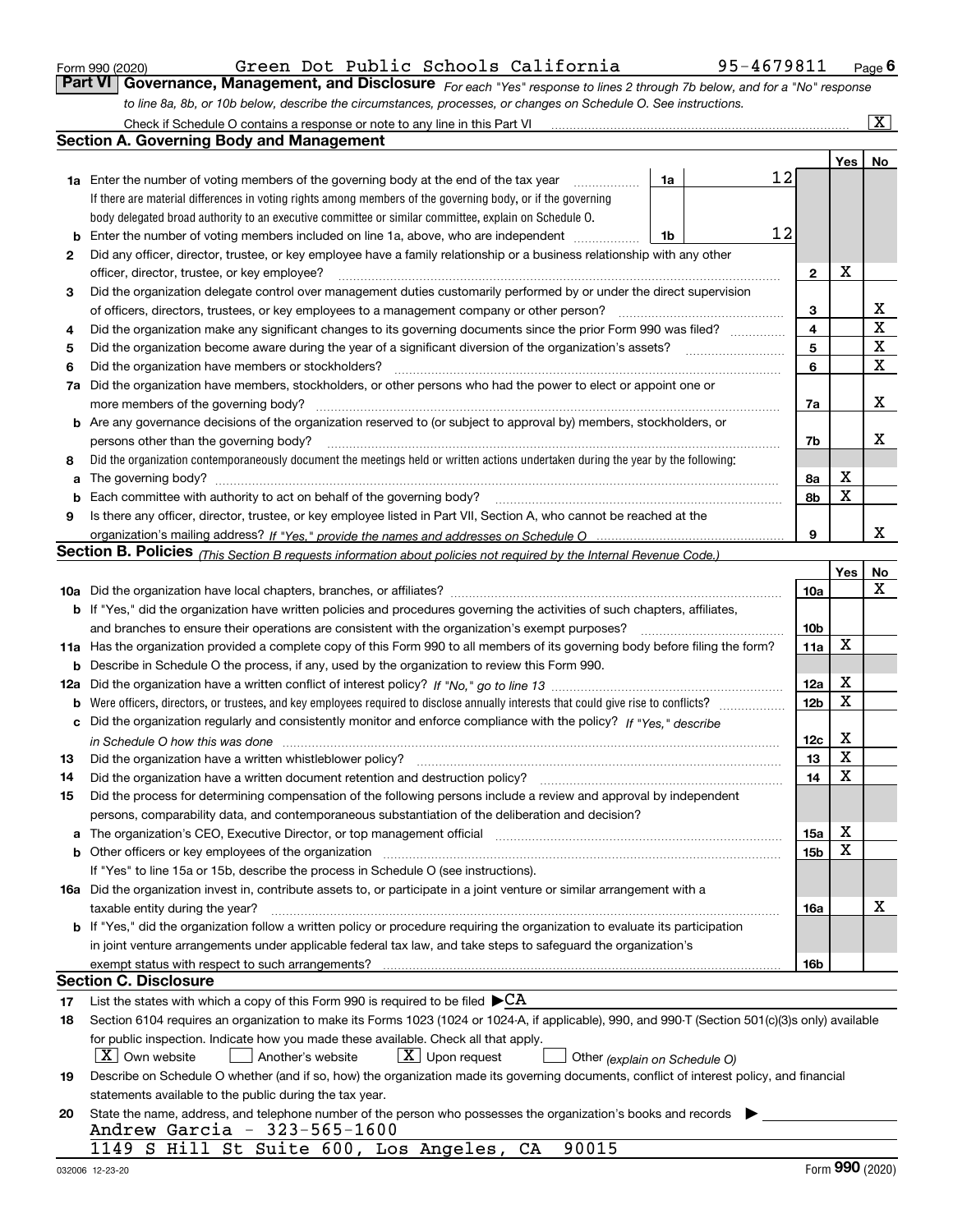$\mathcal{L}^{\text{max}}$ 

## **7Part VII Compensation of Officers, Directors, Trustees, Key Employees, Highest Compensated Employees, and Independent Contractors**

Check if Schedule O contains a response or note to any line in this Part VII

**Section A. Officers, Directors, Trustees, Key Employees, and Highest Compensated Employees**

**1a**  Complete this table for all persons required to be listed. Report compensation for the calendar year ending with or within the organization's tax year. **•** List all of the organization's current officers, directors, trustees (whether individuals or organizations), regardless of amount of compensation.

Enter -0- in columns (D), (E), and (F) if no compensation was paid.

 $\bullet$  List all of the organization's  $\,$ current key employees, if any. See instructions for definition of "key employee."

**•** List the organization's five current highest compensated employees (other than an officer, director, trustee, or key employee) who received reportable compensation (Box 5 of Form W-2 and/or Box 7 of Form 1099-MISC) of more than \$100,000 from the organization and any related organizations.

**•** List all of the organization's former officers, key employees, and highest compensated employees who received more than \$100,000 of reportable compensation from the organization and any related organizations.

**former directors or trustees**  ¥ List all of the organization's that received, in the capacity as a former director or trustee of the organization, more than \$10,000 of reportable compensation from the organization and any related organizations.

See instructions for the order in which to list the persons above.

Check this box if neither the organization nor any related organization compensated any current officer, director, or trustee.  $\mathcal{L}^{\text{max}}$ 

| (A)                            | (B)<br>(C)        |                                         |                                                                  |             |              |                                 |        | (D)             | (E)                           | (F)                   |
|--------------------------------|-------------------|-----------------------------------------|------------------------------------------------------------------|-------------|--------------|---------------------------------|--------|-----------------|-------------------------------|-----------------------|
| Name and title                 | Average           | Position<br>(do not check more than one |                                                                  |             |              |                                 |        | Reportable      | Reportable                    | Estimated             |
|                                | hours per         |                                         | box, unless person is both an<br>officer and a director/trustee) |             |              |                                 |        | compensation    | compensation                  | amount of             |
|                                | week<br>(list any |                                         |                                                                  |             |              |                                 |        | from<br>the     | from related<br>organizations | other<br>compensation |
|                                | hours for         |                                         |                                                                  |             |              |                                 |        | organization    | (W-2/1099-MISC)               | from the              |
|                                | related           |                                         |                                                                  |             |              |                                 |        | (W-2/1099-MISC) |                               | organization          |
|                                | organizations     |                                         |                                                                  |             |              |                                 |        |                 |                               | and related           |
|                                | below             | ndividual trustee or director           | nstitutional trustee                                             |             | key employee | Highest compensated<br>employee | Former |                 |                               | organizations         |
|                                | line)             |                                         |                                                                  | Officer     |              |                                 |        |                 |                               |                       |
| (1)<br>Cristina de Jesus       | 40.00             |                                         |                                                                  |             |              |                                 |        |                 |                               |                       |
| President & CEO                |                   |                                         |                                                                  | $\mathbf X$ |              |                                 |        | 300,847.        | 0.                            | 64,312.               |
| (2)<br>Annette Gonzalez        | 40.00             |                                         |                                                                  |             |              |                                 |        |                 |                               |                       |
| Chief Academic Officer         |                   |                                         |                                                                  | $\mathbf X$ |              |                                 |        | 219,813.        | $\mathbf 0$ .                 | 44,606.               |
| (3)<br>Gordon Gibbings         | 40.00             |                                         |                                                                  |             |              |                                 |        |                 |                               |                       |
| Vice President of Schools      |                   |                                         |                                                                  |             |              | X                               |        | 187,086.        | 0.                            | 38,745.               |
| Damon Hands<br>(4)             | 40.00             |                                         |                                                                  |             |              |                                 |        |                 |                               |                       |
| Senior Area Superintendent     |                   |                                         |                                                                  |             |              | $\mathbf x$                     |        | 161,878.        | $\mathbf 0$ .                 | 52,503.               |
| Leilani Abulon<br>(5)          | 40.00             |                                         |                                                                  |             |              |                                 |        |                 |                               |                       |
| Chief Program Officer          |                   |                                         |                                                                  | $\mathbf X$ |              |                                 |        | 165,128.        | $\mathbf 0$ .                 | 46,398.               |
| Martha Avellan<br>(6)          | 40.00             |                                         |                                                                  |             |              |                                 |        |                 |                               |                       |
| Area Superintendent            |                   |                                         |                                                                  |             |              | X                               |        | 161,287.        | $\mathbf 0$ .                 | 38, 104.              |
| Alyce Prentice-Ching<br>(7)    | 40.00             |                                         |                                                                  |             |              |                                 |        |                 |                               |                       |
| Area Superintendent            |                   |                                         |                                                                  |             |              | X                               |        | 153,408.        | 0.                            | 42,958.               |
| John Zapata<br>(8)             | 40.00             |                                         |                                                                  |             |              |                                 |        |                 |                               |                       |
| Principal                      |                   |                                         |                                                                  |             |              | X                               |        | 153,186.        | 0.                            | 27,466.               |
| (9) Michael Lopez              | 40.00             |                                         |                                                                  |             |              |                                 |        |                 |                               |                       |
| Chief Business Officer         |                   |                                         |                                                                  | X           |              |                                 |        | 165,762.        | $\mathbf{0}$ .                | 11,462.               |
| (10) Kevin S. Reed             | 2.00              |                                         |                                                                  |             |              |                                 |        |                 |                               |                       |
| Chairman of the Board          |                   | $\mathbf X$                             |                                                                  | $\mathbf X$ |              |                                 |        | 0.              | 0.                            | 0.                    |
| (11) Jon Goodman               | 2.00              |                                         |                                                                  |             |              |                                 |        |                 |                               |                       |
| Vice Board Chair and Secretary | 1.00              | $\mathbf X$                             |                                                                  | $\mathbf X$ |              |                                 |        | 0.              | $\mathbf 0$ .                 | 0.                    |
| (12) Peter Scranton            | 2.00              |                                         |                                                                  |             |              |                                 |        |                 |                               |                       |
| Director                       |                   | $\mathbf X$                             |                                                                  |             |              |                                 |        | 0.              | $\mathbf 0$ .                 | 0.                    |
| (13) Louis Gomez               | 2.00              |                                         |                                                                  |             |              |                                 |        |                 |                               |                       |
| Director                       |                   | $\mathbf X$                             |                                                                  |             |              |                                 |        | 0.              | $\mathbf 0$ .                 | $0_{.}$               |
| (14) Ivette Pena               | 2.00              |                                         |                                                                  |             |              |                                 |        |                 |                               |                       |
| Director                       |                   | $\mathbf X$                             |                                                                  |             |              |                                 |        | 0.              | $\mathbf{0}$ .                | 0.                    |
| (15) Claudio Chavez            | 2.00              |                                         |                                                                  |             |              |                                 |        |                 |                               |                       |
| Director                       |                   | $\mathbf X$                             |                                                                  |             |              |                                 |        | 0.              | $\mathbf{0}$ .                | $\mathbf 0$ .         |
| (16) Dr. Robert Cherry         | 2.00              |                                         |                                                                  |             |              |                                 |        |                 |                               |                       |
| Director                       |                   | $\overline{\mathbf{X}}$                 |                                                                  |             |              |                                 |        | 0.              | $\mathbf{0}$ .                | $\mathbf 0$ .         |
| (17) Ricardo Barragan          | 2.00              |                                         |                                                                  |             |              |                                 |        |                 |                               |                       |
| Director                       |                   | $\mathbf X$                             |                                                                  |             |              |                                 |        | 0.              | $\mathbf 0$ .                 | 0.                    |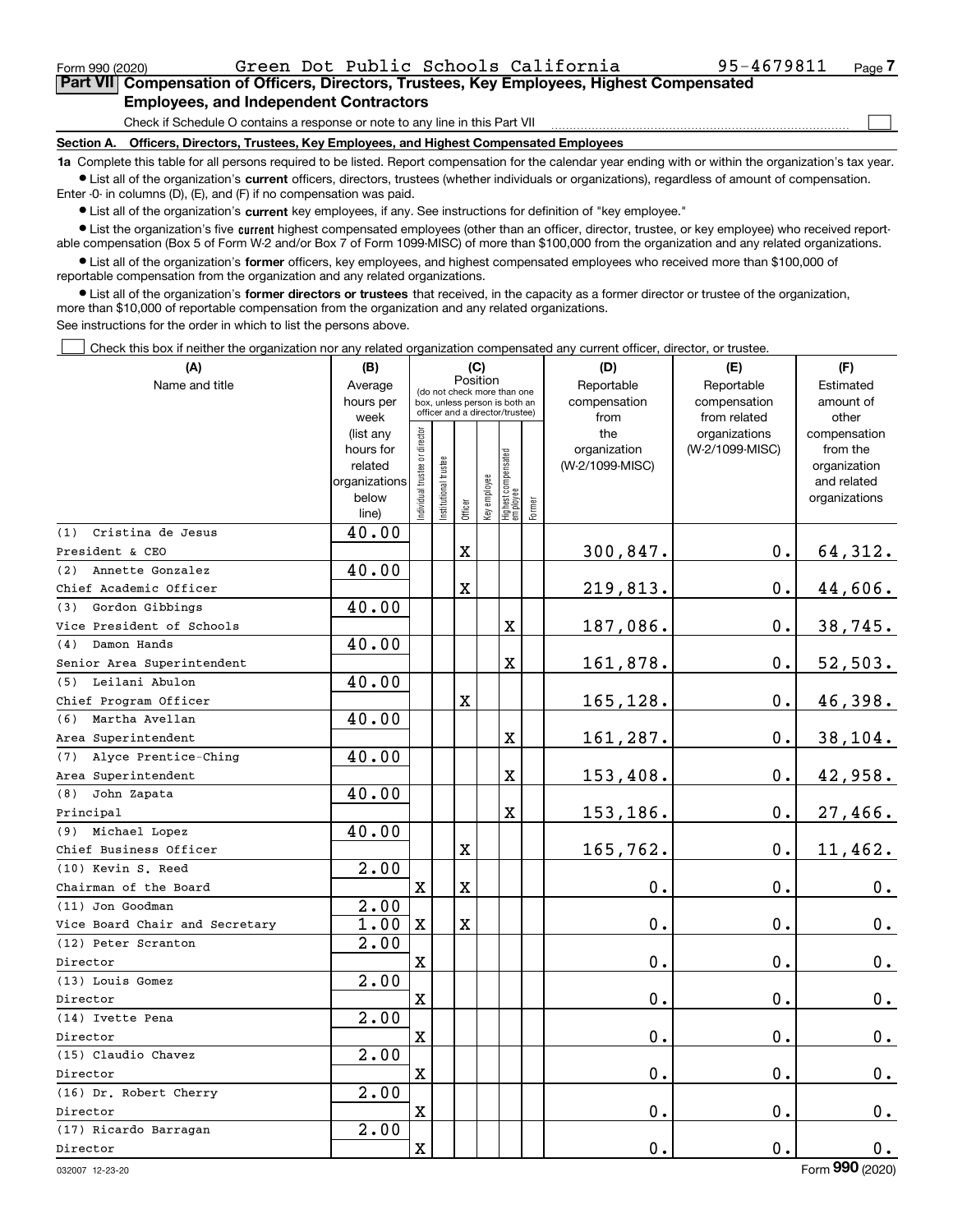| Form 990 (2020)                                                                                                                                      | Green Dot Public Schools California                                  |                                |                       |         |                 |                                                                                                 |        |                                           | 95-4679811                                        |                  |                                                                          | Page 8    |
|------------------------------------------------------------------------------------------------------------------------------------------------------|----------------------------------------------------------------------|--------------------------------|-----------------------|---------|-----------------|-------------------------------------------------------------------------------------------------|--------|-------------------------------------------|---------------------------------------------------|------------------|--------------------------------------------------------------------------|-----------|
| <b>Part VII</b><br>Section A. Officers, Directors, Trustees, Key Employees, and Highest Compensated Employees (continued)                            |                                                                      |                                |                       |         |                 |                                                                                                 |        |                                           |                                                   |                  |                                                                          |           |
| (A)<br>Name and title                                                                                                                                | (B)<br>Average<br>hours per<br>week                                  |                                |                       |         | (C)<br>Position | (do not check more than one<br>box, unless person is both an<br>officer and a director/trustee) |        | (D)<br>Reportable<br>compensation<br>from | (E)<br>Reportable<br>compensation<br>from related |                  | (F)<br>Estimated<br>amount of<br>other                                   |           |
|                                                                                                                                                      | (list any<br>hours for<br>related<br>organizations<br>below<br>line) | Individual trustee or director | Institutional trustee | Officer | Key employee    | Highest compensated<br> employee                                                                | Former | the<br>organization<br>(W-2/1099-MISC)    | organizations<br>(W-2/1099-MISC)                  |                  | compensation<br>from the<br>organization<br>and related<br>organizations |           |
| (18) Jason Feuerstein                                                                                                                                | 2.00                                                                 |                                |                       |         |                 |                                                                                                 |        |                                           |                                                   |                  |                                                                          |           |
| Director                                                                                                                                             | $\overline{2.00}$                                                    | $\mathbf X$                    |                       |         |                 |                                                                                                 |        | 0.                                        |                                                   | 0.               |                                                                          | 0.        |
| (19) Rita Ravindra<br>Director                                                                                                                       |                                                                      | X                              |                       |         |                 |                                                                                                 |        | 0.                                        |                                                   | 0.               |                                                                          | 0.        |
| (20) LaTonia Lopez                                                                                                                                   | $\overline{2.00}$                                                    |                                |                       |         |                 |                                                                                                 |        |                                           |                                                   |                  |                                                                          |           |
| Director                                                                                                                                             |                                                                      | $\mathbf X$                    |                       |         |                 |                                                                                                 |        | 0.                                        |                                                   | 0.               |                                                                          | $0$ .     |
| (21) Jeremy Zuniga                                                                                                                                   | $\overline{2.00}$                                                    |                                |                       |         |                 |                                                                                                 |        |                                           |                                                   |                  |                                                                          |           |
| Director                                                                                                                                             |                                                                      | X                              |                       |         |                 |                                                                                                 |        | 0.                                        |                                                   | 0.               |                                                                          | $0$ .     |
|                                                                                                                                                      |                                                                      |                                |                       |         |                 |                                                                                                 |        |                                           |                                                   |                  |                                                                          |           |
|                                                                                                                                                      |                                                                      |                                |                       |         |                 |                                                                                                 |        |                                           |                                                   |                  |                                                                          |           |
|                                                                                                                                                      |                                                                      |                                |                       |         |                 |                                                                                                 |        |                                           |                                                   |                  |                                                                          |           |
|                                                                                                                                                      |                                                                      |                                |                       |         |                 |                                                                                                 |        |                                           |                                                   |                  |                                                                          |           |
|                                                                                                                                                      |                                                                      |                                |                       |         |                 |                                                                                                 |        |                                           |                                                   |                  |                                                                          |           |
|                                                                                                                                                      |                                                                      |                                |                       |         |                 |                                                                                                 |        |                                           |                                                   |                  |                                                                          |           |
|                                                                                                                                                      |                                                                      |                                |                       |         |                 |                                                                                                 |        |                                           |                                                   |                  |                                                                          |           |
|                                                                                                                                                      |                                                                      |                                |                       |         |                 |                                                                                                 |        |                                           |                                                   |                  |                                                                          |           |
|                                                                                                                                                      |                                                                      |                                |                       |         |                 |                                                                                                 |        |                                           |                                                   |                  |                                                                          |           |
|                                                                                                                                                      |                                                                      |                                |                       |         |                 |                                                                                                 |        | 1,668,395.                                |                                                   | 0.               |                                                                          | 366, 554. |
| c Total from continuation sheets to Part VII, Section A <b>manual</b> Testion Structure 1                                                            |                                                                      |                                |                       |         |                 |                                                                                                 |        | 0.                                        |                                                   | $\overline{0}$ . |                                                                          | 0.        |
|                                                                                                                                                      |                                                                      |                                |                       |         |                 |                                                                                                 |        | 1,668,395.                                |                                                   | $\overline{0}$ . |                                                                          | 366, 554. |
| Total number of individuals (including but not limited to those listed above) who received more than \$100,000 of reportable<br>$\mathbf{2}$         |                                                                      |                                |                       |         |                 |                                                                                                 |        |                                           |                                                   |                  |                                                                          |           |
| compensation from the organization $\blacktriangleright$                                                                                             |                                                                      |                                |                       |         |                 |                                                                                                 |        |                                           |                                                   |                  | Yes                                                                      | 93<br>No  |
| 3<br>Did the organization list any former officer, director, trustee, key employee, or highest compensated employee on                               |                                                                      |                                |                       |         |                 |                                                                                                 |        |                                           |                                                   |                  |                                                                          |           |
| line 1a? If "Yes," complete Schedule J for such individual manufactured contained and the line 1a? If "Yes," complete Schedule J for such individual |                                                                      |                                |                       |         |                 |                                                                                                 |        |                                           |                                                   |                  | З                                                                        | X         |
| For any individual listed on line 1a, is the sum of reportable compensation and other compensation from the organization                             |                                                                      |                                |                       |         |                 |                                                                                                 |        |                                           |                                                   |                  |                                                                          |           |
|                                                                                                                                                      |                                                                      |                                |                       |         |                 |                                                                                                 |        |                                           |                                                   |                  | X<br>4                                                                   |           |
| Did any person listed on line 1a receive or accrue compensation from any unrelated organization or individual for services<br>5                      |                                                                      |                                |                       |         |                 |                                                                                                 |        |                                           |                                                   |                  |                                                                          |           |
| rendered to the organization? If "Yes." complete Schedule J for such person                                                                          |                                                                      |                                |                       |         |                 |                                                                                                 |        |                                           |                                                   |                  | 5                                                                        | X         |
| <b>Section B. Independent Contractors</b>                                                                                                            |                                                                      |                                |                       |         |                 |                                                                                                 |        |                                           |                                                   |                  |                                                                          |           |
| Complete this table for your five highest compensated independent contractors that received more than \$100,000 of compensation from<br>1.           |                                                                      |                                |                       |         |                 |                                                                                                 |        |                                           |                                                   |                  |                                                                          |           |
| the organization. Report compensation for the calendar year ending with or within the organization's tax year.                                       |                                                                      |                                |                       |         |                 |                                                                                                 |        |                                           |                                                   |                  |                                                                          |           |
| (A)<br>Name and business address                                                                                                                     |                                                                      |                                |                       |         |                 |                                                                                                 |        | (B)<br>Description of services            |                                                   |                  | (C)<br>Compensation                                                      |           |
| Cross Country Education, 21820 Burbank                                                                                                               |                                                                      |                                |                       |         |                 |                                                                                                 |        |                                           |                                                   |                  |                                                                          |           |
| Blvd #310b, Woodland Hills, CA 91367                                                                                                                 |                                                                      |                                |                       |         |                 |                                                                                                 |        | Education                                 |                                                   |                  | <u>1,490,378.</u>                                                        |           |
| AAA Protective Security & Consulting Group,                                                                                                          |                                                                      |                                |                       |         |                 |                                                                                                 |        | Security and                              |                                                   |                  |                                                                          |           |
| 3699 Wilshire Blvd STE 820, Los Angeles, CA                                                                                                          |                                                                      |                                |                       |         |                 |                                                                                                 |        | Consulting                                |                                                   |                  | 1,323,192.                                                               |           |
| DirectEd Solutions                                                                                                                                   |                                                                      |                                |                       |         |                 |                                                                                                 |        |                                           |                                                   |                  |                                                                          |           |
| PO Box 743425, Los Angeles, CA 90074                                                                                                                 |                                                                      |                                |                       |         |                 |                                                                                                 |        | Education                                 |                                                   |                  | 1,047,340.                                                               |           |
| EPI Construction Inc, 12345 Ventura<br>Boulevard, Suite H, Studio City, CA 91604                                                                     |                                                                      |                                |                       |         |                 |                                                                                                 |        |                                           |                                                   |                  |                                                                          |           |
| Swing Education Inc., 906 South Claremont                                                                                                            |                                                                      |                                |                       |         |                 |                                                                                                 |        | Construction                              |                                                   |                  |                                                                          | 909,676.  |
| Street, Central, San Mateo, CA 94402                                                                                                                 |                                                                      |                                |                       |         |                 |                                                                                                 |        | Education                                 |                                                   |                  |                                                                          | 877,817.  |
| 2 Total number of independent contractors (including but not limited to those listed above) who received more than                                   |                                                                      |                                |                       |         |                 |                                                                                                 |        |                                           |                                                   |                  |                                                                          |           |
| \$100,000 of compensation from the organization >                                                                                                    |                                                                      |                                |                       |         | 31              |                                                                                                 |        |                                           |                                                   |                  |                                                                          |           |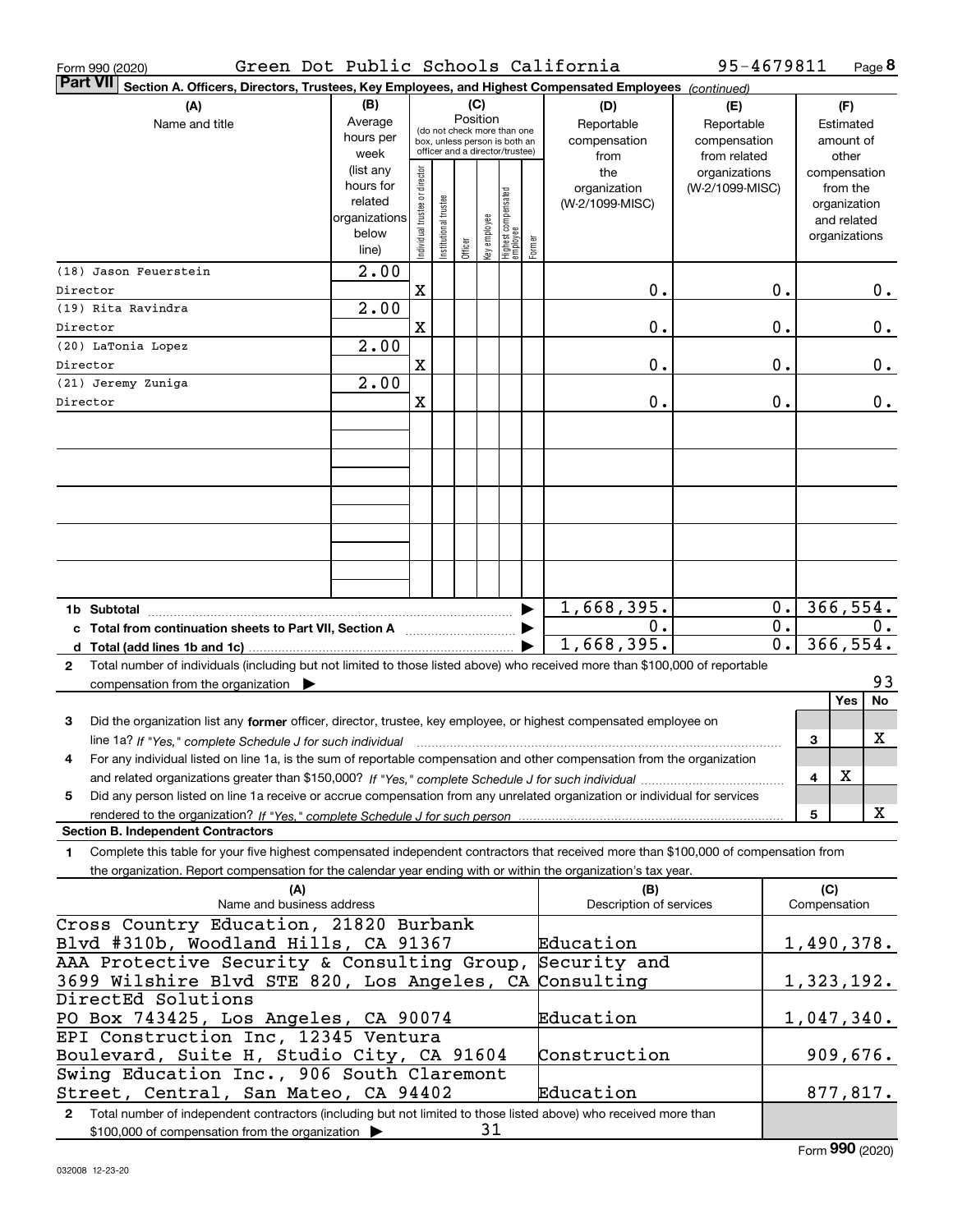|                                                           | Form 990 (2020)  |                                                                               |                |                |                      | Green Dot Public Schools California |                   | 95-4679811       | Page 9                               |
|-----------------------------------------------------------|------------------|-------------------------------------------------------------------------------|----------------|----------------|----------------------|-------------------------------------|-------------------|------------------|--------------------------------------|
|                                                           | <b>Part VIII</b> | <b>Statement of Revenue</b>                                                   |                |                |                      |                                     |                   |                  |                                      |
|                                                           |                  | Check if Schedule O contains a response or note to any line in this Part VIII |                |                |                      | (A)                                 | (B)               | $\overline{C}$   | (D)                                  |
|                                                           |                  |                                                                               |                |                |                      | Total revenue                       | Related or exempt | Unrelated        | Revenue excluded                     |
|                                                           |                  |                                                                               |                |                |                      |                                     | function revenue  | business revenue | from tax under<br>sections 512 - 514 |
|                                                           |                  | 1 a Federated campaigns                                                       |                | 1a             |                      |                                     |                   |                  |                                      |
| Contributions, Gifts, Grants<br>and Other Similar Amounts |                  | <b>b</b> Membership dues                                                      |                | 1 <sub>b</sub> |                      |                                     |                   |                  |                                      |
|                                                           | c                | Fundraising events                                                            |                | 1c             |                      |                                     |                   |                  |                                      |
|                                                           |                  | d Related organizations                                                       | 1 <sub>d</sub> |                |                      |                                     |                   |                  |                                      |
|                                                           |                  | e Government grants (contributions)                                           |                | 1e             | 182, 526, 614.       |                                     |                   |                  |                                      |
|                                                           |                  | f All other contributions, gifts, grants, and                                 |                |                |                      |                                     |                   |                  |                                      |
|                                                           |                  | similar amounts not included above                                            | 1f             |                | 7,205,315.           |                                     |                   |                  |                                      |
|                                                           | a                | Noncash contributions included in lines 1a-1f                                 |                | $1g$ \$        |                      |                                     |                   |                  |                                      |
|                                                           |                  |                                                                               |                |                | <b>Business Code</b> | 189, 731, 929.                      |                   |                  |                                      |
|                                                           | 2a               |                                                                               |                |                |                      |                                     |                   |                  |                                      |
|                                                           | b                |                                                                               |                |                |                      |                                     |                   |                  |                                      |
|                                                           | с                |                                                                               |                |                |                      |                                     |                   |                  |                                      |
|                                                           | d                | <u> 1989 - Johann Barbara, martxa alemaniar arg</u>                           |                |                |                      |                                     |                   |                  |                                      |
| Program Service<br>Revenue                                | е                |                                                                               |                |                |                      |                                     |                   |                  |                                      |
|                                                           | f                | All other program service revenue                                             |                |                |                      |                                     |                   |                  |                                      |
|                                                           | a                |                                                                               |                |                | ▶                    |                                     |                   |                  |                                      |
|                                                           | 3                | Investment income (including dividends, interest, and                         |                |                |                      |                                     |                   |                  |                                      |
|                                                           |                  |                                                                               |                |                | ▶                    | 798.                                |                   |                  | 798.                                 |
|                                                           | 4                | Income from investment of tax-exempt bond proceeds                            |                |                |                      |                                     |                   |                  |                                      |
|                                                           | 5                |                                                                               | (i) Real       |                | (ii) Personal        |                                     |                   |                  |                                      |
|                                                           |                  | 6 a Gross rents                                                               | 6a             |                |                      |                                     |                   |                  |                                      |
|                                                           | b                | .<br>Less: rental expenses                                                    | 6b             |                |                      |                                     |                   |                  |                                      |
|                                                           | с                | Rental income or (loss)                                                       | 6c             |                |                      |                                     |                   |                  |                                      |
|                                                           |                  | d Net rental income or (loss)                                                 |                |                |                      |                                     |                   |                  |                                      |
|                                                           |                  | 7 a Gross amount from sales of                                                | (i) Securities |                | (ii) Other           |                                     |                   |                  |                                      |
|                                                           |                  | assets other than inventory                                                   | 7a             |                |                      |                                     |                   |                  |                                      |
|                                                           |                  | <b>b</b> Less: cost or other basis                                            |                |                |                      |                                     |                   |                  |                                      |
| venue                                                     |                  | and sales expenses                                                            | 7b             |                |                      |                                     |                   |                  |                                      |
|                                                           |                  | c Gain or (loss)                                                              | 7c             |                |                      |                                     |                   |                  |                                      |
|                                                           |                  |                                                                               |                |                |                      |                                     |                   |                  |                                      |
| Other Re                                                  |                  | 8 a Gross income from fundraising events (not                                 |                |                |                      |                                     |                   |                  |                                      |
|                                                           |                  | including \$<br>contributions reported on line 1c). See                       |                |                |                      |                                     |                   |                  |                                      |
|                                                           |                  |                                                                               |                | 8a             |                      |                                     |                   |                  |                                      |
|                                                           | b                | Less: direct expenses                                                         |                | 8b             |                      |                                     |                   |                  |                                      |
|                                                           |                  | Net income or (loss) from fundraising events                                  |                |                | ▶<br>.               |                                     |                   |                  |                                      |
|                                                           |                  | 9 a Gross income from gaming activities. See                                  |                |                |                      |                                     |                   |                  |                                      |
|                                                           |                  |                                                                               |                | 9a             |                      |                                     |                   |                  |                                      |
|                                                           |                  |                                                                               |                | 9b             |                      |                                     |                   |                  |                                      |
|                                                           |                  | c Net income or (loss) from gaming activities                                 |                |                | ▶                    |                                     |                   |                  |                                      |
|                                                           |                  | 10 a Gross sales of inventory, less returns                                   |                |                |                      |                                     |                   |                  |                                      |
|                                                           |                  |                                                                               |                | 10a            |                      |                                     |                   |                  |                                      |
|                                                           |                  | <b>b</b> Less: cost of goods sold                                             |                | 10b            |                      |                                     |                   |                  |                                      |
|                                                           |                  | c Net income or (loss) from sales of inventory                                |                |                | <b>Business Code</b> |                                     |                   |                  |                                      |
|                                                           | 11 a             |                                                                               |                |                |                      |                                     |                   |                  |                                      |
|                                                           | b                |                                                                               |                |                |                      |                                     |                   |                  |                                      |
| Revenue                                                   | с                |                                                                               |                |                |                      |                                     |                   |                  |                                      |
| Miscellaneous                                             |                  |                                                                               |                |                |                      |                                     |                   |                  |                                      |
|                                                           |                  |                                                                               |                |                | ▶                    |                                     |                   |                  |                                      |
|                                                           | 12               |                                                                               |                |                |                      | 189, 732, 727.                      | 0.                | $\mathfrak{o}$ . | 798.                                 |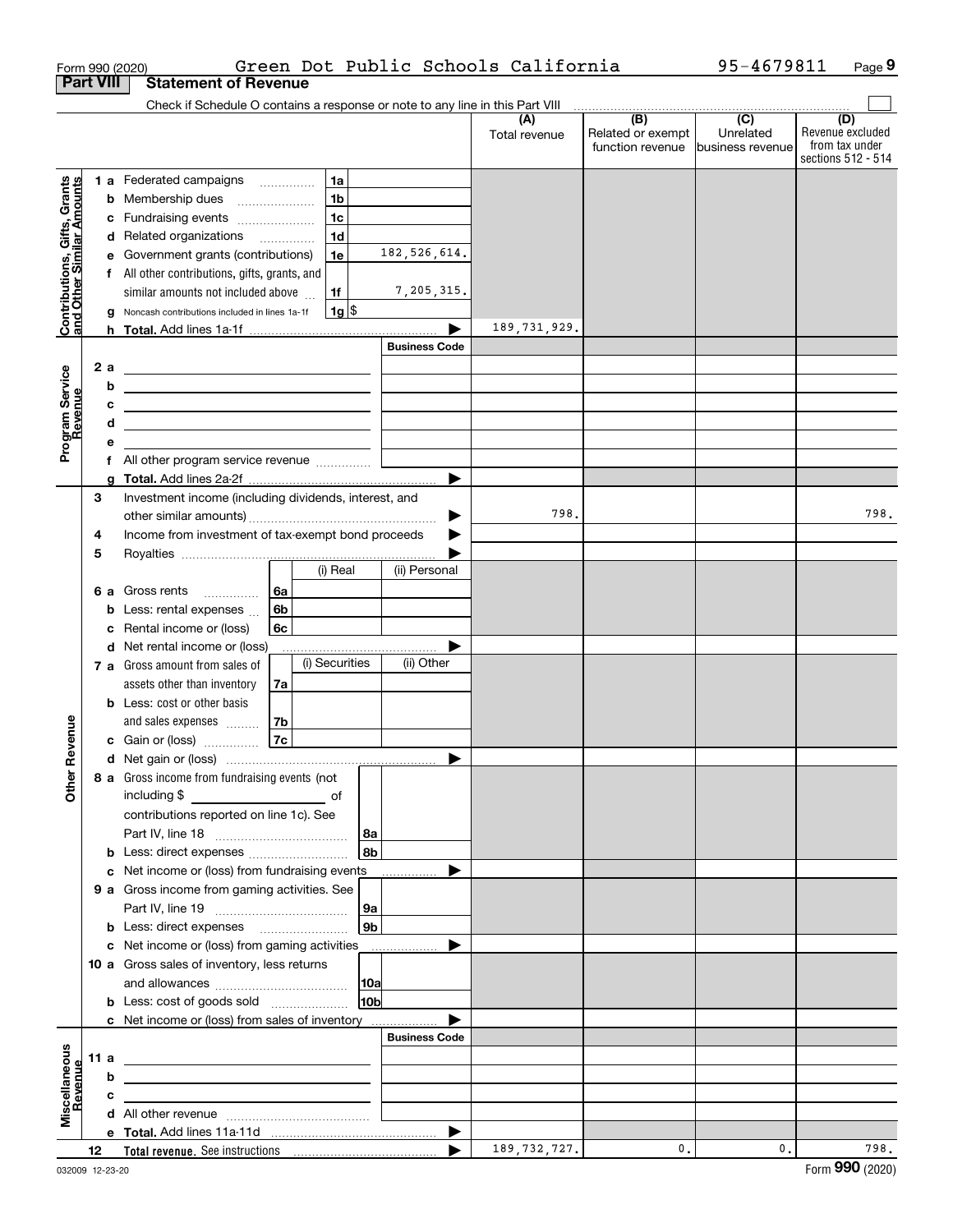Form 990 (2020) Page **Part IX Statement of Functional Expenses** Green Dot Public Schools California 95-4679811

*Section 501(c)(3) and 501(c)(4) organizations must complete all columns. All other organizations must complete column (A).*

|          | Do not include amounts reported on lines 6b,<br>7b, 8b, 9b, and 10b of Part VIII.                    | (A)<br>Total expenses   | (B)<br>Program service<br>expenses | $\overline{C}$<br>Management and<br>general expenses | (D)<br>Fundraising<br>expenses |
|----------|------------------------------------------------------------------------------------------------------|-------------------------|------------------------------------|------------------------------------------------------|--------------------------------|
| 1.       | Grants and other assistance to domestic organizations                                                |                         |                                    |                                                      |                                |
|          | and domestic governments. See Part IV, line 21                                                       |                         |                                    |                                                      |                                |
| 2        | Grants and other assistance to domestic                                                              |                         |                                    |                                                      |                                |
|          | individuals. See Part IV, line 22                                                                    |                         |                                    |                                                      |                                |
| 3        | Grants and other assistance to foreign                                                               |                         |                                    |                                                      |                                |
|          | organizations, foreign governments, and foreign                                                      |                         |                                    |                                                      |                                |
|          | individuals. See Part IV, lines 15 and 16                                                            |                         |                                    |                                                      |                                |
| 4        | Benefits paid to or for members                                                                      |                         |                                    |                                                      |                                |
| 5        | Compensation of current officers, directors,                                                         |                         |                                    |                                                      |                                |
|          |                                                                                                      | 889,383.                | 862, 702.                          | 26,681.                                              |                                |
| 6        | Compensation not included above to disqualified                                                      |                         |                                    |                                                      |                                |
|          | persons (as defined under section 4958(f)(1)) and                                                    |                         |                                    |                                                      |                                |
|          | persons described in section $4958(c)(3)(B)$<br>1.1.1.1.1.1.1                                        |                         |                                    |                                                      |                                |
| 7        |                                                                                                      | 73,396,113.             | 71, 213, 312.                      | 2,182,801.                                           |                                |
| 8        | Pension plan accruals and contributions (include                                                     |                         |                                    |                                                      |                                |
|          | section 401(k) and 403(b) employer contributions)                                                    |                         | 16, 200, 556. 16, 120, 173.        | 80,383.                                              |                                |
| 9        |                                                                                                      | 9,409,990.              | 9,124,291.                         | 285,699.                                             |                                |
| 10       |                                                                                                      | 1,499,823.              | 1,346,452.                         | 153,371.                                             |                                |
| 11       | Fees for services (nonemployees):                                                                    |                         |                                    |                                                      |                                |
| a        |                                                                                                      |                         |                                    |                                                      |                                |
| b        |                                                                                                      | 560,045.                | 550,778.                           | 9,267.                                               |                                |
| c        |                                                                                                      |                         |                                    |                                                      |                                |
| d        |                                                                                                      |                         |                                    |                                                      |                                |
|          | Professional fundraising services. See Part IV, line 17                                              |                         |                                    |                                                      |                                |
| f        | Investment management fees                                                                           |                         |                                    |                                                      |                                |
|          | Other. (If line 11g amount exceeds 10% of line 25,                                                   |                         |                                    |                                                      |                                |
|          | column (A) amount, list line 11g expenses on Sch 0.)                                                 |                         |                                    |                                                      |                                |
| 12       |                                                                                                      |                         |                                    |                                                      |                                |
| 13       |                                                                                                      | 7,626,228.              | 6, 220, 185.                       | 1,406,043.                                           |                                |
| 14       |                                                                                                      | 890,001.                | 849,512.                           | 40,489.                                              |                                |
| 15       |                                                                                                      |                         |                                    |                                                      |                                |
| 16       |                                                                                                      | 16,049,599.<br>185,510. | 15,452,287.<br>176, 366.           | 597,312.<br>9,144.                                   |                                |
| 17       | Travel                                                                                               |                         |                                    |                                                      |                                |
| 18       | Payments of travel or entertainment expenses                                                         |                         |                                    |                                                      |                                |
|          | for any federal, state, or local public officials                                                    |                         |                                    |                                                      |                                |
| 19       | Conferences, conventions, and meetings                                                               | 846,665.                | 846,665.                           |                                                      |                                |
| 20       | Interest                                                                                             |                         |                                    |                                                      |                                |
| 21       | Depreciation, depletion, and amortization                                                            | 3, 250, 213.            | 3, 104, 395.                       | 145,818.                                             |                                |
| 22<br>23 | Insurance                                                                                            | 1,284,069.              | 1,281,304.                         | 2,765.                                               |                                |
| 24       | Other expenses. Itemize expenses not covered                                                         |                         |                                    |                                                      |                                |
|          | above (List miscellaneous expenses on line 24e. If                                                   |                         |                                    |                                                      |                                |
|          | line 24e amount exceeds 10% of line 25, column (A)<br>amount, list line 24e expenses on Schedule O.) |                         |                                    |                                                      |                                |
| a        | Student Services                                                                                     | 14,692,925.             | 14,692,925.                        |                                                      |                                |
| b        | Shared Services Fee                                                                                  | 12,672,549.             |                                    | 12,672,549.                                          |                                |
| C        | Student Materials                                                                                    | 4,570,297.              | 4,570,297.                         |                                                      |                                |
| d        | Student Nutrition                                                                                    | 1,055,762.              | 1,055,762.                         |                                                      |                                |
|          | e All other expenses                                                                                 |                         |                                    |                                                      |                                |
| 25       | Total functional expenses. Add lines 1 through 24e                                                   |                         | 165,079,728.147,467,406.           | 17,612,322.                                          | 0.                             |
| 26       | Joint costs. Complete this line only if the organization                                             |                         |                                    |                                                      |                                |
|          | reported in column (B) joint costs from a combined                                                   |                         |                                    |                                                      |                                |
|          | educational campaign and fundraising solicitation.                                                   |                         |                                    |                                                      |                                |
|          | Check here $\blacktriangleright$<br>if following SOP 98-2 (ASC 958-720)                              |                         |                                    |                                                      |                                |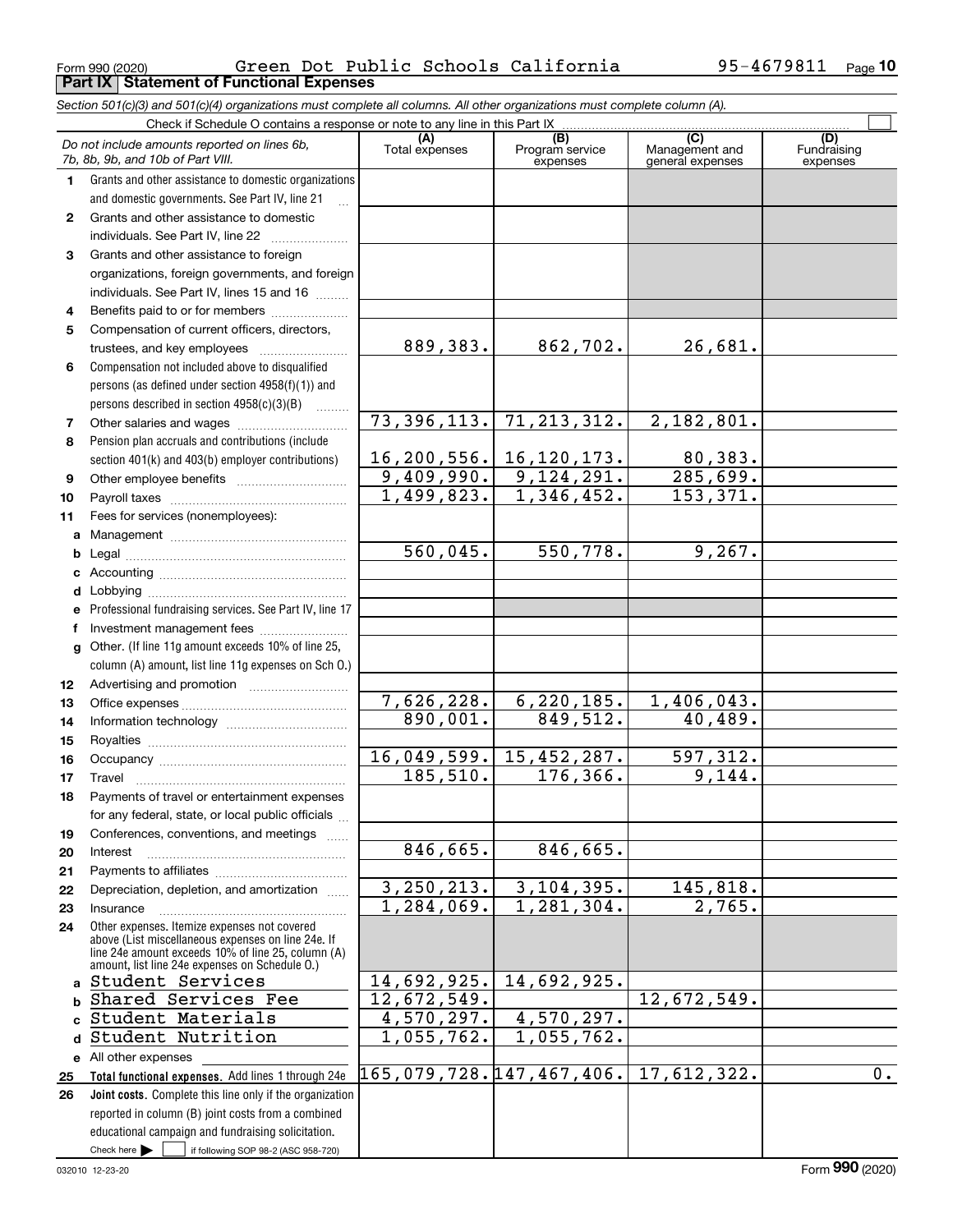| LOIIII AAN (SASA) |                             |
|-------------------|-----------------------------|
|                   | <b>Part X Balance Sheet</b> |

| Form 990 (2020) | Green |  |  | Dot Public Schools California | 95-4679811 | Page |
|-----------------|-------|--|--|-------------------------------|------------|------|
|-----------------|-------|--|--|-------------------------------|------------|------|

|                             |    | Check if Schedule O contains a response or note to any line in this Part X                                                                                                                                                     |                 |               |                               |                         |                                           |
|-----------------------------|----|--------------------------------------------------------------------------------------------------------------------------------------------------------------------------------------------------------------------------------|-----------------|---------------|-------------------------------|-------------------------|-------------------------------------------|
|                             |    |                                                                                                                                                                                                                                |                 |               | (A)<br>Beginning of year      |                         | (B)<br>End of year                        |
|                             | 1. |                                                                                                                                                                                                                                |                 |               | 50,710,577.                   | $\mathbf{1}$            | $\overline{60, 105, 198.}$                |
|                             | 2  |                                                                                                                                                                                                                                | 34, 413, 041.   | $\mathbf{2}$  | 954,652.                      |                         |                                           |
|                             | з  |                                                                                                                                                                                                                                |                 | $\mathbf{3}$  |                               |                         |                                           |
|                             | 4  |                                                                                                                                                                                                                                |                 |               | 23,085,753.                   | $\overline{\mathbf{4}}$ | 43,006,585.                               |
|                             | 5  | Loans and other receivables from any current or former officer, director,                                                                                                                                                      |                 |               |                               |                         |                                           |
|                             |    | trustee, key employee, creator or founder, substantial contributor, or 35%                                                                                                                                                     |                 |               |                               |                         |                                           |
|                             |    | controlled entity or family member of any of these persons                                                                                                                                                                     |                 |               |                               | 5                       |                                           |
|                             | 6  | Loans and other receivables from other disqualified persons (as defined                                                                                                                                                        |                 |               |                               |                         |                                           |
|                             |    | under section $4958(f)(1)$ , and persons described in section $4958(c)(3)(B)$                                                                                                                                                  |                 | $\ldots$      |                               | 6                       |                                           |
|                             | 7  |                                                                                                                                                                                                                                |                 |               |                               | $\overline{7}$          |                                           |
| Assets                      | 8  |                                                                                                                                                                                                                                |                 |               |                               | 8                       |                                           |
|                             | 9  | Prepaid expenses and deferred charges                                                                                                                                                                                          |                 |               | 3,088,406.                    | $\boldsymbol{9}$        | 392,879.                                  |
|                             |    | 10a Land, buildings, and equipment: cost or other                                                                                                                                                                              |                 |               |                               |                         |                                           |
|                             |    | basis. Complete Part VI of Schedule D    10a   63, 378, 446.                                                                                                                                                                   |                 |               |                               |                         |                                           |
|                             |    | <b>b</b> Less: accumulated depreciation<br>. 1                                                                                                                                                                                 | 10 <sub>b</sub> | 28, 228, 831. | 34,106,656.                   | 10 <sub>c</sub>         | 35, 149, 615.                             |
|                             | 11 |                                                                                                                                                                                                                                |                 | 11            |                               |                         |                                           |
|                             | 12 |                                                                                                                                                                                                                                |                 |               |                               | 12                      |                                           |
|                             | 13 |                                                                                                                                                                                                                                |                 | 13            |                               |                         |                                           |
|                             | 14 |                                                                                                                                                                                                                                |                 | 14            |                               |                         |                                           |
|                             | 15 |                                                                                                                                                                                                                                | 139,080,071.    | 15            | 134, 227, 524.                |                         |                                           |
|                             | 16 |                                                                                                                                                                                                                                |                 |               | 284, 484, 504.                | 16                      | 273,836,453.                              |
|                             | 17 |                                                                                                                                                                                                                                |                 |               | 18,591,669.                   | 17                      | 13,290,898.                               |
|                             | 18 |                                                                                                                                                                                                                                |                 | 18            |                               |                         |                                           |
|                             | 19 | Deferred revenue manual contracts and contracts are contracted and contract and contract are contracted and contract are contracted and contract are contracted and contract are contracted and contract are contracted and co |                 |               | 5,571,551.                    | 19                      | 348,584.                                  |
|                             | 20 |                                                                                                                                                                                                                                |                 |               |                               | 20                      |                                           |
|                             | 21 | Escrow or custodial account liability. Complete Part IV of Schedule D                                                                                                                                                          |                 |               |                               | 21                      |                                           |
|                             | 22 | Loans and other payables to any current or former officer, director,                                                                                                                                                           |                 |               |                               |                         |                                           |
| Liabilities                 |    | trustee, key employee, creator or founder, substantial contributor, or 35%                                                                                                                                                     |                 |               |                               |                         |                                           |
|                             |    | controlled entity or family member of any of these persons                                                                                                                                                                     |                 |               |                               | 22                      |                                           |
|                             | 23 | Secured mortgages and notes payable to unrelated third parties                                                                                                                                                                 |                 |               | 4,575,510.                    | 23                      | $\overline{4, 497}, 110.$                 |
|                             | 24 | Unsecured notes and loans payable to unrelated third parties                                                                                                                                                                   |                 |               |                               | 24                      |                                           |
|                             | 25 | Other liabilities (including federal income tax, payables to related third                                                                                                                                                     |                 |               |                               |                         |                                           |
|                             |    | parties, and other liabilities not included on lines 17-24). Complete Part X                                                                                                                                                   |                 |               |                               |                         |                                           |
|                             |    | of Schedule D                                                                                                                                                                                                                  |                 |               |                               |                         | $191, 707, 439.$ $25 \mid 167, 008, 527.$ |
|                             | 26 | Total liabilities. Add lines 17 through 25                                                                                                                                                                                     |                 |               | 220, 446, 169.                |                         | $26 \mid 185, 145, 119.$                  |
|                             |    | Organizations that follow FASB ASC 958, check here $\triangleright \lfloor X \rfloor$                                                                                                                                          |                 |               |                               |                         |                                           |
|                             |    | and complete lines 27, 28, 32, and 33.                                                                                                                                                                                         |                 |               |                               |                         |                                           |
|                             | 27 |                                                                                                                                                                                                                                |                 |               | 63,462,606.                   | 27                      | 85,904,045.                               |
|                             | 28 |                                                                                                                                                                                                                                |                 |               | $\overline{575, 729}$ .       | 28                      | 2,787,289.                                |
|                             |    | Organizations that do not follow FASB ASC 958, check here ▶ □                                                                                                                                                                  |                 |               |                               |                         |                                           |
|                             |    | and complete lines 29 through 33.                                                                                                                                                                                              |                 |               |                               |                         |                                           |
| Net Assets or Fund Balances | 29 |                                                                                                                                                                                                                                |                 |               |                               | 29                      |                                           |
|                             | 30 | Paid-in or capital surplus, or land, building, or equipment fund                                                                                                                                                               |                 |               |                               | 30                      |                                           |
|                             | 31 | Retained earnings, endowment, accumulated income, or other funds                                                                                                                                                               |                 |               |                               | 31                      |                                           |
|                             | 32 |                                                                                                                                                                                                                                |                 |               | 64,038,335.<br>284, 484, 504. | 32                      | 88,691,334.                               |
|                             | 33 |                                                                                                                                                                                                                                |                 |               |                               | 33                      | 273,836,453.                              |

Form (2020) **990**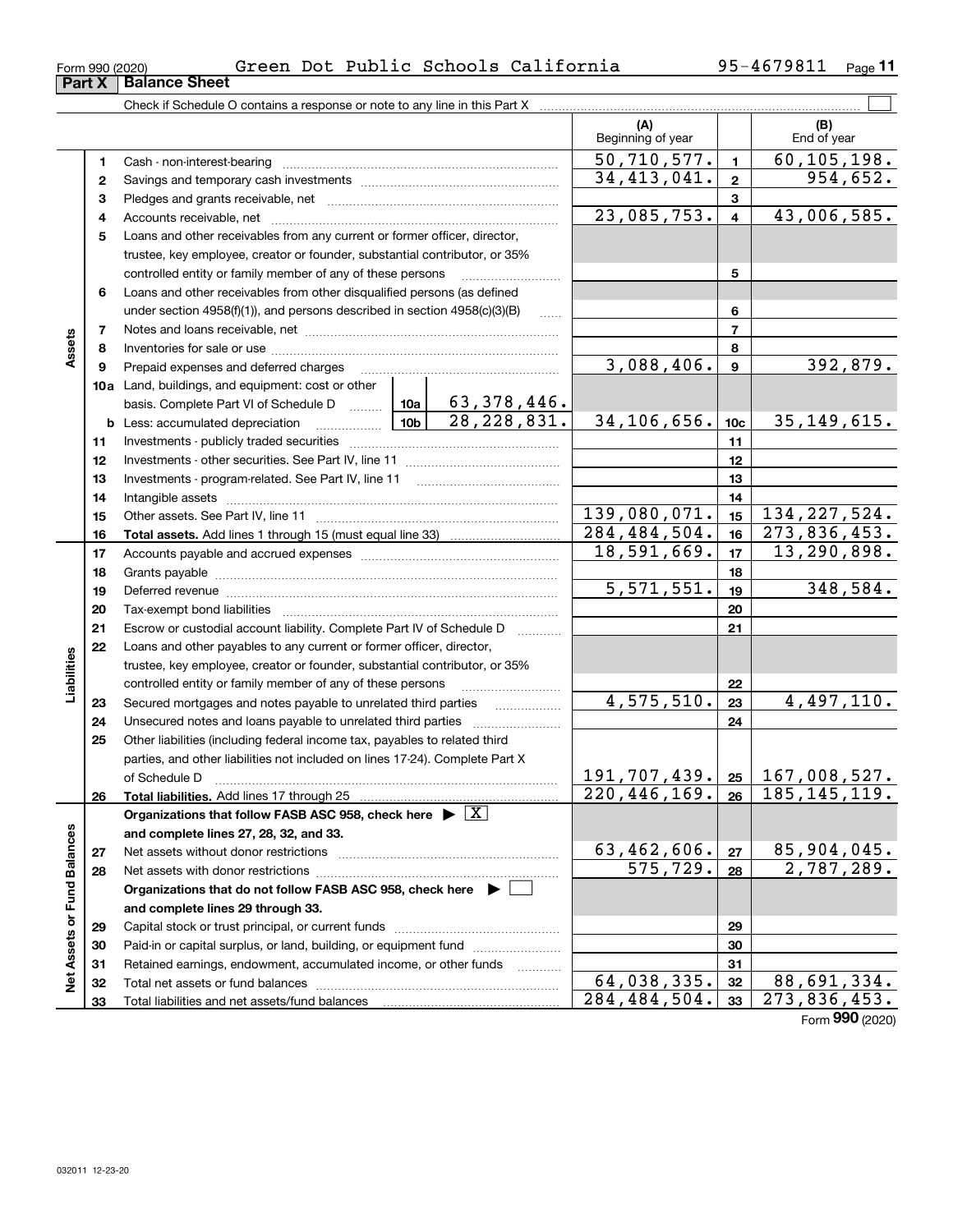|    | Green Dot Public Schools California<br>Form 990 (2020)                                                                          |                | 95-4679811 |                |            | Page 12   |
|----|---------------------------------------------------------------------------------------------------------------------------------|----------------|------------|----------------|------------|-----------|
|    | <b>Reconciliation of Net Assets</b><br><b>Part XI</b>                                                                           |                |            |                |            |           |
|    |                                                                                                                                 |                |            |                |            |           |
|    |                                                                                                                                 |                |            |                |            |           |
| 1  | Total revenue (must equal Part VIII, column (A), line 12)                                                                       | $\blacksquare$ |            | 189, 732, 727. |            |           |
| 2  | Total expenses (must equal Part IX, column (A), line 25)                                                                        | $\overline{2}$ |            | 165,079,728.   |            |           |
| 3  | Revenue less expenses. Subtract line 2 from line 1                                                                              | 3              |            | 24,652,999.    |            |           |
| 4  |                                                                                                                                 | 4              |            | 64,038,335.    |            |           |
| 5  |                                                                                                                                 | 5              |            |                |            |           |
| 6  |                                                                                                                                 | 6              |            |                |            |           |
| 7  | Investment expenses www.communication.com/www.communication.com/www.communication.com/www.com                                   | $\overline{7}$ |            |                |            |           |
| 8  | Prior period adjustments                                                                                                        | 8              |            |                |            |           |
| 9  | Other changes in net assets or fund balances (explain on Schedule O)                                                            | 9              |            |                |            | 0.        |
| 10 | Net assets or fund balances at end of year. Combine lines 3 through 9 (must equal Part X, line 32,                              |                |            |                |            |           |
|    |                                                                                                                                 | 10             |            | 88,691,334.    |            |           |
|    | Part XII Financial Statements and Reporting                                                                                     |                |            |                |            |           |
|    |                                                                                                                                 |                |            |                |            |           |
|    |                                                                                                                                 |                |            |                | <b>Yes</b> | <b>No</b> |
| 1  | $\boxed{\text{X}}$ Accrual<br>Accounting method used to prepare the Form 990: <u>June</u> Cash<br>Other                         |                |            |                |            |           |
|    | If the organization changed its method of accounting from a prior year or checked "Other," explain in Schedule O.               |                |            |                |            |           |
|    | 2a Were the organization's financial statements compiled or reviewed by an independent accountant?                              |                |            | 2a             |            | х         |
|    | If "Yes," check a box below to indicate whether the financial statements for the year were compiled or reviewed on a            |                |            |                |            |           |
|    | separate basis, consolidated basis, or both:                                                                                    |                |            |                |            |           |
|    | Separate basis<br><b>Consolidated basis</b><br>Both consolidated and separate basis                                             |                |            |                |            |           |
|    | <b>b</b> Were the organization's financial statements audited by an independent accountant?                                     |                |            | 2 <sub>b</sub> | Х          |           |
|    | If "Yes," check a box below to indicate whether the financial statements for the year were audited on a separate basis,         |                |            |                |            |           |
|    | consolidated basis, or both:                                                                                                    |                |            |                |            |           |
|    | $\mathbf{X}$ Consolidated basis<br>Separate basis<br>Both consolidated and separate basis                                       |                |            |                |            |           |
|    | c If "Yes" to line 2a or 2b, does the organization have a committee that assumes responsibility for oversight of the audit,     |                |            |                |            |           |
|    |                                                                                                                                 |                |            | 2c             | х          |           |
|    | If the organization changed either its oversight process or selection process during the tax year, explain on Schedule O.       |                |            |                |            |           |
|    | 3a As a result of a federal award, was the organization required to undergo an audit or audits as set forth in the Single Audit |                |            |                |            |           |
|    |                                                                                                                                 |                |            | За             | х          |           |
|    | b If "Yes," did the organization undergo the required audit or audits? If the organization did not undergo the required audit   |                |            |                |            |           |
|    | or audits, explain why on Schedule O and describe any steps taken to undergo such audits                                        |                |            | 3b             | х          |           |

Form (2020) **990**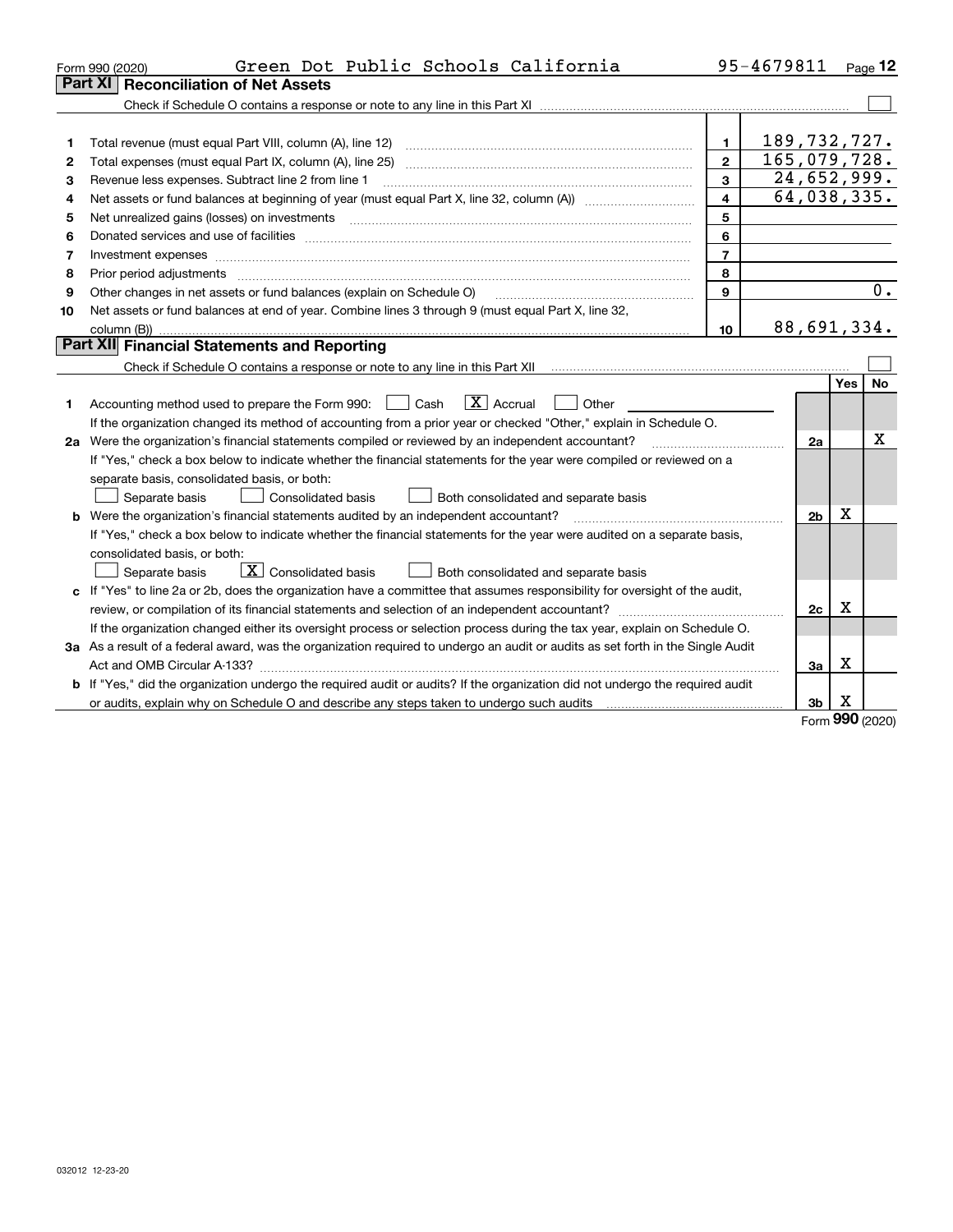| <b>SCHEDULE A</b> |
|-------------------|
|                   |

Department of the Treasury Internal Revenue Service

|  |  | (Form 990 or 990-EZ) |  |
|--|--|----------------------|--|

### **Public Charity Status and Public Support**

**Complete if the organization is a section 501(c)(3) organization or a section 4947(a)(1) nonexempt charitable trust. | Attach to Form 990 or Form 990-EZ.** 

|  | Go to www.irs.gov/Form990 for instructions and the latest information. |  |  |
|--|------------------------------------------------------------------------|--|--|
|  |                                                                        |  |  |

| OMB No. 1545-0047                   |
|-------------------------------------|
| 2020                                |
| <b>Open to Public</b><br>Inspection |

**Employer identification number** 

| Name of the organization                                                                                   | Employer identification nu |  |  |  |
|------------------------------------------------------------------------------------------------------------|----------------------------|--|--|--|
| Green Dot Public Schools California                                                                        | 95-4679811                 |  |  |  |
| Reason for Public Charity Status. (All organizations must complete this part.) See instructions.<br>Part I |                            |  |  |  |
| The organization is not a private foundation because it is: (For lines 1 through 12, check only one box)   |                            |  |  |  |

|    | Part I              | Reason for Public Charity Status. (All organizations must complete this part.) See instructions.                                             |          |                            |                                    |                                 |                            |                            |
|----|---------------------|----------------------------------------------------------------------------------------------------------------------------------------------|----------|----------------------------|------------------------------------|---------------------------------|----------------------------|----------------------------|
|    |                     | The organization is not a private foundation because it is: (For lines 1 through 12, check only one box.)                                    |          |                            |                                    |                                 |                            |                            |
| 1  |                     | A church, convention of churches, or association of churches described in section 170(b)(1)(A)(i).                                           |          |                            |                                    |                                 |                            |                            |
| 2  | $\lfloor x \rfloor$ | A school described in section 170(b)(1)(A)(ii). (Attach Schedule E (Form 990 or 990-EZ).)                                                    |          |                            |                                    |                                 |                            |                            |
| з  |                     | A hospital or a cooperative hospital service organization described in section 170(b)(1)(A)(iii).                                            |          |                            |                                    |                                 |                            |                            |
| 4  |                     | A medical research organization operated in conjunction with a hospital described in section 170(b)(1)(A)(iii). Enter the hospital's name,   |          |                            |                                    |                                 |                            |                            |
|    |                     | city, and state:                                                                                                                             |          |                            |                                    |                                 |                            |                            |
| 5  |                     | An organization operated for the benefit of a college or university owned or operated by a governmental unit described in                    |          |                            |                                    |                                 |                            |                            |
|    |                     | section 170(b)(1)(A)(iv). (Complete Part II.)                                                                                                |          |                            |                                    |                                 |                            |                            |
|    |                     |                                                                                                                                              |          |                            |                                    |                                 |                            |                            |
| 6  |                     | A federal, state, or local government or governmental unit described in section 170(b)(1)(A)(v).                                             |          |                            |                                    |                                 |                            |                            |
|    |                     | An organization that normally receives a substantial part of its support from a governmental unit or from the general public described in    |          |                            |                                    |                                 |                            |                            |
|    |                     | section 170(b)(1)(A)(vi). (Complete Part II.)                                                                                                |          |                            |                                    |                                 |                            |                            |
| 8  |                     | A community trust described in section 170(b)(1)(A)(vi). (Complete Part II.)                                                                 |          |                            |                                    |                                 |                            |                            |
| 9  |                     | An agricultural research organization described in section 170(b)(1)(A)(ix) operated in conjunction with a land-grant college                |          |                            |                                    |                                 |                            |                            |
|    |                     | or university or a non-land-grant college of agriculture (see instructions). Enter the name, city, and state of the college or               |          |                            |                                    |                                 |                            |                            |
|    |                     | university:                                                                                                                                  |          |                            |                                    |                                 |                            |                            |
| 10 |                     | An organization that normally receives (1) more than 33 1/3% of its support from contributions, membership fees, and gross receipts from     |          |                            |                                    |                                 |                            |                            |
|    |                     | activities related to its exempt functions, subject to certain exceptions; and (2) no more than 33 1/3% of its support from gross investment |          |                            |                                    |                                 |                            |                            |
|    |                     | income and unrelated business taxable income (less section 511 tax) from businesses acquired by the organization after June 30, 1975.        |          |                            |                                    |                                 |                            |                            |
|    |                     | See section 509(a)(2). (Complete Part III.)                                                                                                  |          |                            |                                    |                                 |                            |                            |
| 11 |                     | An organization organized and operated exclusively to test for public safety. See section 509(a)(4).                                         |          |                            |                                    |                                 |                            |                            |
| 12 |                     | An organization organized and operated exclusively for the benefit of, to perform the functions of, or to carry out the purposes of one or   |          |                            |                                    |                                 |                            |                            |
|    |                     | more publicly supported organizations described in section 509(a)(1) or section 509(a)(2). See section 509(a)(3). Check the box in           |          |                            |                                    |                                 |                            |                            |
|    |                     | lines 12a through 12d that describes the type of supporting organization and complete lines 12e, 12f, and 12g.                               |          |                            |                                    |                                 |                            |                            |
| а  |                     | Type I. A supporting organization operated, supervised, or controlled by its supported organization(s), typically by giving                  |          |                            |                                    |                                 |                            |                            |
|    |                     | the supported organization(s) the power to regularly appoint or elect a majority of the directors or trustees of the supporting              |          |                            |                                    |                                 |                            |                            |
|    |                     | organization. You must complete Part IV, Sections A and B.                                                                                   |          |                            |                                    |                                 |                            |                            |
| b  |                     | Type II. A supporting organization supervised or controlled in connection with its supported organization(s), by having                      |          |                            |                                    |                                 |                            |                            |
|    |                     | control or management of the supporting organization vested in the same persons that control or manage the supported                         |          |                            |                                    |                                 |                            |                            |
|    |                     | organization(s). You must complete Part IV, Sections A and C.                                                                                |          |                            |                                    |                                 |                            |                            |
| с  |                     | Type III functionally integrated. A supporting organization operated in connection with, and functionally integrated with,                   |          |                            |                                    |                                 |                            |                            |
|    |                     | its supported organization(s) (see instructions). You must complete Part IV, Sections A, D, and E.                                           |          |                            |                                    |                                 |                            |                            |
| d  |                     | <b>Type III non-functionally integrated.</b> A supporting organization operated in connection with its supported organization(s)             |          |                            |                                    |                                 |                            |                            |
|    |                     | that is not functionally integrated. The organization generally must satisfy a distribution requirement and an attentiveness                 |          |                            |                                    |                                 |                            |                            |
|    |                     | requirement (see instructions). You must complete Part IV, Sections A and D, and Part V.                                                     |          |                            |                                    |                                 |                            |                            |
| е  |                     | Check this box if the organization received a written determination from the IRS that it is a Type I, Type II, Type III                      |          |                            |                                    |                                 |                            |                            |
|    |                     | functionally integrated, or Type III non-functionally integrated supporting organization.                                                    |          |                            |                                    |                                 |                            |                            |
| Ť  |                     | Enter the number of supported organizations                                                                                                  |          |                            |                                    |                                 |                            |                            |
|    |                     | Provide the following information about the supported organization(s).                                                                       |          |                            |                                    |                                 |                            |                            |
|    |                     | (i) Name of supported                                                                                                                        | (ii) EIN | (iii) Type of organization |                                    | (iv) Is the organization listed | (v) Amount of monetary     | (vi) Amount of other       |
|    |                     | organization                                                                                                                                 |          | (described on lines 1-10   | in your governing document?<br>Yes | No                              | support (see instructions) | support (see instructions) |
|    |                     |                                                                                                                                              |          | above (see instructions))  |                                    |                                 |                            |                            |
|    |                     |                                                                                                                                              |          |                            |                                    |                                 |                            |                            |
|    |                     |                                                                                                                                              |          |                            |                                    |                                 |                            |                            |
|    |                     |                                                                                                                                              |          |                            |                                    |                                 |                            |                            |
|    |                     |                                                                                                                                              |          |                            |                                    |                                 |                            |                            |
|    |                     |                                                                                                                                              |          |                            |                                    |                                 |                            |                            |
|    |                     |                                                                                                                                              |          |                            |                                    |                                 |                            |                            |
|    |                     |                                                                                                                                              |          |                            |                                    |                                 |                            |                            |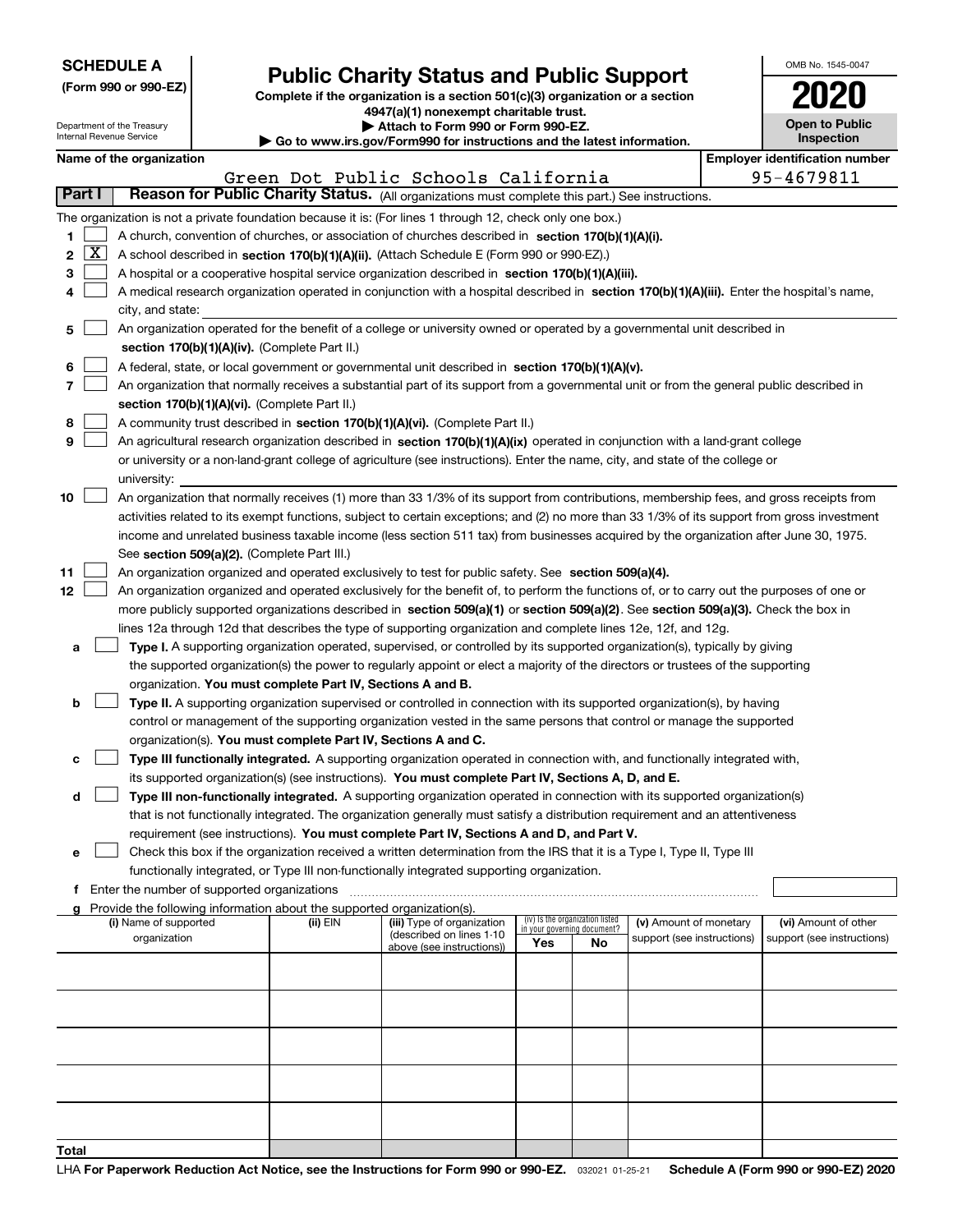#### Schedule A (Form 990 or 990-EZ) 2020 Green Dot Public Schools California 95-4679811 <sub>Page</sub> **Part II Support Schedule for Organizations Described in Sections 170(b)(1)(A)(iv) and 170(b)(1)(A)(vi)**

(Complete only if you checked the box on line 5, 7, or 8 of Part I or if the organization failed to qualify under Part III. If the organization fails to qualify under the tests listed below, please complete Part III.)

|    | <b>Section A. Public Support</b>                                                                                                                                                                                               |          |          |            |            |          |           |
|----|--------------------------------------------------------------------------------------------------------------------------------------------------------------------------------------------------------------------------------|----------|----------|------------|------------|----------|-----------|
|    | Calendar year (or fiscal year beginning in) $\blacktriangleright$                                                                                                                                                              | (a) 2016 | (b) 2017 | $(c)$ 2018 | $(d)$ 2019 | (e) 2020 | (f) Total |
|    | 1 Gifts, grants, contributions, and                                                                                                                                                                                            |          |          |            |            |          |           |
|    | membership fees received. (Do not                                                                                                                                                                                              |          |          |            |            |          |           |
|    | include any "unusual grants.")                                                                                                                                                                                                 |          |          |            |            |          |           |
|    | 2 Tax revenues levied for the organ-                                                                                                                                                                                           |          |          |            |            |          |           |
|    | ization's benefit and either paid to                                                                                                                                                                                           |          |          |            |            |          |           |
|    | or expended on its behalf                                                                                                                                                                                                      |          |          |            |            |          |           |
|    | 3 The value of services or facilities                                                                                                                                                                                          |          |          |            |            |          |           |
|    | furnished by a governmental unit to                                                                                                                                                                                            |          |          |            |            |          |           |
|    | the organization without charge                                                                                                                                                                                                |          |          |            |            |          |           |
|    | 4 Total. Add lines 1 through 3                                                                                                                                                                                                 |          |          |            |            |          |           |
| 5. | The portion of total contributions                                                                                                                                                                                             |          |          |            |            |          |           |
|    | by each person (other than a                                                                                                                                                                                                   |          |          |            |            |          |           |
|    | governmental unit or publicly                                                                                                                                                                                                  |          |          |            |            |          |           |
|    | supported organization) included                                                                                                                                                                                               |          |          |            |            |          |           |
|    | on line 1 that exceeds 2% of the                                                                                                                                                                                               |          |          |            |            |          |           |
|    | amount shown on line 11,                                                                                                                                                                                                       |          |          |            |            |          |           |
|    | column (f)                                                                                                                                                                                                                     |          |          |            |            |          |           |
|    | 6 Public support. Subtract line 5 from line 4.                                                                                                                                                                                 |          |          |            |            |          |           |
|    | <b>Section B. Total Support</b>                                                                                                                                                                                                |          |          |            |            |          |           |
|    | Calendar year (or fiscal year beginning in) $\blacktriangleright$                                                                                                                                                              | (a) 2016 | (b) 2017 | $(c)$ 2018 | $(d)$ 2019 | (e) 2020 | (f) Total |
|    | 7 Amounts from line 4                                                                                                                                                                                                          |          |          |            |            |          |           |
| 8  | Gross income from interest,                                                                                                                                                                                                    |          |          |            |            |          |           |
|    | dividends, payments received on                                                                                                                                                                                                |          |          |            |            |          |           |
|    | securities loans, rents, royalties,                                                                                                                                                                                            |          |          |            |            |          |           |
|    | and income from similar sources                                                                                                                                                                                                |          |          |            |            |          |           |
| 9. | Net income from unrelated business                                                                                                                                                                                             |          |          |            |            |          |           |
|    | activities, whether or not the                                                                                                                                                                                                 |          |          |            |            |          |           |
|    | business is regularly carried on                                                                                                                                                                                               |          |          |            |            |          |           |
|    | <b>10</b> Other income. Do not include gain                                                                                                                                                                                    |          |          |            |            |          |           |
|    | or loss from the sale of capital                                                                                                                                                                                               |          |          |            |            |          |           |
|    | assets (Explain in Part VI.)                                                                                                                                                                                                   |          |          |            |            |          |           |
|    | <b>11 Total support.</b> Add lines 7 through 10                                                                                                                                                                                |          |          |            |            |          |           |
|    | <b>12</b> Gross receipts from related activities, etc. (see instructions)                                                                                                                                                      |          |          |            |            | 12       |           |
|    | 13 First 5 years. If the Form 990 is for the organization's first, second, third, fourth, or fifth tax year as a section 501(c)(3)                                                                                             |          |          |            |            |          |           |
|    | organization, check this box and stop here manufactured and the content of the state of the content of the content of the content of the content of the content of the content of the content of the content of the content of |          |          |            |            |          |           |
|    | <b>Section C. Computation of Public Support Percentage</b>                                                                                                                                                                     |          |          |            |            |          |           |
|    |                                                                                                                                                                                                                                |          |          |            |            | 14       | %         |
|    |                                                                                                                                                                                                                                |          |          |            |            | 15       | %         |
|    | 16a 33 1/3% support test - 2020. If the organization did not check the box on line 13, and line 14 is 33 1/3% or more, check this box and                                                                                      |          |          |            |            |          |           |
|    | stop here. The organization qualifies as a publicly supported organization                                                                                                                                                     |          |          |            |            |          | $\sim$    |
|    | b 33 1/3% support test - 2019. If the organization did not check a box on line 13 or 16a, and line 15 is 33 1/3% or more, check this box                                                                                       |          |          |            |            |          |           |
|    | and stop here. The organization qualifies as a publicly supported organization                                                                                                                                                 |          |          |            |            |          |           |
|    | 17a 10% -facts-and-circumstances test - 2020. If the organization did not check a box on line 13, 16a, or 16b, and line 14 is 10% or more,                                                                                     |          |          |            |            |          |           |
|    | and if the organization meets the facts and circumstances test, check this box and stop here. Explain in Part VI how the organization                                                                                          |          |          |            |            |          |           |
|    | meets the facts-and-circumstances test. The organization qualifies as a publicly supported organization                                                                                                                        |          |          |            |            |          |           |
|    | <b>b 10% -facts-and-circumstances test - 2019.</b> If the organization did not check a box on line 13, 16a, 16b, or 17a, and line 15 is 10% or                                                                                 |          |          |            |            |          |           |
|    | more, and if the organization meets the facts-and-circumstances test, check this box and stop here. Explain in Part VI how the                                                                                                 |          |          |            |            |          |           |
|    | organization meets the facts-and-circumstances test. The organization qualifies as a publicly supported organization                                                                                                           |          |          |            |            |          |           |
|    | 18 Private foundation. If the organization did not check a box on line 13, 16a, 16b, 17a, or 17b, check this box and see instructions                                                                                          |          |          |            |            |          |           |

**Schedule A (Form 990 or 990-EZ) 2020**

**2**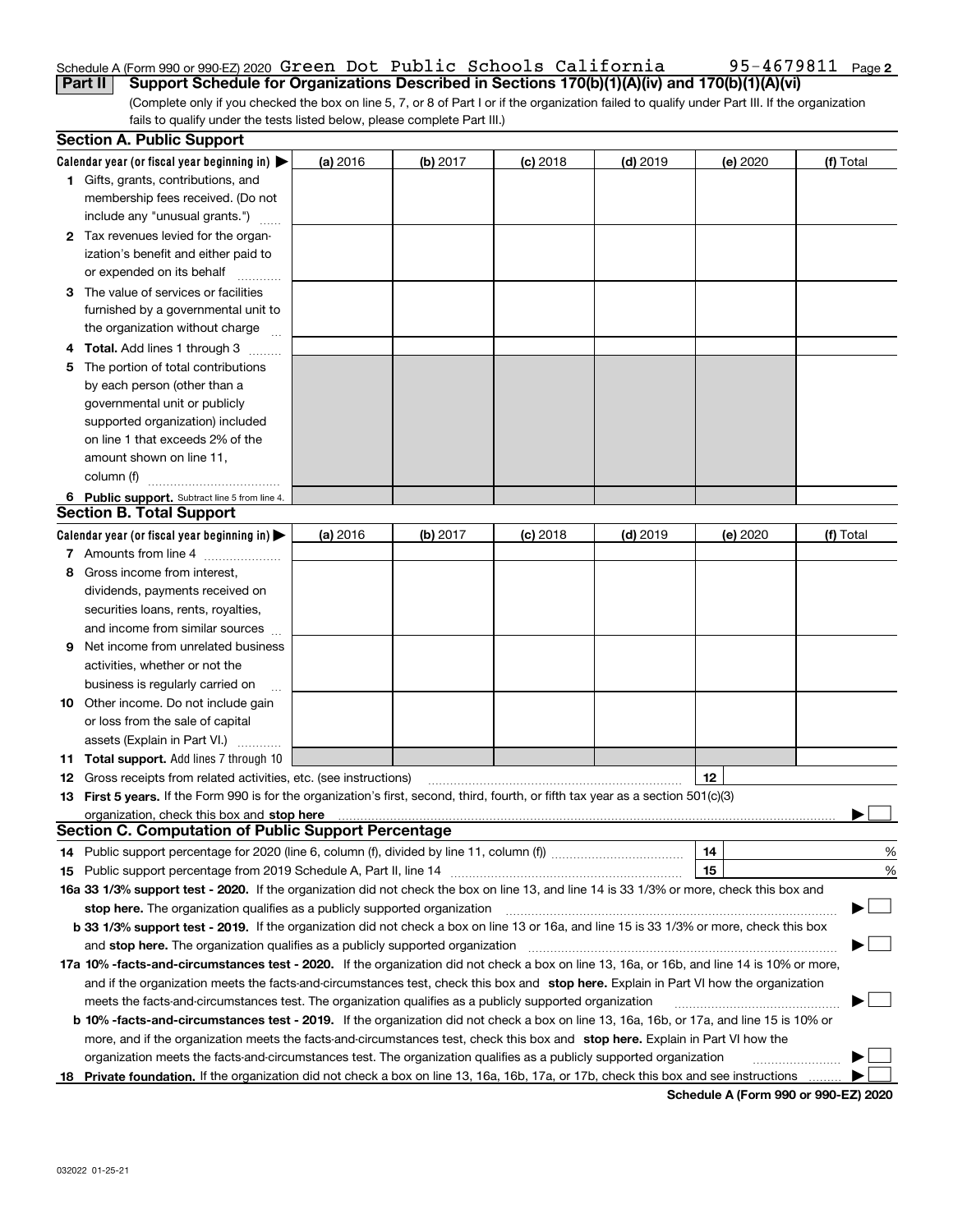#### Schedule A (Form 990 or 990-EZ) 2020 Green Dot Public Schools California 95-4679811 <sub>Page</sub> **Part III | Support Schedule for Organizations Described in Section 509(a)(2)**

(Complete only if you checked the box on line 10 of Part I or if the organization failed to qualify under Part II. If the organization fails to qualify under the tests listed below, please complete Part II.)

|    | <b>Section A. Public Support</b>                                                                                                                                                                                               |          |          |            |            |          |             |
|----|--------------------------------------------------------------------------------------------------------------------------------------------------------------------------------------------------------------------------------|----------|----------|------------|------------|----------|-------------|
|    | Calendar year (or fiscal year beginning in) $\blacktriangleright$                                                                                                                                                              | (a) 2016 | (b) 2017 | $(c)$ 2018 | $(d)$ 2019 | (e) 2020 | (f) Total   |
|    | 1 Gifts, grants, contributions, and                                                                                                                                                                                            |          |          |            |            |          |             |
|    | membership fees received. (Do not                                                                                                                                                                                              |          |          |            |            |          |             |
|    | include any "unusual grants.")                                                                                                                                                                                                 |          |          |            |            |          |             |
|    | <b>2</b> Gross receipts from admissions,                                                                                                                                                                                       |          |          |            |            |          |             |
|    | merchandise sold or services per-                                                                                                                                                                                              |          |          |            |            |          |             |
|    | formed, or facilities furnished in                                                                                                                                                                                             |          |          |            |            |          |             |
|    | any activity that is related to the<br>organization's tax-exempt purpose                                                                                                                                                       |          |          |            |            |          |             |
|    | 3 Gross receipts from activities that                                                                                                                                                                                          |          |          |            |            |          |             |
|    | are not an unrelated trade or bus-                                                                                                                                                                                             |          |          |            |            |          |             |
|    | iness under section 513                                                                                                                                                                                                        |          |          |            |            |          |             |
|    | 4 Tax revenues levied for the organ-                                                                                                                                                                                           |          |          |            |            |          |             |
|    | ization's benefit and either paid to                                                                                                                                                                                           |          |          |            |            |          |             |
|    | or expended on its behalf<br>.                                                                                                                                                                                                 |          |          |            |            |          |             |
|    | 5 The value of services or facilities                                                                                                                                                                                          |          |          |            |            |          |             |
|    | furnished by a governmental unit to                                                                                                                                                                                            |          |          |            |            |          |             |
|    | the organization without charge                                                                                                                                                                                                |          |          |            |            |          |             |
|    | <b>6 Total.</b> Add lines 1 through 5                                                                                                                                                                                          |          |          |            |            |          |             |
|    | 7a Amounts included on lines 1, 2, and                                                                                                                                                                                         |          |          |            |            |          |             |
|    | 3 received from disqualified persons                                                                                                                                                                                           |          |          |            |            |          |             |
|    | <b>b</b> Amounts included on lines 2 and 3 received                                                                                                                                                                            |          |          |            |            |          |             |
|    | from other than disqualified persons that                                                                                                                                                                                      |          |          |            |            |          |             |
|    | exceed the greater of \$5,000 or 1% of the<br>amount on line 13 for the year                                                                                                                                                   |          |          |            |            |          |             |
|    | c Add lines 7a and 7b                                                                                                                                                                                                          |          |          |            |            |          |             |
|    | 8 Public support. (Subtract line 7c from line 6.)                                                                                                                                                                              |          |          |            |            |          |             |
|    | <b>Section B. Total Support</b>                                                                                                                                                                                                |          |          |            |            |          |             |
|    | Calendar year (or fiscal year beginning in)                                                                                                                                                                                    | (a) 2016 | (b) 2017 | $(c)$ 2018 | $(d)$ 2019 | (e) 2020 | (f) Total   |
|    | 9 Amounts from line 6                                                                                                                                                                                                          |          |          |            |            |          |             |
|    | <b>10a</b> Gross income from interest,                                                                                                                                                                                         |          |          |            |            |          |             |
|    | dividends, payments received on                                                                                                                                                                                                |          |          |            |            |          |             |
|    | securities loans, rents, royalties,<br>and income from similar sources                                                                                                                                                         |          |          |            |            |          |             |
|    | <b>b</b> Unrelated business taxable income                                                                                                                                                                                     |          |          |            |            |          |             |
|    | (less section 511 taxes) from businesses                                                                                                                                                                                       |          |          |            |            |          |             |
|    | acquired after June 30, 1975 [10001]                                                                                                                                                                                           |          |          |            |            |          |             |
|    | c Add lines 10a and 10b                                                                                                                                                                                                        |          |          |            |            |          |             |
|    | 11 Net income from unrelated business                                                                                                                                                                                          |          |          |            |            |          |             |
|    | activities not included in line 10b,                                                                                                                                                                                           |          |          |            |            |          |             |
|    | whether or not the business is<br>regularly carried on                                                                                                                                                                         |          |          |            |            |          |             |
|    | <b>12</b> Other income. Do not include gain                                                                                                                                                                                    |          |          |            |            |          |             |
|    | or loss from the sale of capital                                                                                                                                                                                               |          |          |            |            |          |             |
|    | assets (Explain in Part VI.)<br><b>13</b> Total support. (Add lines 9, 10c, 11, and 12.)                                                                                                                                       |          |          |            |            |          |             |
|    | 14 First 5 years. If the Form 990 is for the organization's first, second, third, fourth, or fifth tax year as a section 501(c)(3) organization,                                                                               |          |          |            |            |          |             |
|    | check this box and stop here manufactured and control the state of the state of the state of the state of the state of the state of the state of the state of the state of the state of the state of the state of the state of |          |          |            |            |          |             |
|    | <b>Section C. Computation of Public Support Percentage</b>                                                                                                                                                                     |          |          |            |            |          |             |
|    | 15 Public support percentage for 2020 (line 8, column (f), divided by line 13, column (f))                                                                                                                                     |          |          |            |            | 15       | %           |
|    | 16 Public support percentage from 2019 Schedule A, Part III, line 15                                                                                                                                                           |          |          |            |            | 16       | %           |
|    | <b>Section D. Computation of Investment Income Percentage</b>                                                                                                                                                                  |          |          |            |            |          |             |
|    | 17 Investment income percentage for 2020 (line 10c, column (f), divided by line 13, column (f))                                                                                                                                |          |          |            |            | 17       | %           |
|    | <b>18</b> Investment income percentage from <b>2019</b> Schedule A, Part III, line 17                                                                                                                                          |          |          |            |            | 18       | %           |
|    | 19a 33 1/3% support tests - 2020. If the organization did not check the box on line 14, and line 15 is more than 33 1/3%, and line 17 is not                                                                                   |          |          |            |            |          |             |
|    | more than 33 1/3%, check this box and stop here. The organization qualifies as a publicly supported organization                                                                                                               |          |          |            |            |          | $\sim$<br>▶ |
|    | b 33 1/3% support tests - 2019. If the organization did not check a box on line 14 or line 19a, and line 16 is more than 33 1/3%, and                                                                                          |          |          |            |            |          |             |
|    | line 18 is not more than 33 1/3%, check this box and stop here. The organization qualifies as a publicly supported organization                                                                                                |          |          |            |            |          |             |
| 20 |                                                                                                                                                                                                                                |          |          |            |            |          |             |
|    |                                                                                                                                                                                                                                |          |          |            |            |          |             |

**Schedule A (Form 990 or 990-EZ) 2020**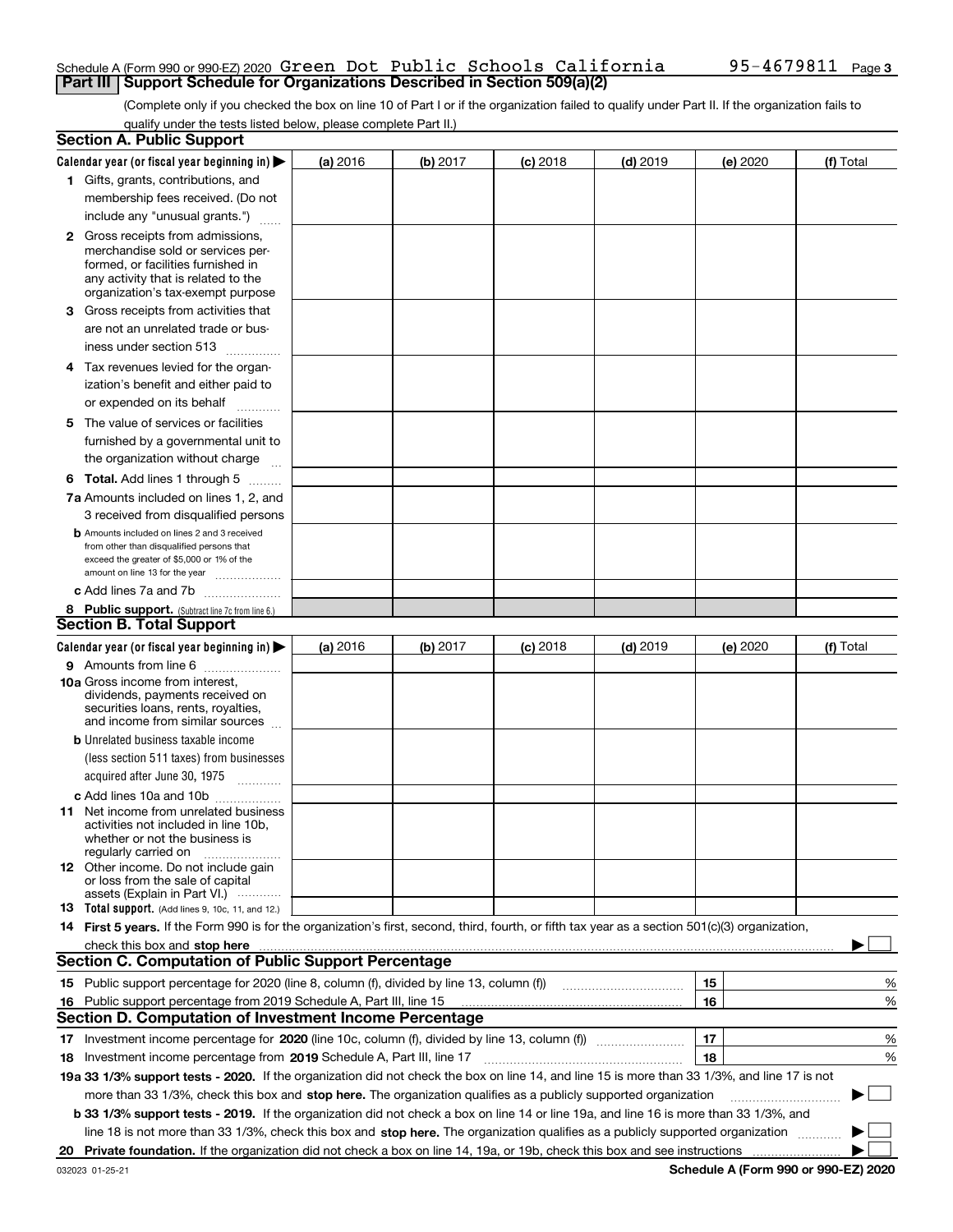**1**

**YesNo**

### **Part IV Supporting Organizations**

(Complete only if you checked a box in line 12 on Part I. If you checked box 12a, Part I, complete Sections A and B. If you checked box 12b, Part I, complete Sections A and C. If you checked box 12c, Part I, complete Sections A, D, and E. If you checked box 12d, Part I, complete Sections A and D, and complete Part V.)

### **Section A. All Supporting Organizations**

- **1** Are all of the organization's supported organizations listed by name in the organization's governing documents? If "No," describe in **Part VI** how the supported organizations are designated. If designated by *class or purpose, describe the designation. If historic and continuing relationship, explain.*
- **2** Did the organization have any supported organization that does not have an IRS determination of status under section 509(a)(1) or (2)? If "Yes," explain in Part VI how the organization determined that the supported *organization was described in section 509(a)(1) or (2).*
- **3a** Did the organization have a supported organization described in section 501(c)(4), (5), or (6)? If "Yes," answer *lines 3b and 3c below.*
- **b** Did the organization confirm that each supported organization qualified under section 501(c)(4), (5), or (6) and satisfied the public support tests under section 509(a)(2)? If "Yes," describe in **Part VI** when and how the *organization made the determination.*
- **c**Did the organization ensure that all support to such organizations was used exclusively for section 170(c)(2)(B) purposes? If "Yes," explain in **Part VI** what controls the organization put in place to ensure such use.
- **4a***If* Was any supported organization not organized in the United States ("foreign supported organization")? *"Yes," and if you checked box 12a or 12b in Part I, answer lines 4b and 4c below.*
- **b** Did the organization have ultimate control and discretion in deciding whether to make grants to the foreign supported organization? If "Yes," describe in **Part VI** how the organization had such control and discretion *despite being controlled or supervised by or in connection with its supported organizations.*
- **c** Did the organization support any foreign supported organization that does not have an IRS determination under sections 501(c)(3) and 509(a)(1) or (2)? If "Yes," explain in **Part VI** what controls the organization used *to ensure that all support to the foreign supported organization was used exclusively for section 170(c)(2)(B) purposes.*
- **5a***If "Yes,"* Did the organization add, substitute, or remove any supported organizations during the tax year? answer lines 5b and 5c below (if applicable). Also, provide detail in **Part VI,** including (i) the names and EIN *numbers of the supported organizations added, substituted, or removed; (ii) the reasons for each such action; (iii) the authority under the organization's organizing document authorizing such action; and (iv) how the action was accomplished (such as by amendment to the organizing document).*
- **b** Type I or Type II only. Was any added or substituted supported organization part of a class already designated in the organization's organizing document?
- **cSubstitutions only.**  Was the substitution the result of an event beyond the organization's control?
- **6** Did the organization provide support (whether in the form of grants or the provision of services or facilities) to **Part VI.** *If "Yes," provide detail in* support or benefit one or more of the filing organization's supported organizations? anyone other than (i) its supported organizations, (ii) individuals that are part of the charitable class benefited by one or more of its supported organizations, or (iii) other supporting organizations that also
- **7**Did the organization provide a grant, loan, compensation, or other similar payment to a substantial contributor *If "Yes," complete Part I of Schedule L (Form 990 or 990-EZ).* regard to a substantial contributor? (as defined in section 4958(c)(3)(C)), a family member of a substantial contributor, or a 35% controlled entity with
- **8** Did the organization make a loan to a disqualified person (as defined in section 4958) not described in line 7? *If "Yes," complete Part I of Schedule L (Form 990 or 990-EZ).*
- **9a** Was the organization controlled directly or indirectly at any time during the tax year by one or more in section 509(a)(1) or (2))? If "Yes," *provide detail in* <code>Part VI.</code> disqualified persons, as defined in section 4946 (other than foundation managers and organizations described
- **b** Did one or more disqualified persons (as defined in line 9a) hold a controlling interest in any entity in which the supporting organization had an interest? If "Yes," provide detail in P**art VI**.
- **c**Did a disqualified person (as defined in line 9a) have an ownership interest in, or derive any personal benefit from, assets in which the supporting organization also had an interest? If "Yes," provide detail in P**art VI.**
- **10a** Was the organization subject to the excess business holdings rules of section 4943 because of section supporting organizations)? If "Yes," answer line 10b below. 4943(f) (regarding certain Type II supporting organizations, and all Type III non-functionally integrated
- **b** Did the organization have any excess business holdings in the tax year? (Use Schedule C, Form 4720, to *determine whether the organization had excess business holdings.)*

**23a3b3c4a4b4c5a5b5c6789a 9b9c10a**

**10b**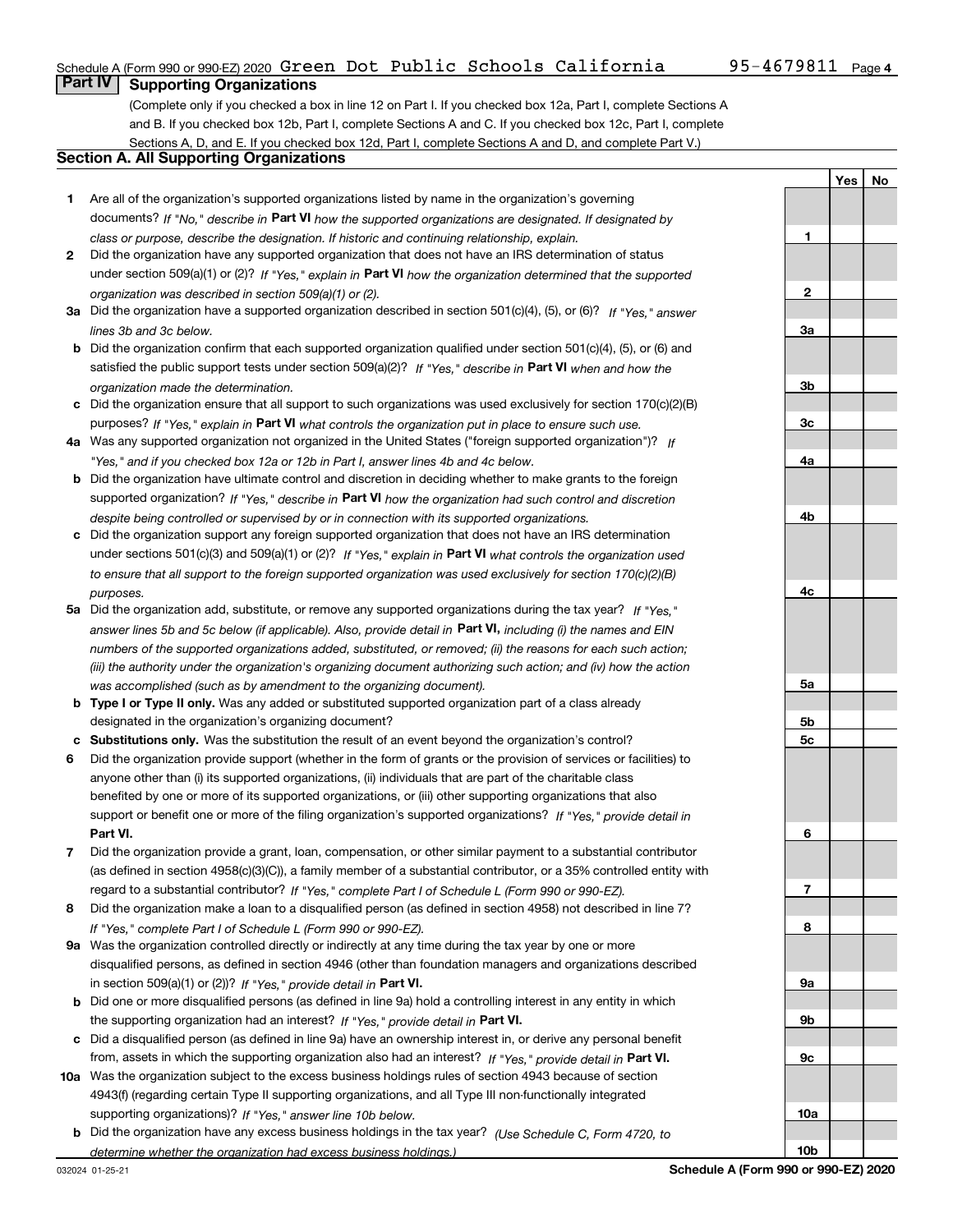## Schedule A (Form 990 or 990-EZ) 2020 Green Dot Public Schools California 95-4679811 <sub>Page</sub>

|    | <b>Part IV</b> | <b>Supporting Organizations (continued)</b>                                                                                                                                                                                                              |                 |            |    |
|----|----------------|----------------------------------------------------------------------------------------------------------------------------------------------------------------------------------------------------------------------------------------------------------|-----------------|------------|----|
|    |                |                                                                                                                                                                                                                                                          |                 | Yes        | No |
| 11 |                | Has the organization accepted a gift or contribution from any of the following persons?                                                                                                                                                                  |                 |            |    |
|    |                | a A person who directly or indirectly controls, either alone or together with persons described in lines 11b and                                                                                                                                         |                 |            |    |
|    |                | 11c below, the governing body of a supported organization?                                                                                                                                                                                               | 11a             |            |    |
|    |                | <b>b</b> A family member of a person described in line 11a above?                                                                                                                                                                                        | 11 <sub>b</sub> |            |    |
|    |                | c A 35% controlled entity of a person described in line 11a or 11b above? If "Yes" to line 11a, 11b, or 11c, provide                                                                                                                                     |                 |            |    |
|    |                | detail in Part VI.                                                                                                                                                                                                                                       | 11c             |            |    |
|    |                | <b>Section B. Type I Supporting Organizations</b>                                                                                                                                                                                                        |                 |            |    |
|    |                |                                                                                                                                                                                                                                                          |                 | Yes        | No |
| 1. |                | Did the governing body, members of the governing body, officers acting in their official capacity, or membership of one or                                                                                                                               |                 |            |    |
|    |                | more supported organizations have the power to regularly appoint or elect at least a majority of the organization's officers,<br>directors, or trustees at all times during the tax year? If "No," describe in Part VI how the supported organization(s) |                 |            |    |
|    |                | effectively operated, supervised, or controlled the organization's activities. If the organization had more than one supported                                                                                                                           |                 |            |    |
|    |                | organization, describe how the powers to appoint and/or remove officers, directors, or trustees were allocated among the                                                                                                                                 |                 |            |    |
|    |                | supported organizations and what conditions or restrictions, if any, applied to such powers during the tax year.                                                                                                                                         | 1               |            |    |
| 2  |                | Did the organization operate for the benefit of any supported organization other than the supported                                                                                                                                                      |                 |            |    |
|    |                | organization(s) that operated, supervised, or controlled the supporting organization? If "Yes," explain in                                                                                                                                               |                 |            |    |
|    |                | Part VI how providing such benefit carried out the purposes of the supported organization(s) that operated,                                                                                                                                              |                 |            |    |
|    |                | supervised, or controlled the supporting organization.                                                                                                                                                                                                   | $\mathbf 2$     |            |    |
|    |                | <b>Section C. Type II Supporting Organizations</b>                                                                                                                                                                                                       |                 |            |    |
|    |                |                                                                                                                                                                                                                                                          |                 | <b>Yes</b> | No |
| 1. |                | Were a majority of the organization's directors or trustees during the tax year also a majority of the directors                                                                                                                                         |                 |            |    |
|    |                | or trustees of each of the organization's supported organization(s)? If "No," describe in Part VI how control                                                                                                                                            |                 |            |    |
|    |                | or management of the supporting organization was vested in the same persons that controlled or managed                                                                                                                                                   |                 |            |    |
|    |                | the supported organization(s).                                                                                                                                                                                                                           | 1               |            |    |
|    |                | Section D. All Type III Supporting Organizations                                                                                                                                                                                                         |                 |            |    |
|    |                |                                                                                                                                                                                                                                                          |                 | Yes        | No |
| 1. |                | Did the organization provide to each of its supported organizations, by the last day of the fifth month of the                                                                                                                                           |                 |            |    |
|    |                | organization's tax year, (i) a written notice describing the type and amount of support provided during the prior tax                                                                                                                                    |                 |            |    |
|    |                | year, (ii) a copy of the Form 990 that was most recently filed as of the date of notification, and (iii) copies of the                                                                                                                                   |                 |            |    |
|    |                | organization's governing documents in effect on the date of notification, to the extent not previously provided?                                                                                                                                         | 1               |            |    |
| 2  |                | Were any of the organization's officers, directors, or trustees either (i) appointed or elected by the supported                                                                                                                                         |                 |            |    |
|    |                | organization(s) or (ii) serving on the governing body of a supported organization? If "No," explain in Part VI how                                                                                                                                       |                 |            |    |
|    |                | the organization maintained a close and continuous working relationship with the supported organization(s).                                                                                                                                              | $\mathbf{2}$    |            |    |
| 3  |                | By reason of the relationship described in line 2, above, did the organization's supported organizations have a                                                                                                                                          |                 |            |    |
|    |                | significant voice in the organization's investment policies and in directing the use of the organization's                                                                                                                                               |                 |            |    |
|    |                | income or assets at all times during the tax year? If "Yes," describe in Part VI the role the organization's                                                                                                                                             |                 |            |    |
|    |                | supported organizations played in this regard.                                                                                                                                                                                                           | 3               |            |    |
|    |                | Section E. Type III Functionally Integrated Supporting Organizations                                                                                                                                                                                     |                 |            |    |
| 1. |                | Check the box next to the method that the organization used to satisfy the Integral Part Test during the year (see instructions).                                                                                                                        |                 |            |    |

- **alinupy** The organization satisfied the Activities Test. Complete line 2 below.
- **b**The organization is the parent of each of its supported organizations. *Complete* line 3 *below.*  $\mathcal{L}^{\text{max}}$

|  |  | c $\Box$ The organization supported a governmental entity. Describe in Part VI how you supported a governmental entity (see instructions). |  |
|--|--|--------------------------------------------------------------------------------------------------------------------------------------------|--|
|--|--|--------------------------------------------------------------------------------------------------------------------------------------------|--|

- **2Answer lines 2a and 2b below. Yes No** Activities Test.
- **a** Did substantially all of the organization's activities during the tax year directly further the exempt purposes of **b** Did the activities described in line 2a, above, constitute activities that, but for the organization's involvement, the supported organization(s) to which the organization was responsive? If "Yes," then in **Part VI identify those supported organizations and explain**  *how these activities directly furthered their exempt purposes, how the organization was responsive to those supported organizations, and how the organization determined that these activities constituted substantially all of its activities.*
- **Part VI**  *the reasons for the organization's position that its supported organization(s) would have engaged in* one or more of the organization's supported organization(s) would have been engaged in? If "Yes," e*xplain in these activities but for the organization's involvement.*
- **3** Parent of Supported Organizations. Answer lines 3a and 3b below.
- **a** Did the organization have the power to regularly appoint or elect a majority of the officers, directors, or trustees of each of the supported organizations? If "Yes" or "No" provide details in **Part VI.**
- **b** Did the organization exercise a substantial degree of direction over the policies, programs, and activities of each of its supported organizations? If "Yes," describe in Part VI the role played by the organization in this regard.

**2a**

**2b**

**3a**

**3b**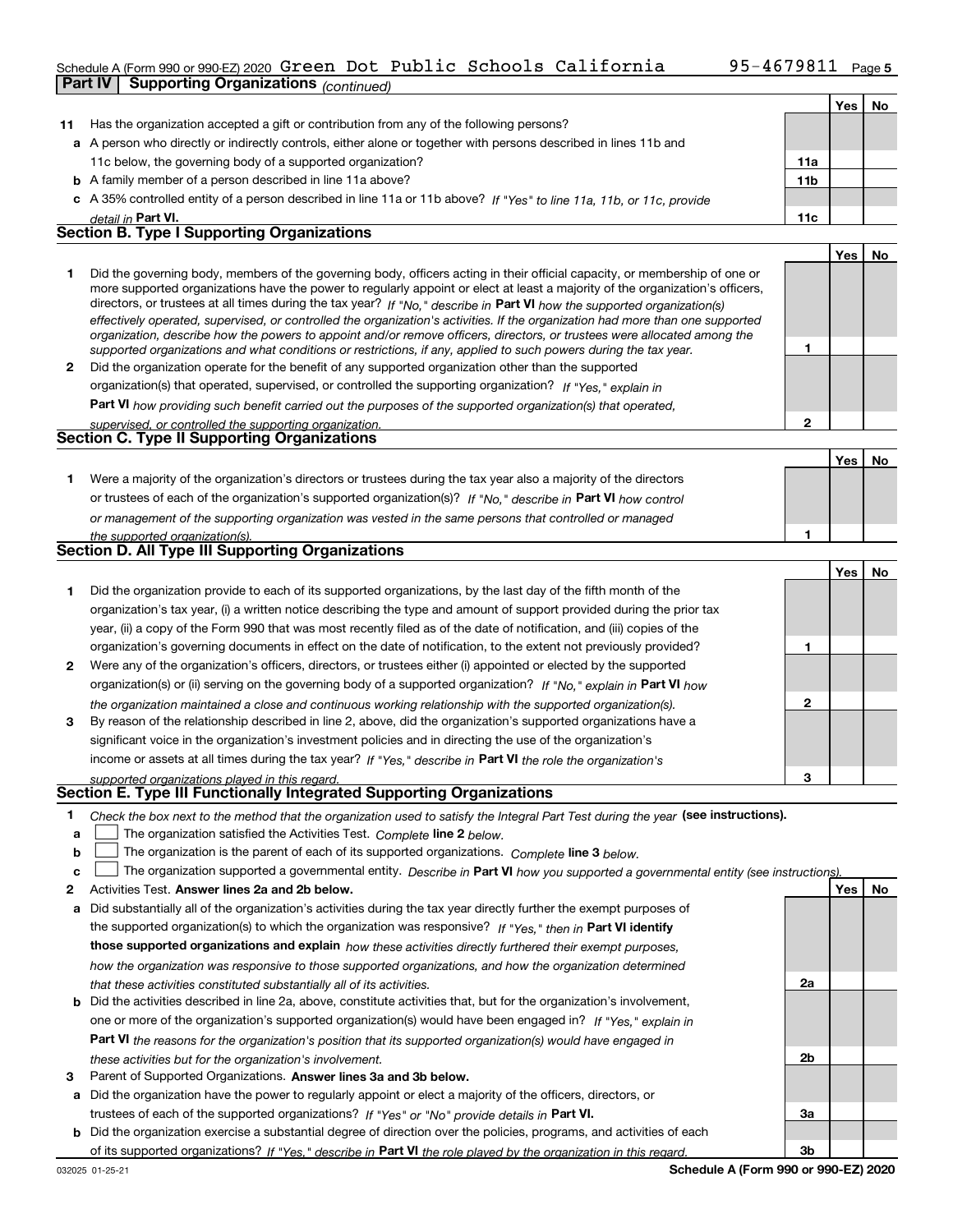|              | Part V<br>Type III Non-Functionally Integrated 509(a)(3) Supporting Organizations                                                              |                |                |                                |
|--------------|------------------------------------------------------------------------------------------------------------------------------------------------|----------------|----------------|--------------------------------|
| 1.           | Check here if the organization satisfied the Integral Part Test as a qualifying trust on Nov. 20, 1970 (explain in Part VI). See instructions. |                |                |                                |
|              | All other Type III non-functionally integrated supporting organizations must complete Sections A through E.                                    |                |                |                                |
|              | Section A - Adjusted Net Income                                                                                                                |                | (A) Prior Year | (B) Current Year<br>(optional) |
| 1            | Net short-term capital gain                                                                                                                    | 1              |                |                                |
| $\mathbf{2}$ | Recoveries of prior-year distributions                                                                                                         | $\overline{2}$ |                |                                |
| 3            | Other gross income (see instructions)                                                                                                          | 3              |                |                                |
| 4            | Add lines 1 through 3.                                                                                                                         | 4              |                |                                |
| 5            | Depreciation and depletion                                                                                                                     | 5              |                |                                |
| 6            | Portion of operating expenses paid or incurred for production or                                                                               |                |                |                                |
|              | collection of gross income or for management, conservation, or                                                                                 |                |                |                                |
|              | maintenance of property held for production of income (see instructions)                                                                       | 6              |                |                                |
| 7            | Other expenses (see instructions)                                                                                                              | $\overline{7}$ |                |                                |
| 8            | <b>Adjusted Net Income</b> (subtract lines 5, 6, and 7 from line 4)                                                                            | 8              |                |                                |
|              | <b>Section B - Minimum Asset Amount</b>                                                                                                        |                | (A) Prior Year | (B) Current Year<br>(optional) |
| 1            | Aggregate fair market value of all non-exempt-use assets (see                                                                                  |                |                |                                |
|              | instructions for short tax year or assets held for part of year):                                                                              |                |                |                                |
|              | a Average monthly value of securities                                                                                                          | 1a             |                |                                |
|              | <b>b</b> Average monthly cash balances                                                                                                         | 1b             |                |                                |
|              | c Fair market value of other non-exempt-use assets                                                                                             | 1c             |                |                                |
|              | d Total (add lines 1a, 1b, and 1c)                                                                                                             | 1d             |                |                                |
|              | e Discount claimed for blockage or other factors                                                                                               |                |                |                                |
|              | (explain in detail in Part VI):                                                                                                                |                |                |                                |
| $\mathbf{2}$ | Acquisition indebtedness applicable to non-exempt-use assets                                                                                   | $\mathbf 2$    |                |                                |
| 3            | Subtract line 2 from line 1d.                                                                                                                  | 3              |                |                                |
| 4            | Cash deemed held for exempt use. Enter 0.015 of line 3 (for greater amount,                                                                    |                |                |                                |
|              | see instructions).                                                                                                                             | 4              |                |                                |
| 5            | Net value of non-exempt-use assets (subtract line 4 from line 3)                                                                               | 5              |                |                                |
| 6            | Multiply line 5 by 0.035.                                                                                                                      | 6              |                |                                |
| 7            | Recoveries of prior-year distributions                                                                                                         | 7              |                |                                |
| 8            | Minimum Asset Amount (add line 7 to line 6)                                                                                                    | 8              |                |                                |
|              | <b>Section C - Distributable Amount</b>                                                                                                        |                |                | <b>Current Year</b>            |
| 1            | Adjusted net income for prior year (from Section A, line 8, column A)                                                                          | 1              |                |                                |
| 2            | Enter 0.85 of line 1.                                                                                                                          | $\overline{2}$ |                |                                |
| З            | Minimum asset amount for prior year (from Section B, line 8, column A)                                                                         | 3              |                |                                |
| 4            | Enter greater of line 2 or line 3.                                                                                                             | 4              |                |                                |
| 5            | Income tax imposed in prior year                                                                                                               | 5              |                |                                |
| 6            | <b>Distributable Amount.</b> Subtract line 5 from line 4, unless subject to                                                                    |                |                |                                |
|              | emergency temporary reduction (see instructions).                                                                                              | 6              |                |                                |

**7** Check here if the current year is the organization's first as a non-functionally integrated Type III supporting organization (see instructions).

**Schedule A (Form 990 or 990-EZ) 2020**

# Schedule A (Form 990 or 990-EZ) 2020 **Green Dot Public Schools California** 95-4679811 Page **6**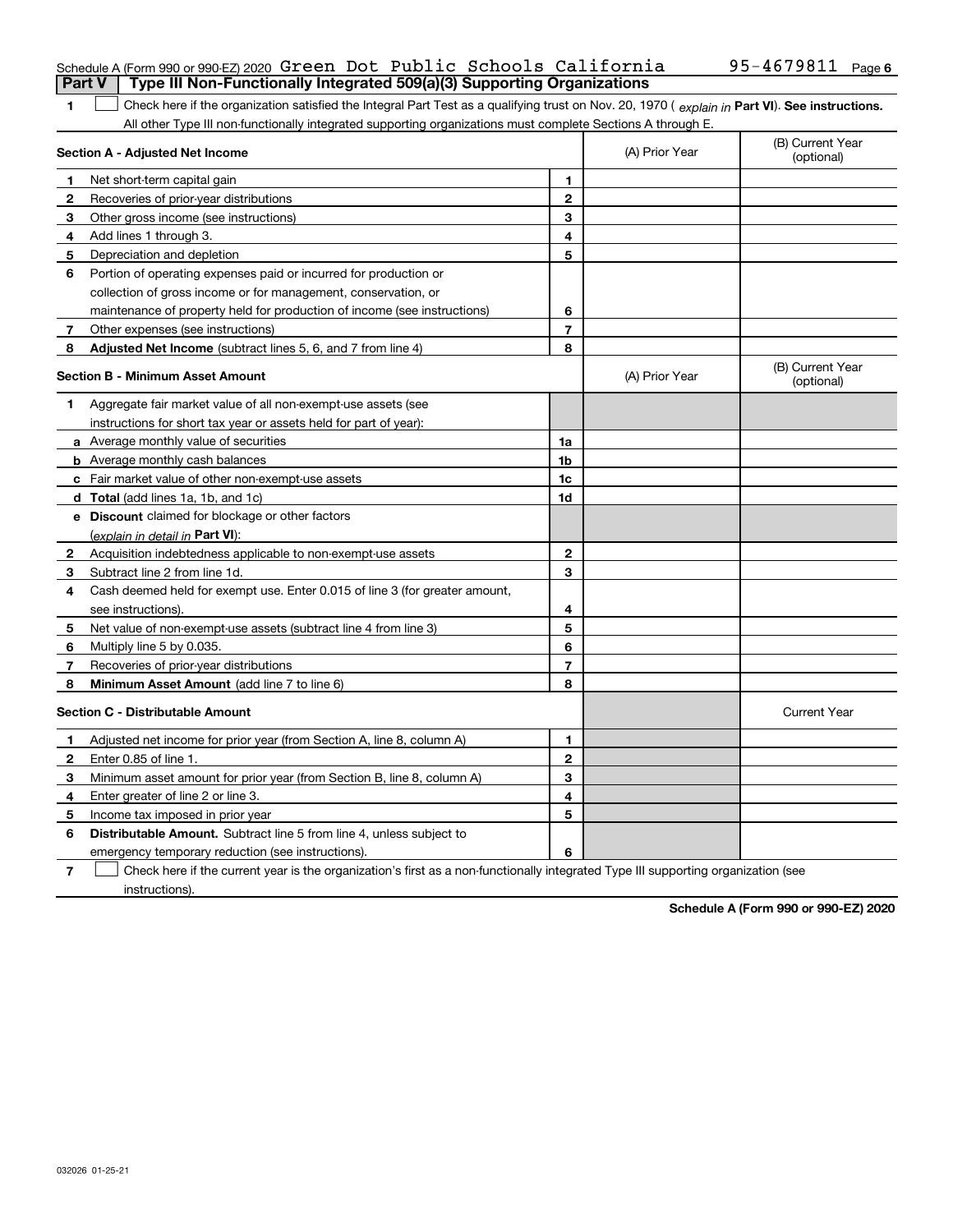### Schedule A (Form 990 or 990-EZ) 2020 Green Dot Public Schools California 95-4679811 <sub>Page</sub>

| <b>Part V</b> | Type III Non-Functionally Integrated 509(a)(3) Supporting Organizations                    |                             | (continued)                           |              |                                         |
|---------------|--------------------------------------------------------------------------------------------|-----------------------------|---------------------------------------|--------------|-----------------------------------------|
|               | <b>Section D - Distributions</b>                                                           |                             |                                       |              | <b>Current Year</b>                     |
| 1             | Amounts paid to supported organizations to accomplish exempt purposes                      |                             |                                       | 1            |                                         |
| 2             | Amounts paid to perform activity that directly furthers exempt purposes of supported       |                             |                                       |              |                                         |
|               | organizations, in excess of income from activity                                           |                             |                                       | $\mathbf{2}$ |                                         |
| 3             | Administrative expenses paid to accomplish exempt purposes of supported organizations      |                             |                                       | 3            |                                         |
| 4             | Amounts paid to acquire exempt-use assets                                                  |                             |                                       | 4            |                                         |
| 5             | Qualified set-aside amounts (prior IRS approval required - provide details in Part VI)     |                             |                                       | 5            |                                         |
| 6             | Other distributions ( <i>describe in</i> Part VI). See instructions.                       |                             |                                       | 6            |                                         |
| 7             | Total annual distributions. Add lines 1 through 6.                                         |                             |                                       | 7            |                                         |
| 8             | Distributions to attentive supported organizations to which the organization is responsive |                             |                                       |              |                                         |
|               | (provide details in Part VI). See instructions.                                            |                             |                                       | 8            |                                         |
| 9             | Distributable amount for 2020 from Section C, line 6                                       |                             |                                       | 9            |                                         |
| 10            | Line 8 amount divided by line 9 amount                                                     |                             |                                       | 10           |                                         |
|               |                                                                                            | (i)                         | (ii)                                  |              | (iii)                                   |
|               | <b>Section E - Distribution Allocations</b> (see instructions)                             | <b>Excess Distributions</b> | <b>Underdistributions</b><br>Pre-2020 |              | <b>Distributable</b><br>Amount for 2020 |
| 1             | Distributable amount for 2020 from Section C, line 6                                       |                             |                                       |              |                                         |
| 2             | Underdistributions, if any, for years prior to 2020 (reason-                               |                             |                                       |              |                                         |
|               | able cause required - explain in Part VI). See instructions.                               |                             |                                       |              |                                         |
| 3             | Excess distributions carryover, if any, to 2020                                            |                             |                                       |              |                                         |
|               | a From 2015                                                                                |                             |                                       |              |                                         |
|               | <b>b</b> From 2016                                                                         |                             |                                       |              |                                         |
|               | $c$ From 2017                                                                              |                             |                                       |              |                                         |
|               | d From 2018                                                                                |                             |                                       |              |                                         |
|               | e From 2019                                                                                |                             |                                       |              |                                         |
|               | f Total of lines 3a through 3e                                                             |                             |                                       |              |                                         |
|               | g Applied to underdistributions of prior years                                             |                             |                                       |              |                                         |
|               | <b>h</b> Applied to 2020 distributable amount                                              |                             |                                       |              |                                         |
|               | Carryover from 2015 not applied (see instructions)                                         |                             |                                       |              |                                         |
|               | Remainder. Subtract lines 3g, 3h, and 3i from line 3f.                                     |                             |                                       |              |                                         |
| 4             | Distributions for 2020 from Section D,                                                     |                             |                                       |              |                                         |
|               | line $7:$                                                                                  |                             |                                       |              |                                         |
|               | a Applied to underdistributions of prior years                                             |                             |                                       |              |                                         |
|               | <b>b</b> Applied to 2020 distributable amount                                              |                             |                                       |              |                                         |
|               | c Remainder. Subtract lines 4a and 4b from line 4.                                         |                             |                                       |              |                                         |
| 5.            | Remaining underdistributions for years prior to 2020, if                                   |                             |                                       |              |                                         |
|               | any. Subtract lines 3g and 4a from line 2. For result greater                              |                             |                                       |              |                                         |
|               | than zero, explain in Part VI. See instructions.                                           |                             |                                       |              |                                         |
| 6             | Remaining underdistributions for 2020. Subtract lines 3h                                   |                             |                                       |              |                                         |
|               | and 4b from line 1. For result greater than zero, explain in                               |                             |                                       |              |                                         |
|               | <b>Part VI.</b> See instructions.                                                          |                             |                                       |              |                                         |
| 7             | Excess distributions carryover to 2021. Add lines 3j                                       |                             |                                       |              |                                         |
|               | and 4c.                                                                                    |                             |                                       |              |                                         |
| 8             | Breakdown of line 7:                                                                       |                             |                                       |              |                                         |
|               | a Excess from 2016                                                                         |                             |                                       |              |                                         |
|               | <b>b</b> Excess from 2017                                                                  |                             |                                       |              |                                         |
|               | c Excess from 2018                                                                         |                             |                                       |              |                                         |
|               | d Excess from 2019                                                                         |                             |                                       |              |                                         |
|               | e Excess from 2020                                                                         |                             |                                       |              |                                         |

**Schedule A (Form 990 or 990-EZ) 2020**

**7**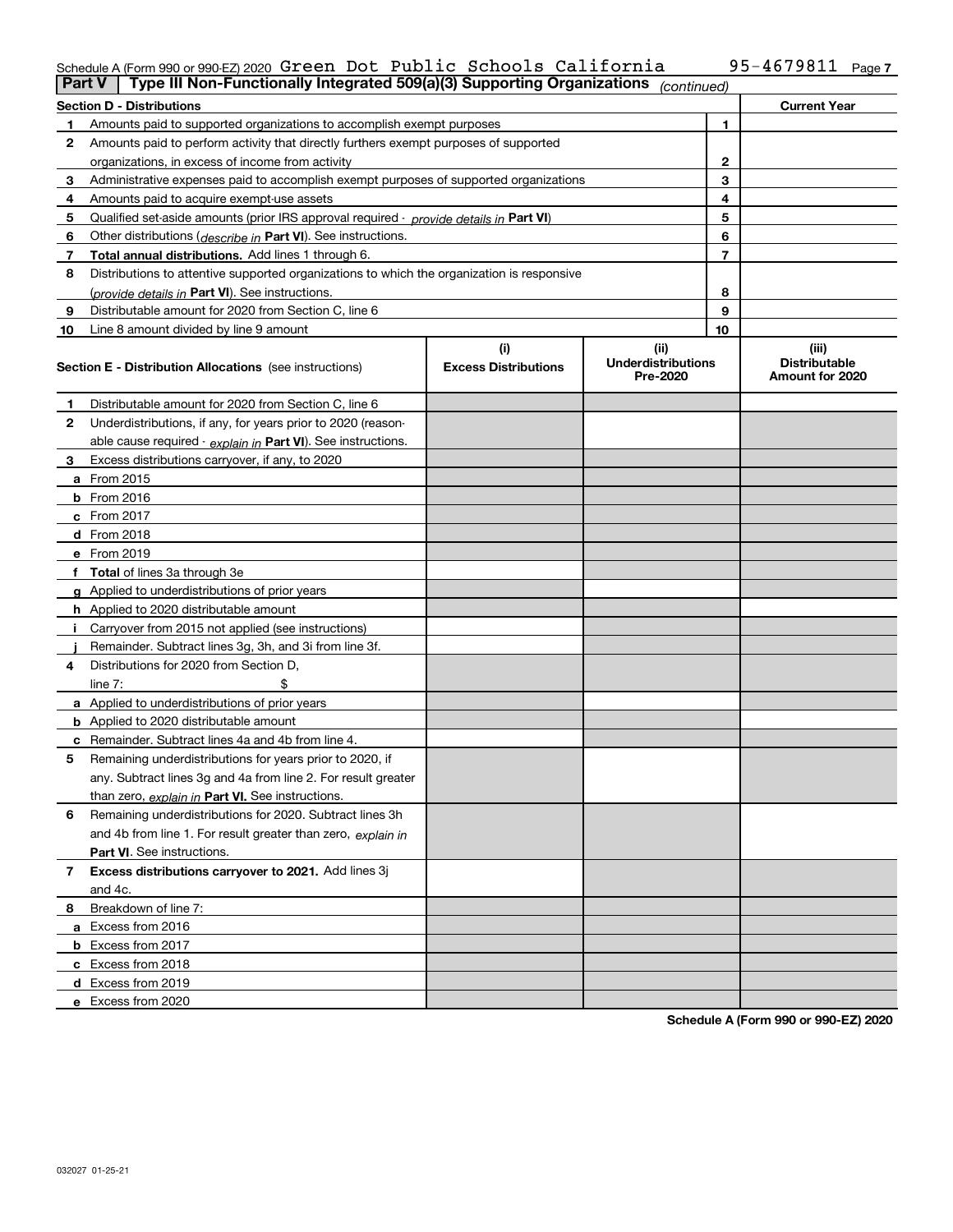|                | Schedule A (Form 990 or 990-EZ) 2020 Green Dot Public Schools California                                                                                                                                                                                                                         |  |  |  | 95-4679811 Page 8 |  |
|----------------|--------------------------------------------------------------------------------------------------------------------------------------------------------------------------------------------------------------------------------------------------------------------------------------------------|--|--|--|-------------------|--|
| <b>Part VI</b> | Supplemental Information. Provide the explanations required by Part II, line 10; Part II, line 17a or 17b; Part III, line 12;                                                                                                                                                                    |  |  |  |                   |  |
|                | Part IV, Section A, lines 1, 2, 3b, 3c, 4b, 4c, 5a, 6, 9a, 9b, 9c, 11a, 11b, and 11c; Part IV, Section B, lines 1 and 2; Part IV, Section C,<br>line 1; Part IV, Section D, lines 2 and 3; Part IV, Section E, lines 1c, 2a, 2b, 3a, and 3b; Part V, line 1; Part V, Section B, line 1e; Part V, |  |  |  |                   |  |
|                | Section D, lines 5, 6, and 8; and Part V, Section E, lines 2, 5, and 6. Also complete this part for any additional information.                                                                                                                                                                  |  |  |  |                   |  |
|                | (See instructions.)                                                                                                                                                                                                                                                                              |  |  |  |                   |  |
|                |                                                                                                                                                                                                                                                                                                  |  |  |  |                   |  |
|                |                                                                                                                                                                                                                                                                                                  |  |  |  |                   |  |
|                |                                                                                                                                                                                                                                                                                                  |  |  |  |                   |  |
|                |                                                                                                                                                                                                                                                                                                  |  |  |  |                   |  |
|                |                                                                                                                                                                                                                                                                                                  |  |  |  |                   |  |
|                |                                                                                                                                                                                                                                                                                                  |  |  |  |                   |  |
|                |                                                                                                                                                                                                                                                                                                  |  |  |  |                   |  |
|                |                                                                                                                                                                                                                                                                                                  |  |  |  |                   |  |
|                |                                                                                                                                                                                                                                                                                                  |  |  |  |                   |  |
|                |                                                                                                                                                                                                                                                                                                  |  |  |  |                   |  |
|                |                                                                                                                                                                                                                                                                                                  |  |  |  |                   |  |
|                |                                                                                                                                                                                                                                                                                                  |  |  |  |                   |  |
|                |                                                                                                                                                                                                                                                                                                  |  |  |  |                   |  |
|                |                                                                                                                                                                                                                                                                                                  |  |  |  |                   |  |
|                |                                                                                                                                                                                                                                                                                                  |  |  |  |                   |  |
|                |                                                                                                                                                                                                                                                                                                  |  |  |  |                   |  |
|                |                                                                                                                                                                                                                                                                                                  |  |  |  |                   |  |
|                |                                                                                                                                                                                                                                                                                                  |  |  |  |                   |  |
|                |                                                                                                                                                                                                                                                                                                  |  |  |  |                   |  |
|                |                                                                                                                                                                                                                                                                                                  |  |  |  |                   |  |
|                |                                                                                                                                                                                                                                                                                                  |  |  |  |                   |  |
|                |                                                                                                                                                                                                                                                                                                  |  |  |  |                   |  |
|                |                                                                                                                                                                                                                                                                                                  |  |  |  |                   |  |
|                |                                                                                                                                                                                                                                                                                                  |  |  |  |                   |  |
|                |                                                                                                                                                                                                                                                                                                  |  |  |  |                   |  |
|                |                                                                                                                                                                                                                                                                                                  |  |  |  |                   |  |
|                |                                                                                                                                                                                                                                                                                                  |  |  |  |                   |  |
|                |                                                                                                                                                                                                                                                                                                  |  |  |  |                   |  |
|                |                                                                                                                                                                                                                                                                                                  |  |  |  |                   |  |
|                |                                                                                                                                                                                                                                                                                                  |  |  |  |                   |  |
|                |                                                                                                                                                                                                                                                                                                  |  |  |  |                   |  |
|                |                                                                                                                                                                                                                                                                                                  |  |  |  |                   |  |
|                |                                                                                                                                                                                                                                                                                                  |  |  |  |                   |  |
|                |                                                                                                                                                                                                                                                                                                  |  |  |  |                   |  |
|                |                                                                                                                                                                                                                                                                                                  |  |  |  |                   |  |
|                |                                                                                                                                                                                                                                                                                                  |  |  |  |                   |  |
|                |                                                                                                                                                                                                                                                                                                  |  |  |  |                   |  |
|                |                                                                                                                                                                                                                                                                                                  |  |  |  |                   |  |
|                |                                                                                                                                                                                                                                                                                                  |  |  |  |                   |  |
|                |                                                                                                                                                                                                                                                                                                  |  |  |  |                   |  |
|                |                                                                                                                                                                                                                                                                                                  |  |  |  |                   |  |
|                |                                                                                                                                                                                                                                                                                                  |  |  |  |                   |  |
|                |                                                                                                                                                                                                                                                                                                  |  |  |  |                   |  |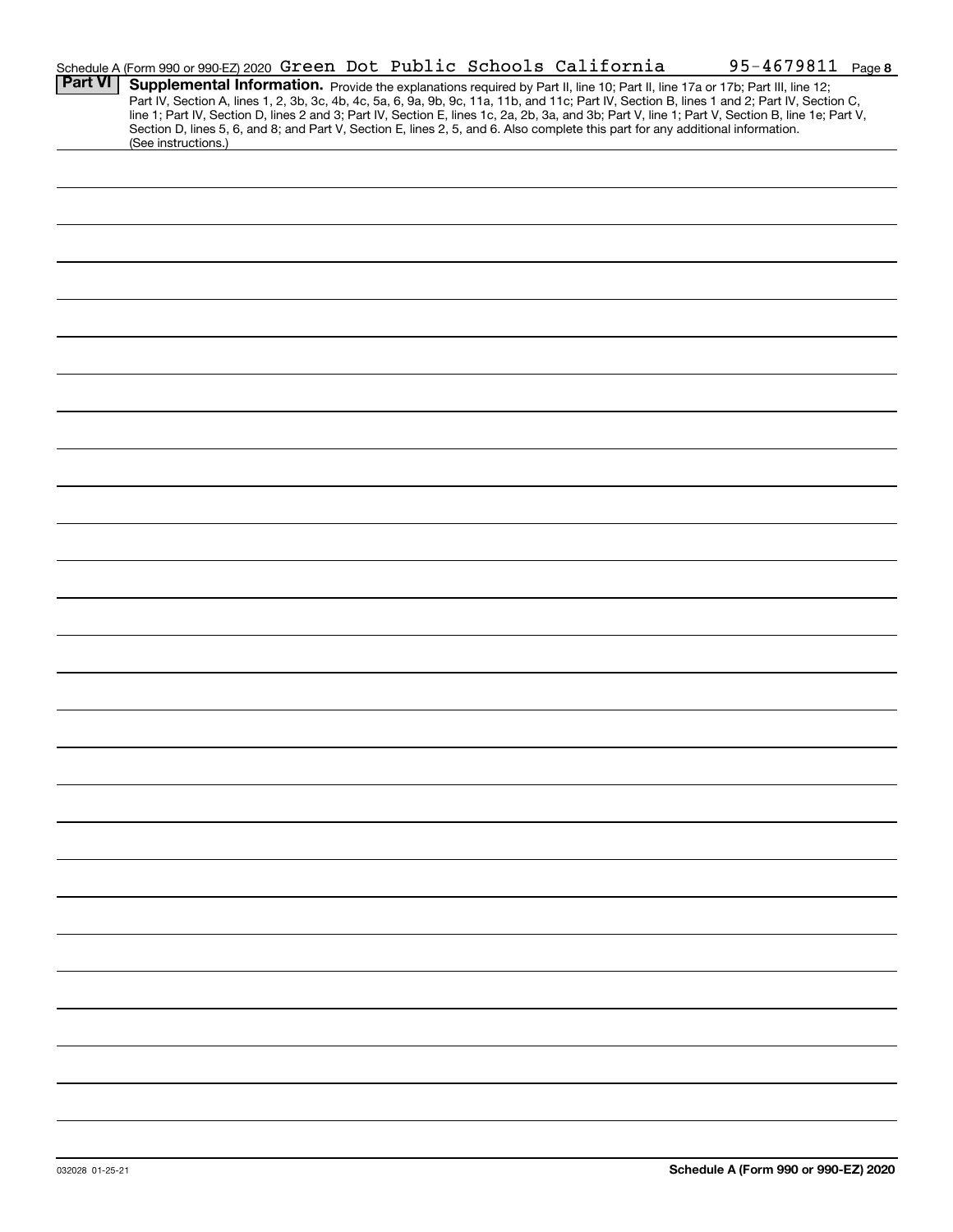Department of the Treasury Internal Revenue Service **(Form 990, 990-EZ, or 990-PF)**

Name of the organization

\*\* PUBLIC DISCLOSURE COPY \*\*

## **Schedule B Schedule of Contributors**

**| Attach to Form 990, Form 990-EZ, or Form 990-PF. | Go to www.irs.gov/Form990 for the latest information.** OMB No. 1545-0047

**2020**

**Employer identification number**

| Green Dot Public Schools California                                       | 95-4679811 |
|---------------------------------------------------------------------------|------------|
| <b>Organization type</b> (check one):                                     |            |
| Section:                                                                  |            |
| $\lfloor x \rfloor$ 501(c)( 3) (enter number) organization                |            |
| 4947(a)(1) nonexempt charitable trust not treated as a private foundation |            |
| 527 political organization                                                |            |
|                                                                           |            |

| Form 990-PF |                                                                       |
|-------------|-----------------------------------------------------------------------|
|             | 4947(a)(1) nonexempt charitable trust treated as a private foundation |
|             | $501(c)(3)$ taxable private foundation                                |

Check if your organization is covered by the **General Rule** or a **Special Rule. Note:**  Only a section 501(c)(7), (8), or (10) organization can check boxes for both the General Rule and a Special Rule. See instructions.

#### **General Rule**

 $\boxed{\textbf{X}}$  For an organization filing Form 990, 990-EZ, or 990-PF that received, during the year, contributions totaling \$5,000 or more (in money or property) from any one contributor. Complete Parts I and II. See instructions for determining a contributor's total contributions.

#### **Special Rules**

| For an organization described in section 501(c)(3) filing Form 990 or 990-EZ that met the 33 1/3% support test of the regulations under               |
|-------------------------------------------------------------------------------------------------------------------------------------------------------|
| sections 509(a)(1) and 170(b)(1)(A)(vi), that checked Schedule A (Form 990 or 990-EZ), Part II, line 13, 16a, or 16b, and that received from          |
| any one contributor, during the year, total contributions of the greater of (1) \$5,000; or (2) 2% of the amount on (i) Form 990, Part VIII, line 1h; |
| or (ii) Form 990-EZ, line 1. Complete Parts I and II.                                                                                                 |

For an organization described in section 501(c)(7), (8), or (10) filing Form 990 or 990-EZ that received from any one contributor, during the year, total contributions of more than \$1,000 exclusively for religious, charitable, scientific, literary, or educational purposes, or for the prevention of cruelty to children or animals. Complete Parts I (entering "N/A" in column (b) instead of the contributor name and address), II, and III.  $\mathcal{L}^{\text{max}}$ 

purpose. Don't complete any of the parts unless the **General Rule** applies to this organization because it received *nonexclusively* year, contributions <sub>exclusively</sub> for religious, charitable, etc., purposes, but no such contributions totaled more than \$1,000. If this box is checked, enter here the total contributions that were received during the year for an  $\;$ exclusively religious, charitable, etc., For an organization described in section 501(c)(7), (8), or (10) filing Form 990 or 990-EZ that received from any one contributor, during the religious, charitable, etc., contributions totaling \$5,000 or more during the year  $\Box$ — $\Box$   $\Box$  $\mathcal{L}^{\text{max}}$ 

**Caution:**  An organization that isn't covered by the General Rule and/or the Special Rules doesn't file Schedule B (Form 990, 990-EZ, or 990-PF),  **must** but it answer "No" on Part IV, line 2, of its Form 990; or check the box on line H of its Form 990-EZ or on its Form 990-PF, Part I, line 2, to certify that it doesn't meet the filing requirements of Schedule B (Form 990, 990-EZ, or 990-PF).

**For Paperwork Reduction Act Notice, see the instructions for Form 990, 990-EZ, or 990-PF. Schedule B (Form 990, 990-EZ, or 990-PF) (2020)** LHA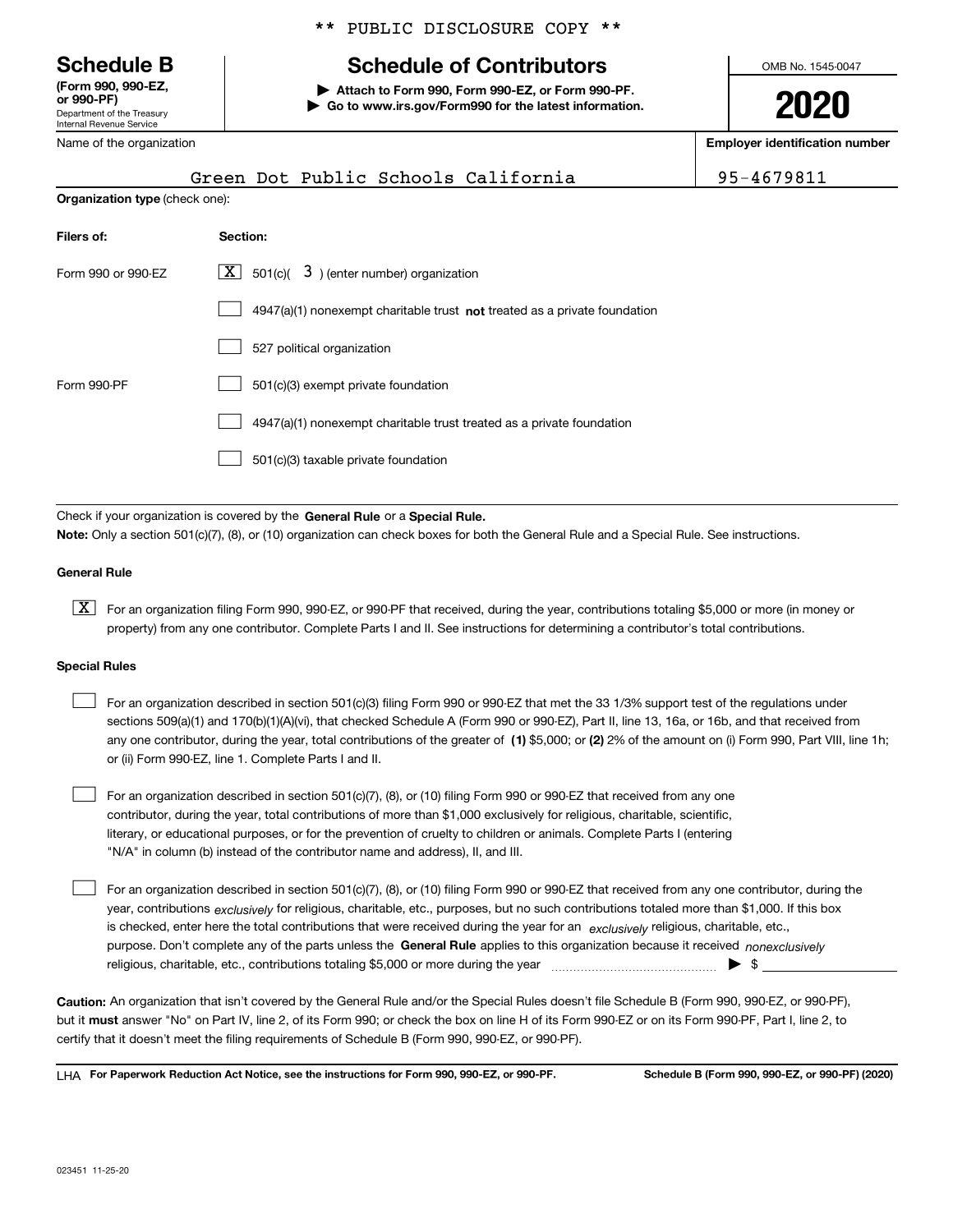#### Green Dot Public Schools California 95-4679811

Contributors (see instructions). Use duplicate copies of Part I if additional space is needed. Employer identification Page 2<br>
Jame of organization<br> **2Part I 2Part I Contributors** (see instructions). Use duplicate copies of Part I if additional space is needed.

| (a)<br>No. | (b)<br>Name, address, and ZIP + 4 | (c)<br><b>Total contributions</b> | (d)<br>Type of contribution                                                                                      |
|------------|-----------------------------------|-----------------------------------|------------------------------------------------------------------------------------------------------------------|
| 1          |                                   | \$118,873,364.                    | $\overline{\text{X}}$<br>Person<br>Payroll<br>Noncash<br>(Complete Part II for<br>noncash contributions.)        |
| (a)<br>No. | (b)<br>Name, address, and ZIP + 4 | (c)<br><b>Total contributions</b> | (d)<br>Type of contribution                                                                                      |
| 2          |                                   | 14,566,569.<br>$\frac{1}{2}$      | $\overline{\text{X}}$<br>Person<br>Payroll<br>Noncash<br>(Complete Part II for<br>noncash contributions.)        |
| (a)<br>No. | (b)<br>Name, address, and ZIP + 4 | (c)<br><b>Total contributions</b> | (d)<br>Type of contribution                                                                                      |
| 3          |                                   | 1,168,659.<br>$\frac{1}{2}$       | $\overline{\text{X}}$<br>Person<br>Payroll<br>Noncash<br>(Complete Part II for<br>noncash contributions.)        |
| (a)<br>No. | (b)<br>Name, address, and ZIP + 4 | (c)<br><b>Total contributions</b> | (d)<br>Type of contribution                                                                                      |
| 4          |                                   | 27,939,107.<br>$\$\$              | $\overline{\text{X}}$<br>Person<br>Payroll<br><b>Noncash</b><br>(Complete Part II for<br>noncash contributions.) |
| (a)<br>No. | (b)<br>Name, address, and ZIP + 4 | (c)<br><b>Total contributions</b> | (d)<br>Type of contribution                                                                                      |
| 5          |                                   | 5, 281, 333.<br>$\$$              | $\overline{\text{X}}$<br>Person<br>Payroll<br>Noncash<br>(Complete Part II for<br>noncash contributions.)        |
| (a)<br>No. | (b)<br>Name, address, and ZIP + 4 | (c)<br><b>Total contributions</b> | (d)<br>Type of contribution                                                                                      |
| 6          |                                   | 828,700.<br>\$                    | $\overline{\mathbf{X}}$<br>Person<br>Payroll<br>Noncash<br>(Complete Part II for<br>noncash contributions.)      |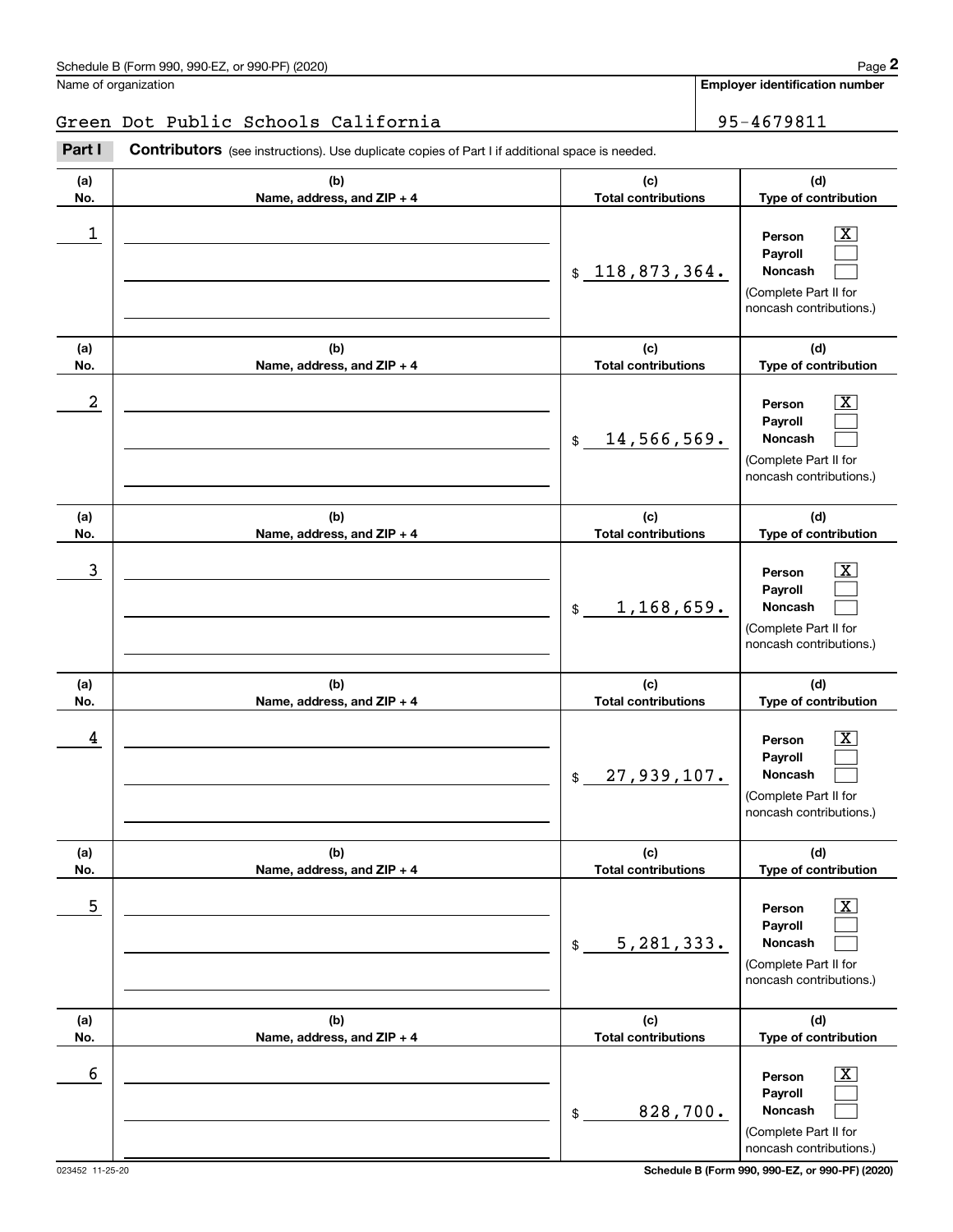### Green Dot Public Schools California 195-4679811

**(a)No.(b)Name, address, and ZIP + 4 (c)Total contributions (d)Type of contribution PersonPayrollNoncash (a)No.(b)Name, address, and ZIP + 4 (c)Total contributions (d)Type of contribution PersonPayrollNoncash (a)No.(b)Name, address, and ZIP + 4 (c)Total contributions (d)Type of contribution PersonPayrollNoncash (a) No.(b) Name, address, and ZIP + 4 (c) Total contributions (d) Type of contribution PersonPayrollNoncash (a) No.(b) Name, address, and ZIP + 4 (c) Total contributions (d) Type of contribution PersonPayrollNoncash (a) No.(b)Name, address, and ZIP + 4 (c) Total contributions (d) Type of contribution PersonPayrollNoncash Contributors** (see instructions). Use duplicate copies of Part I if additional space is needed. \$(Complete Part II for noncash contributions.) \$(Complete Part II for noncash contributions.) \$(Complete Part II for noncash contributions.) \$(Complete Part II for noncash contributions.) \$(Complete Part II for noncash contributions.) \$(Complete Part II for noncash contributions.) Employer identification Page 2<br>
Jame of organization<br> **2Part I 2Part I Contributors** (see instructions). Use duplicate copies of Part I if additional space is needed.  $\lceil \text{X} \rceil$  $\mathcal{L}^{\text{max}}$  $\mathcal{L}^{\text{max}}$  $\boxed{\text{X}}$  $\mathcal{L}^{\text{max}}$  $\mathcal{L}^{\text{max}}$  $|X|$  $\mathcal{L}^{\text{max}}$  $\mathcal{L}^{\text{max}}$  $|X|$  $\mathcal{L}^{\text{max}}$  $\mathcal{L}^{\text{max}}$  $|X|$  $\mathcal{L}^{\text{max}}$  $\mathcal{L}^{\text{max}}$  $\boxed{\text{X}}$  $\mathcal{L}^{\text{max}}$  $\mathcal{L}^{\text{max}}$ 7 X 325,000. 8 X 465,531. example and the set of the set of the set of the set of the set of the set of the set of the set of the set of 50,000.  $10$  Person  $\overline{\text{X}}$ 69,500.  $11$  Person X 12,500.  $12$  Person X 5,000.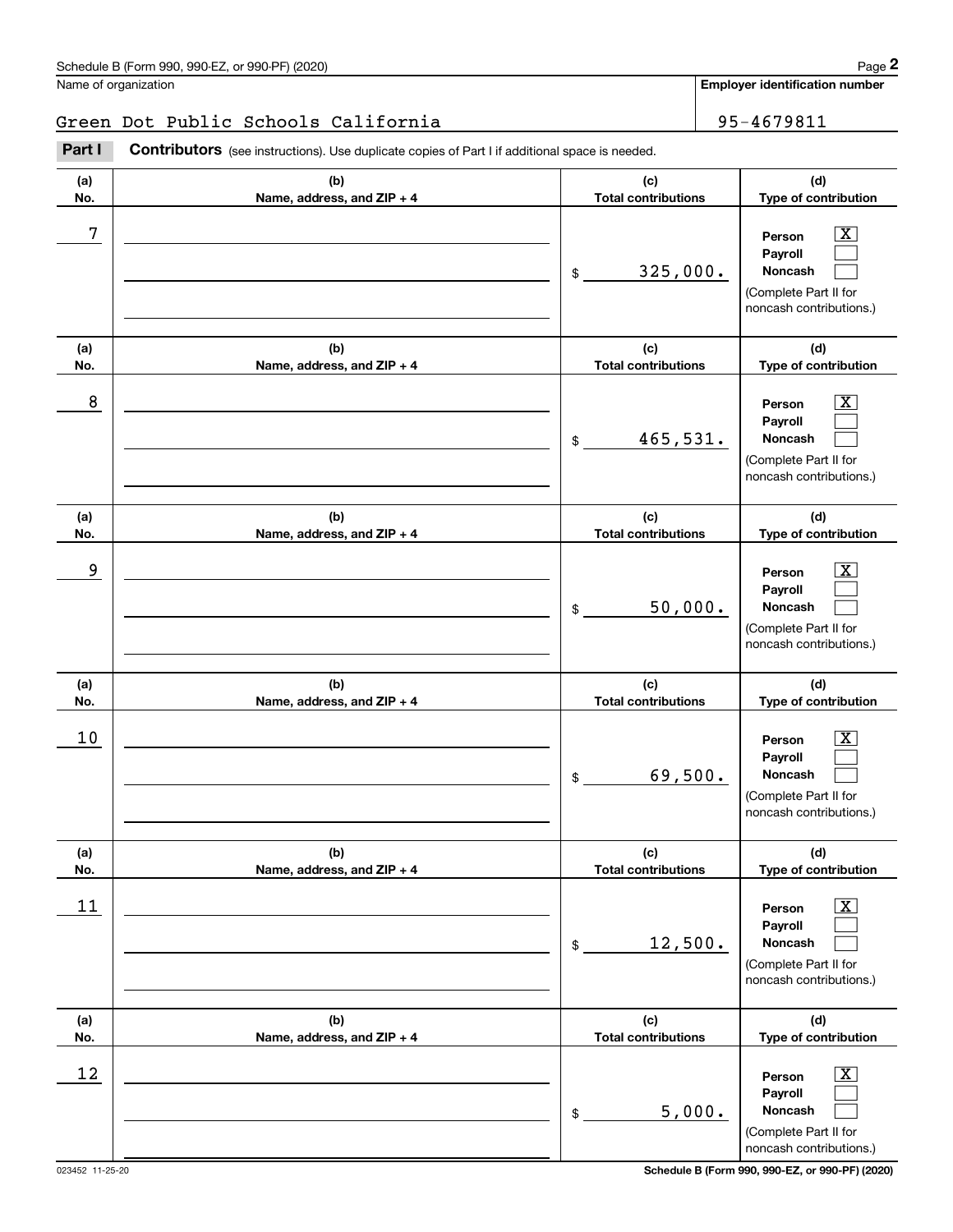$\lceil \text{X} \rceil$  $\mathcal{L}^{\text{max}}$  $\mathcal{L}^{\text{max}}$ 

 $\boxed{\text{X}}$  $\mathcal{L}^{\text{max}}$  $\mathcal{L}^{\text{max}}$ 

 $|X|$  $\mathcal{L}^{\text{max}}$  $\mathcal{L}^{\text{max}}$ 

 $|X|$  $\mathcal{L}^{\text{max}}$  $\mathcal{L}^{\text{max}}$ 

 $|X|$  $\mathcal{L}^{\text{max}}$  $\mathcal{L}^{\text{max}}$ 

 $\boxed{\text{X}}$  $\mathcal{L}^{\text{max}}$  $\mathcal{L}^{\text{max}}$ 

**Employer identification number**

**(a)No.(b)Name, address, and ZIP + 4 (c)Total contributions (d)Type of contribution PersonPayrollNoncash (a)No.(b)Name, address, and ZIP + 4 (c)Total contributions (d)Type of contribution PersonPayrollNoncash (a)No.(b)Name, address, and ZIP + 4 (c)Total contributions (d)Type of contribution PersonPayrollNoncash (a) No.(b) Name, address, and ZIP + 4 (c) Total contributions (d) Type of contribution PersonPayrollNoncash (a) No.(b) Name, address, and ZIP + 4 (c) Total contributions (d) Type of contribution PersonPayrollNoncash (a) No.(b)Name, address, and ZIP + 4 (c) Total contributions (d)Type of contribution** Name of organization **Contributors** (see instructions). Use duplicate copies of Part I if additional space is needed. \$(Complete Part II for noncash contributions.) \$(Complete Part II for noncash contributions.) \$(Complete Part II for noncash contributions.) \$(Complete Part II for noncash contributions.) \$(Complete Part II for noncash contributions.) Employer identification Page 2<br>
Jame of organization<br> **2Part I 2Part I Contributors** (see instructions). Use duplicate copies of Part I if additional space is needed.  $13$  Person X 20,582.  $14$  Person X 30,000.  $15$  Person X 10,000.  $16$  Person X 5,000.  $17$  | Person  $\overline{\text{X}}$ 15,000. Green Dot Public Schools California 195-4679811

10,000.

\$

 $18$  Person  $\overline{\text{X}}$ 

**PersonPayrollNoncash**

(Complete Part II for noncash contributions.)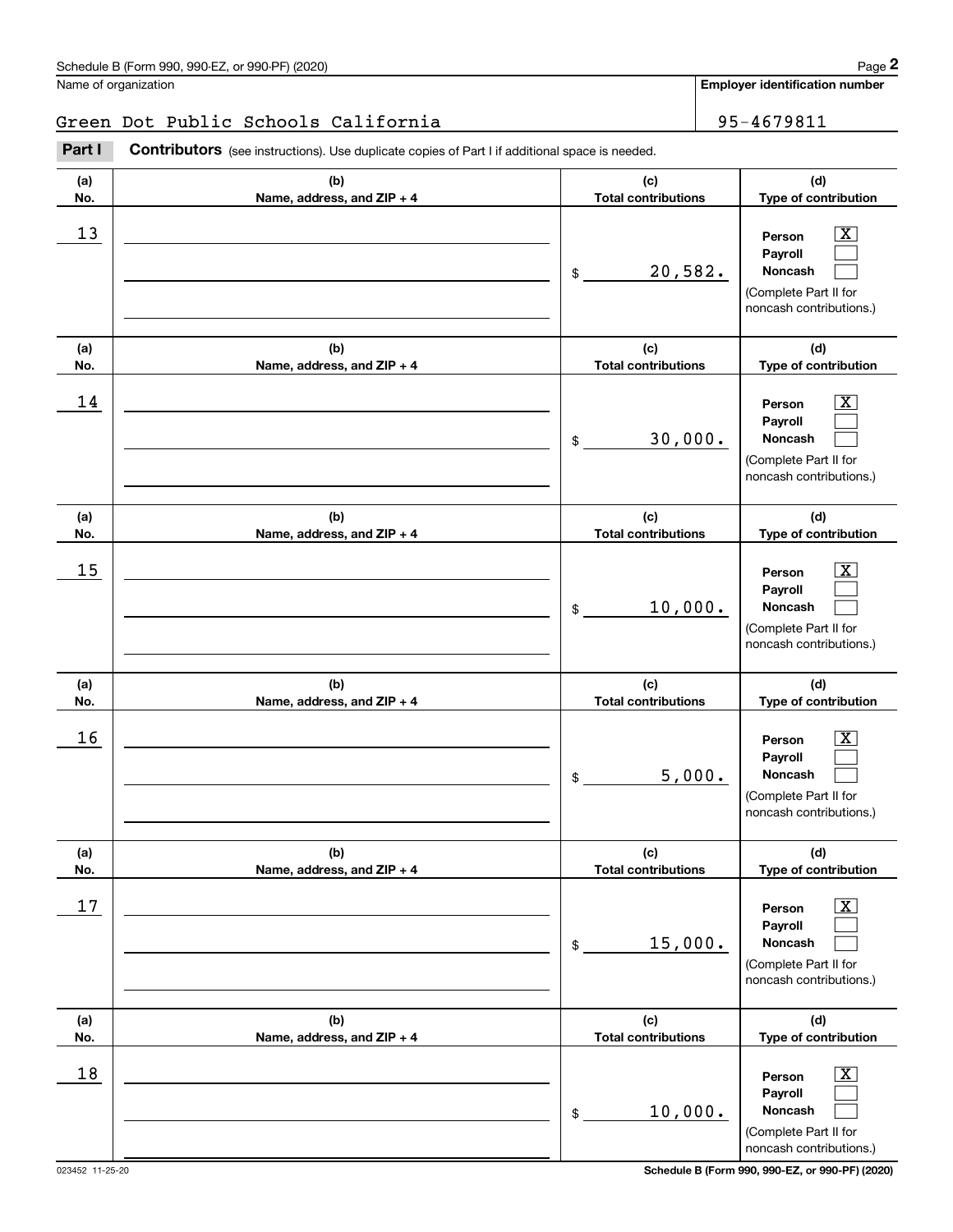### Green Dot Public Schools California 195-4679811

**(a)No.(b)Name, address, and ZIP + 4 (c)Total contributions (d)Type of contribution PersonPayrollNoncash (a)No.(b)Name, address, and ZIP + 4 (c)Total contributions (d)Type of contribution PersonPayrollNoncash (a)No.(b)Name, address, and ZIP + 4 (c)Total contributions (d)Type of contribution PersonPayrollNoncash (a) No.(b) Name, address, and ZIP + 4 (c) Total contributions (d) Type of contribution PersonPayrollNoncash (a) No.(b) Name, address, and ZIP + 4 (c) Total contributions (d) Type of contribution PersonPayrollNoncash (a) No.(b)Name, address, and ZIP + 4 (c) Total contributions (d) Type of contribution PersonPayrollNoncash Contributors** (see instructions). Use duplicate copies of Part I if additional space is needed. \$(Complete Part II for noncash contributions.) \$(Complete Part II for noncash contributions.) \$(Complete Part II for noncash contributions.) \$(Complete Part II for noncash contributions.) \$(Complete Part II for noncash contributions.) \$(Complete Part II for Employer identification Page 2<br>
Jame of organization<br> **2Part I 2Part I Contributors** (see instructions). Use duplicate copies of Part I if additional space is needed.  $\lceil \text{X} \rceil$  $\mathcal{L}^{\text{max}}$  $\mathcal{L}^{\text{max}}$  $\boxed{\text{X}}$  $\mathcal{L}^{\text{max}}$  $\mathcal{L}^{\text{max}}$  $|X|$  $\mathcal{L}^{\text{max}}$  $\mathcal{L}^{\text{max}}$  $|X|$  $\mathcal{L}^{\text{max}}$  $\mathcal{L}^{\text{max}}$  $|X|$  $\mathcal{L}^{\text{max}}$  $\mathcal{L}^{\text{max}}$  $\boxed{\text{X}}$  $\mathcal{L}^{\text{max}}$  $\mathcal{L}^{\text{max}}$ 19 X 15,000.  $20$  | Person  $\overline{\text{X}}$ 7,000.  $21$  Person X 125,000.  $22$  | Person  $\overline{\text{X}}$ 5,000.  $23$  | Person  $\overline{\text{X}}$ 15,000.  $24$  | Person  $\overline{\text{X}}$ 5,000.

noncash contributions.)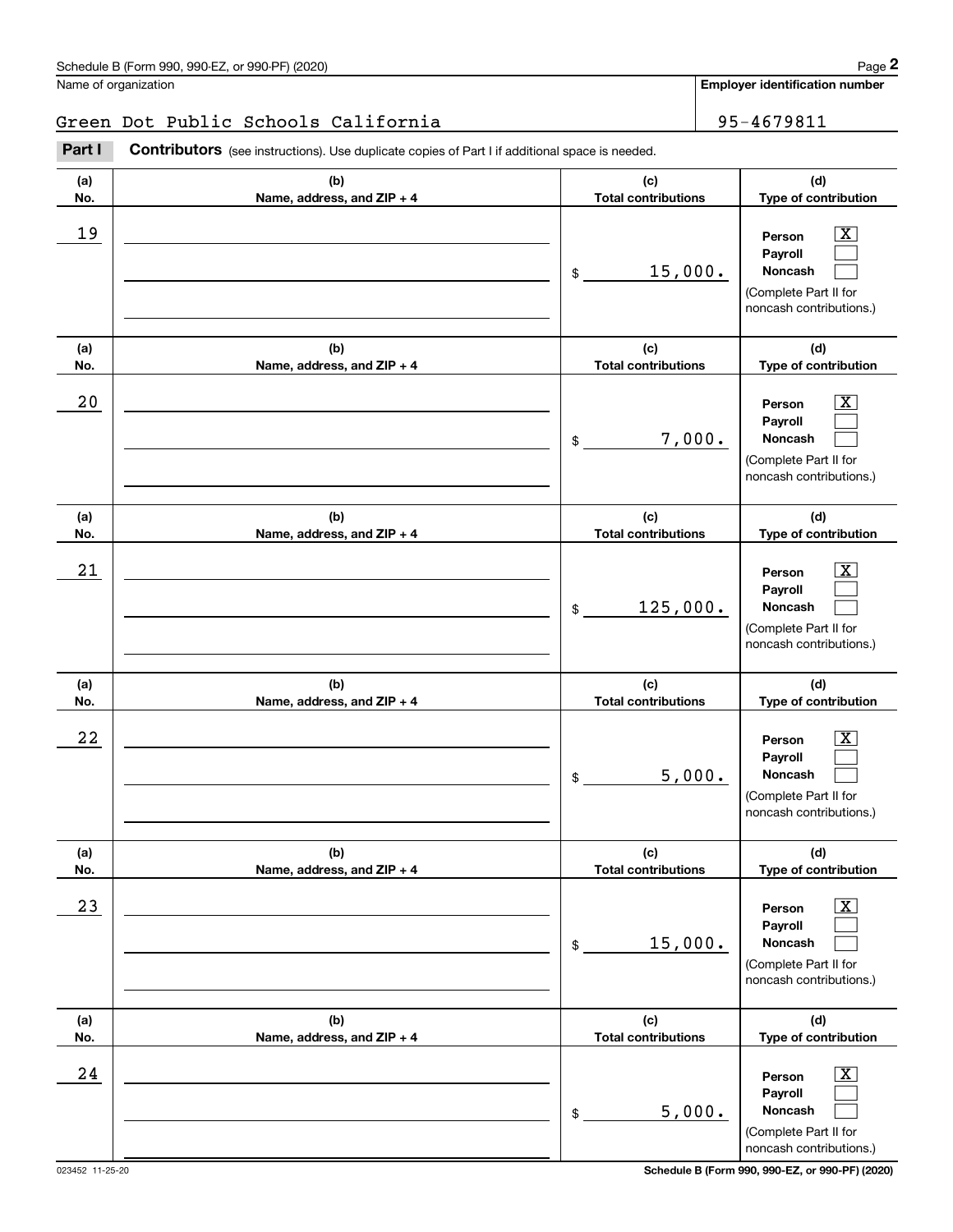### Green Dot Public Schools California 195-4679811

**(a)No.(b)Name, address, and ZIP + 4 (c)Total contributions (d)Type of contribution PersonPayrollNoncash (a)No.(b)Name, address, and ZIP + 4 (c)Total contributions (d)Type of contribution PersonPayrollNoncash (a)No.(b)Name, address, and ZIP + 4 (c)Total contributions (d)Type of contribution PersonPayrollNoncash (a) No.(b) Name, address, and ZIP + 4 (c) Total contributions (d) Type of contribution PersonPayrollNoncash (a) No.(b) Name, address, and ZIP + 4 (c) Total contributions (d) Type of contribution PersonPayrollNoncash (a) No.(b)Name, address, and ZIP + 4 (c) Total contributions (d) Type of contribution PersonPayrollNoncash Contributors** (see instructions). Use duplicate copies of Part I if additional space is needed. \$(Complete Part II for noncash contributions.) \$(Complete Part II for noncash contributions.) \$(Complete Part II for noncash contributions.) \$(Complete Part II for noncash contributions.) \$(Complete Part II for noncash contributions.) \$(Complete Part II for Employer identification Page 2<br>
Jame of organization<br> **2Part I 2Part I Contributors** (see instructions). Use duplicate copies of Part I if additional space is needed.  $\lceil \text{X} \rceil$  $\mathcal{L}^{\text{max}}$  $\mathcal{L}^{\text{max}}$  $\boxed{\text{X}}$  $\mathcal{L}^{\text{max}}$  $\mathcal{L}^{\text{max}}$  $|X|$  $\mathcal{L}^{\text{max}}$  $\mathcal{L}^{\text{max}}$  $|X|$  $\mathcal{L}^{\text{max}}$  $\mathcal{L}^{\text{max}}$  $|X|$  $\mathcal{L}^{\text{max}}$  $\mathcal{L}^{\text{max}}$  $\boxed{\text{X}}$  $\mathcal{L}^{\text{max}}$  $\mathcal{L}^{\text{max}}$  $25$  | Person  $\overline{\text{X}}$ 5,000.  $26$  Person  $\overline{\text{X}}$ 5,000.  $27$  | Person  $\overline{\text{X}}$ 5,500.  $28$  | Person  $\overline{\text{X}}$ 3,600.  $29$  | Person  $\overline{\text{X}}$ 15,000. 30 Person X 5,200.

noncash contributions.)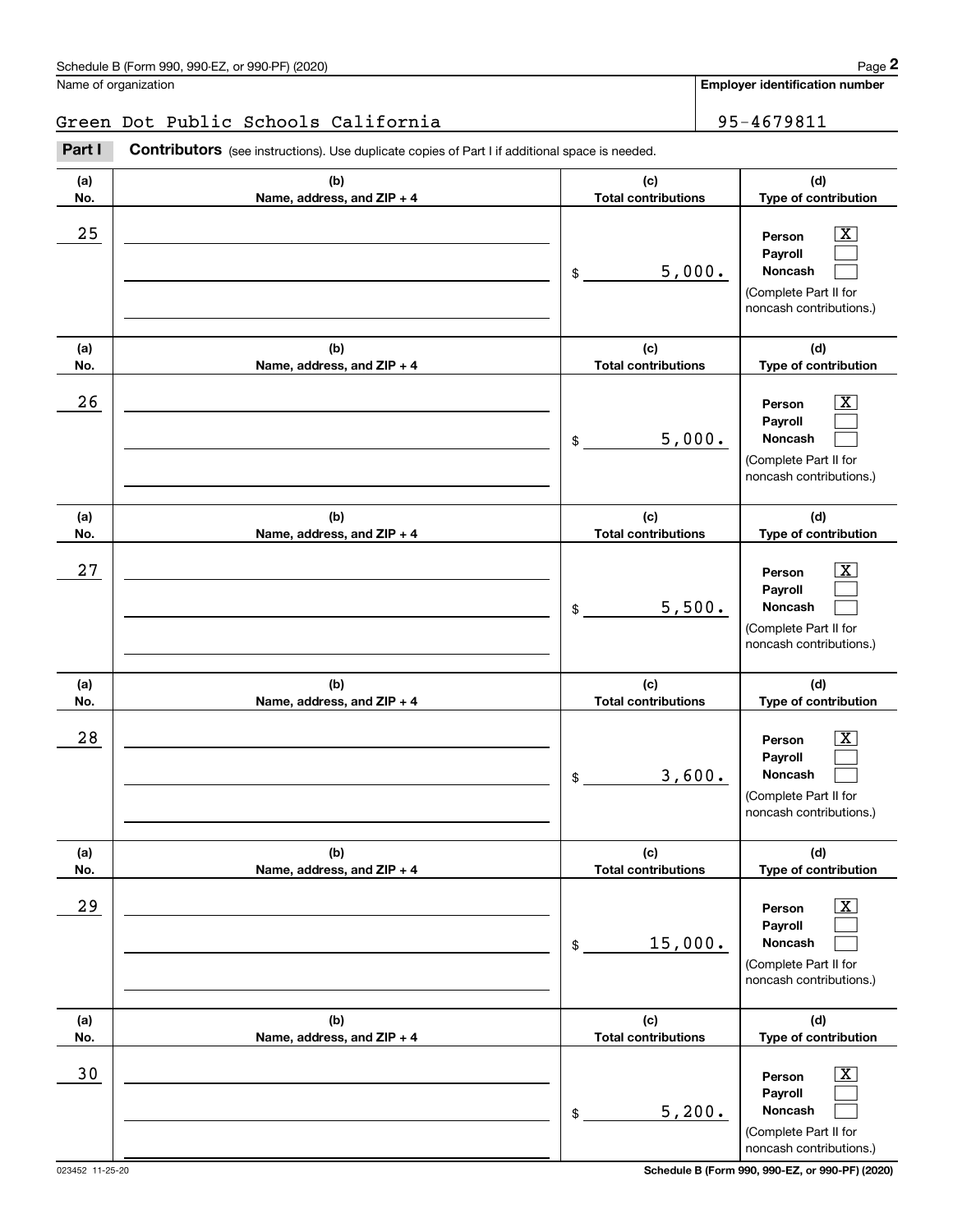### Green Dot Public Schools California 195-4679811

**(a)No.(b)Name, address, and ZIP + 4 (c)Total contributions (d)Type of contribution PersonPayrollNoncash (a)No.(b)Name, address, and ZIP + 4 (c)Total contributions (d)Type of contribution PersonPayrollNoncash (a)No.(b)Name, address, and ZIP + 4 (c)Total contributions (d)Type of contribution PersonPayrollNoncash (a) No.(b) Name, address, and ZIP + 4 (c) Total contributions (d) Type of contribution Person Payroll Noncash(a) No.(b) Name, address, and ZIP + 4 (c) Total contributions (d) Type of contribution PersonPayrollNoncash (a) No.(b)Name, address, and ZIP + 4 (c) Total contributions (d)Type of contribution PersonPayrollNoncash Contributors** (see instructions). Use duplicate copies of Part I if additional space is needed. \$(Complete Part II for noncash contributions.) \$(Complete Part II for noncash contributions.) \$(Complete Part II for noncash contributions.) \$(Complete Part II for noncash contributions.) \$(Complete Part II for noncash contributions.) \$(Complete Part II for Employer identification Page 2<br>
Jame of organization<br> **2Part I 2Part I Contributors** (see instructions). Use duplicate copies of Part I if additional space is needed.  $\lceil \text{X} \rceil$  $\mathcal{L}^{\text{max}}$  $\mathcal{L}^{\text{max}}$  $\boxed{\text{X}}$  $\mathcal{L}^{\text{max}}$  $\mathcal{L}^{\text{max}}$  $|X|$  $\mathcal{L}^{\text{max}}$  $\mathcal{L}^{\text{max}}$  $|X|$  $\mathcal{L}^{\text{max}}$  $\mathcal{L}^{\text{max}}$  $|X|$  $\mathcal{L}^{\text{max}}$  $\mathcal{L}^{\text{max}}$  $\boxed{\text{X}}$  $\mathcal{L}^{\text{max}}$  $\mathcal{L}^{\text{max}}$  $31$  Person X 45,000.  $32$  | Person  $\overline{\text{X}}$ 75,000. 33 Person X 10,000.  $34$  | Person  $\overline{\text{X}}$ 5,000.  $35$  | Person  $\overline{\text{X}}$ 112,500.  $36$  Person X 100,000.

noncash contributions.)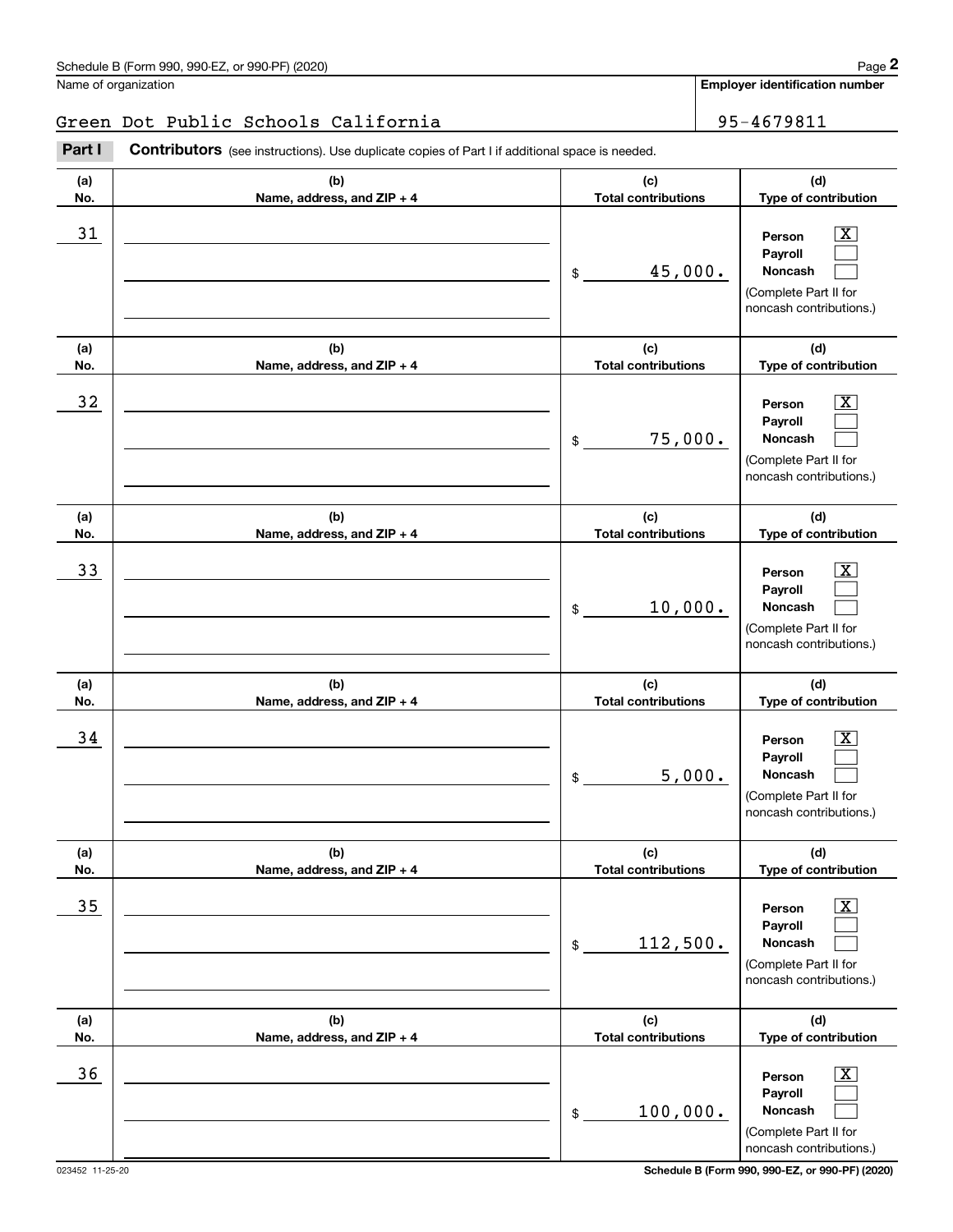**(a)No.(b)Name, address, and ZIP + 4 (c)Total contributions (d)Type of contribution PersonPayrollNoncash (a)No.(b)Name, address, and ZIP + 4 (c)Total contributions (d)Type of contribution PersonPayrollNoncash (a)No.(b)Name, address, and ZIP + 4 (c)Total contributions (d)Type of contribution PersonPayrollNoncash (a) No.(b) Name, address, and ZIP + 4 (c) Total contributions (d) Type of contribution Person Payroll Noncash (a) No.(b) Name, address, and ZIP + 4 (c) Total contributions (d) Type of contribution PersonPayrollNoncash (a) No.(b)Name, address, and ZIP + 4 (c) Total contributions (d)Type of contribution PersonPayrollNoncash Contributors** (see instructions). Use duplicate copies of Part I if additional space is needed. \$(Complete Part II for noncash contributions.) \$(Complete Part II for noncash contributions.) \$(Complete Part II for noncash contributions.) \$(Complete Part II for noncash contributions.) \$(Complete Part II for noncash contributions.) \$Employer identification Page 2<br>
Jame of organization<br> **2Part I 2Part I Contributors** (see instructions). Use duplicate copies of Part I if additional space is needed.  $\lceil \text{X} \rceil$  $\mathcal{L}^{\text{max}}$  $\mathcal{L}^{\text{max}}$  $\boxed{\text{X}}$  $\mathcal{L}^{\text{max}}$  $\mathcal{L}^{\text{max}}$  $|X|$  $\mathcal{L}^{\text{max}}$  $\mathcal{L}^{\text{max}}$  $|X|$  $\mathcal{L}^{\text{max}}$  $\mathcal{L}^{\text{max}}$  $\mathcal{L}^{\text{max}}$  $\mathcal{L}^{\text{max}}$  $\mathcal{L}^{\text{max}}$  $\mathcal{L}^{\text{max}}$  $\mathcal{L}^{\text{max}}$  $\mathcal{L}^{\text{max}}$ 37 X 280,000. 38 X 12,509,342. 39 X 10,684. 40 Person X 210,000. Green Dot Public Schools California 195-4679811

(Complete Part II for noncash contributions.)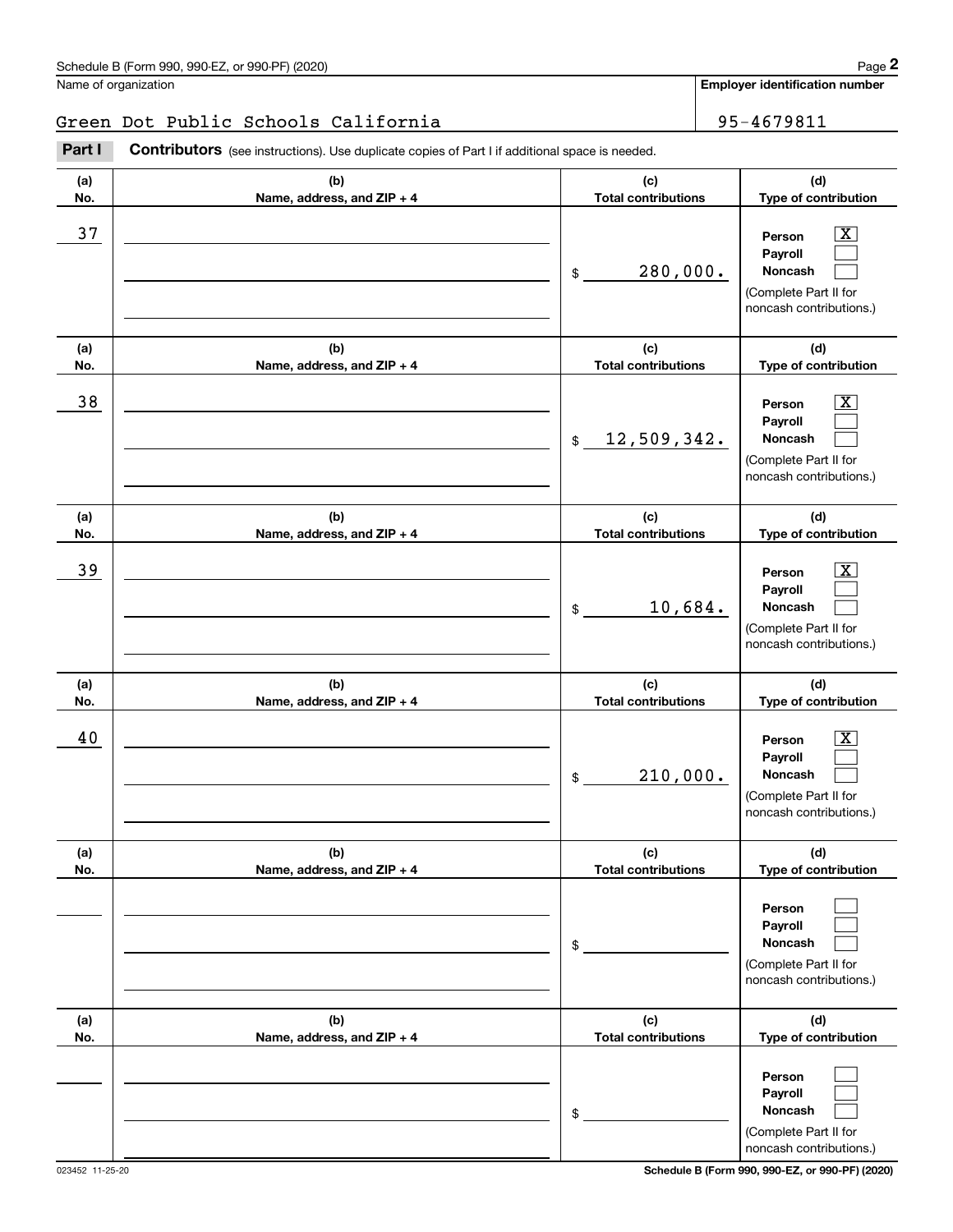Green Dot Public Schools California 195-4679811

(see instructions). Use duplicate copies of Part II if additional space is needed.<br> **3Part II is Noncash Property** (see instructions). Use duplicate copies of Part II if additional space is needed.

| (a)<br>No.<br>from<br>Part I | (b)<br>Description of noncash property given | (c)<br>FMV (or estimate)<br>(See instructions.) | (d)<br>Date received |
|------------------------------|----------------------------------------------|-------------------------------------------------|----------------------|
|                              |                                              | \$                                              |                      |
| (a)<br>No.<br>from<br>Part I | (b)<br>Description of noncash property given | (c)<br>FMV (or estimate)<br>(See instructions.) | (d)<br>Date received |
|                              |                                              | \$                                              |                      |
| (a)<br>No.<br>from<br>Part I | (b)<br>Description of noncash property given | (c)<br>FMV (or estimate)<br>(See instructions.) | (d)<br>Date received |
|                              |                                              | \$                                              |                      |
| (a)<br>No.<br>from<br>Part I | (b)<br>Description of noncash property given | (c)<br>FMV (or estimate)<br>(See instructions.) | (d)<br>Date received |
|                              |                                              | \$                                              |                      |
| (a)<br>No.<br>from<br>Part I | (b)<br>Description of noncash property given | (c)<br>FMV (or estimate)<br>(See instructions.) | (d)<br>Date received |
|                              |                                              | \$                                              |                      |
| (a)<br>No.<br>from<br>Part I | (b)<br>Description of noncash property given | (c)<br>FMV (or estimate)<br>(See instructions.) | (d)<br>Date received |
|                              |                                              | \$                                              |                      |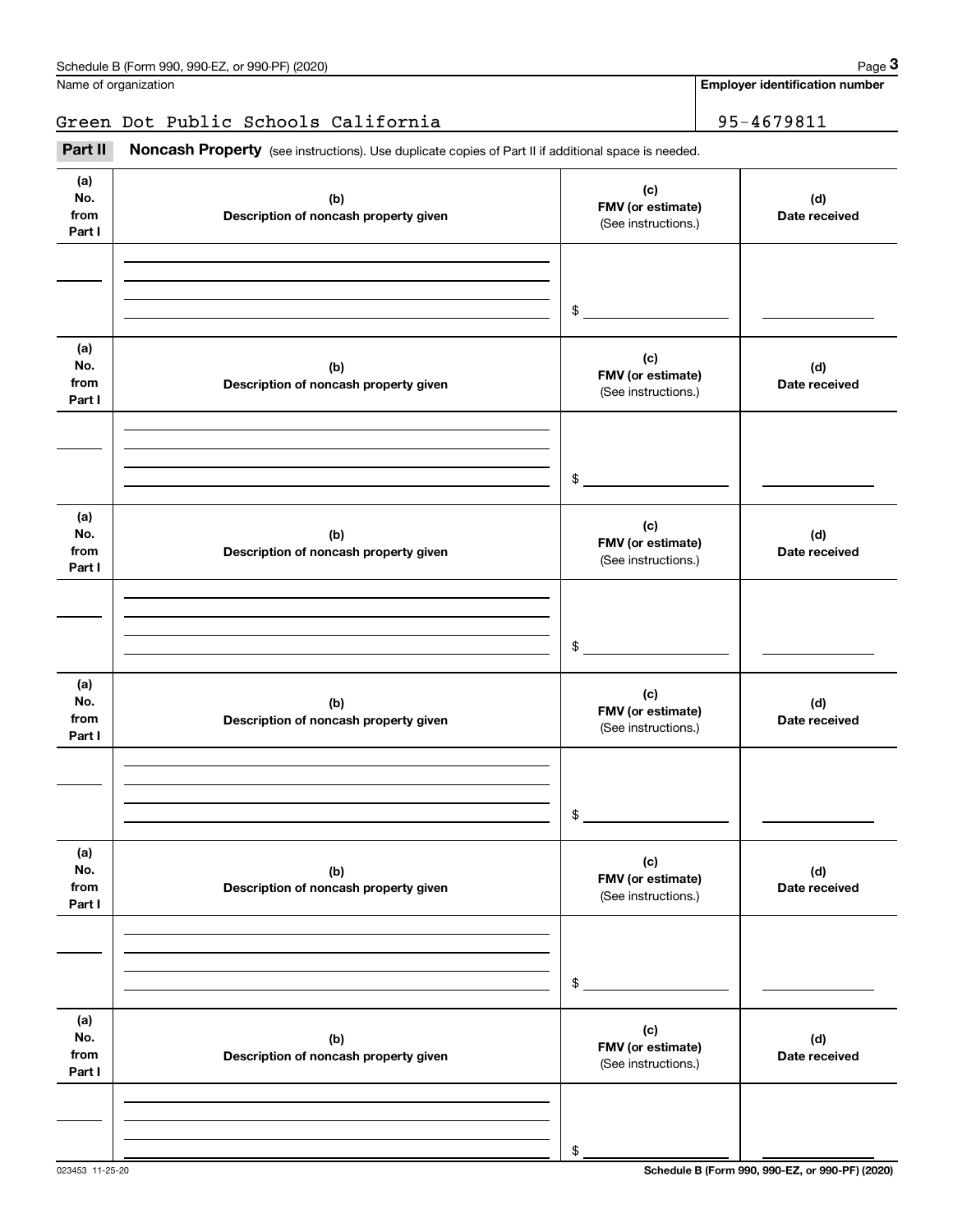|                           | Schedule B (Form 990, 990-EZ, or 990-PF) (2020)                                                                                                                                                                                                                            |                      | Page 4                                                                                                                                                         |
|---------------------------|----------------------------------------------------------------------------------------------------------------------------------------------------------------------------------------------------------------------------------------------------------------------------|----------------------|----------------------------------------------------------------------------------------------------------------------------------------------------------------|
| Name of organization      |                                                                                                                                                                                                                                                                            |                      | <b>Employer identification number</b>                                                                                                                          |
|                           | Green Dot Public Schools California                                                                                                                                                                                                                                        |                      | 95-4679811                                                                                                                                                     |
| Part III                  |                                                                                                                                                                                                                                                                            |                      | Exclusively religious, charitable, etc., contributions to organizations described in section 501(c)(7), (8), or (10) that total more than \$1,000 for the year |
|                           | from any one contributor. Complete columns (a) through (e) and the following line entry. For organizations<br>completing Part III, enter the total of exclusively religious, charitable, etc., contributions of \$1,000 or less for the year. (Enter this info. once.) \\$ |                      |                                                                                                                                                                |
|                           | Use duplicate copies of Part III if additional space is needed.                                                                                                                                                                                                            |                      |                                                                                                                                                                |
| (a) No.<br>from<br>Part I | (b) Purpose of gift                                                                                                                                                                                                                                                        | (c) Use of gift      | (d) Description of how gift is held                                                                                                                            |
|                           |                                                                                                                                                                                                                                                                            |                      |                                                                                                                                                                |
|                           |                                                                                                                                                                                                                                                                            |                      |                                                                                                                                                                |
|                           |                                                                                                                                                                                                                                                                            |                      |                                                                                                                                                                |
|                           |                                                                                                                                                                                                                                                                            | (e) Transfer of gift |                                                                                                                                                                |
|                           | Transferee's name, address, and ZIP + 4                                                                                                                                                                                                                                    |                      | Relationship of transferor to transferee                                                                                                                       |
|                           |                                                                                                                                                                                                                                                                            |                      |                                                                                                                                                                |
|                           |                                                                                                                                                                                                                                                                            |                      |                                                                                                                                                                |
| (a) No.                   |                                                                                                                                                                                                                                                                            |                      |                                                                                                                                                                |
| from<br>Part I            | (b) Purpose of gift                                                                                                                                                                                                                                                        | (c) Use of gift      | (d) Description of how gift is held                                                                                                                            |
|                           |                                                                                                                                                                                                                                                                            |                      |                                                                                                                                                                |
|                           |                                                                                                                                                                                                                                                                            |                      |                                                                                                                                                                |
|                           |                                                                                                                                                                                                                                                                            |                      |                                                                                                                                                                |
|                           |                                                                                                                                                                                                                                                                            | (e) Transfer of gift |                                                                                                                                                                |
|                           | Transferee's name, address, and ZIP + 4                                                                                                                                                                                                                                    |                      | Relationship of transferor to transferee                                                                                                                       |
|                           |                                                                                                                                                                                                                                                                            |                      |                                                                                                                                                                |
|                           |                                                                                                                                                                                                                                                                            |                      |                                                                                                                                                                |
|                           |                                                                                                                                                                                                                                                                            |                      |                                                                                                                                                                |
| (a) No.<br>from           | (b) Purpose of gift                                                                                                                                                                                                                                                        | (c) Use of gift      | (d) Description of how gift is held                                                                                                                            |
| Part I                    |                                                                                                                                                                                                                                                                            |                      |                                                                                                                                                                |
|                           |                                                                                                                                                                                                                                                                            |                      |                                                                                                                                                                |
|                           |                                                                                                                                                                                                                                                                            |                      |                                                                                                                                                                |
|                           |                                                                                                                                                                                                                                                                            | (e) Transfer of gift |                                                                                                                                                                |
|                           |                                                                                                                                                                                                                                                                            |                      |                                                                                                                                                                |
|                           | Transferee's name, address, and ZIP + 4                                                                                                                                                                                                                                    |                      | Relationship of transferor to transferee                                                                                                                       |
|                           |                                                                                                                                                                                                                                                                            |                      |                                                                                                                                                                |
|                           |                                                                                                                                                                                                                                                                            |                      |                                                                                                                                                                |
|                           |                                                                                                                                                                                                                                                                            |                      |                                                                                                                                                                |
| (a) No.<br>from<br>Part I | (b) Purpose of gift                                                                                                                                                                                                                                                        | (c) Use of gift      | (d) Description of how gift is held                                                                                                                            |
|                           |                                                                                                                                                                                                                                                                            |                      |                                                                                                                                                                |
|                           |                                                                                                                                                                                                                                                                            |                      |                                                                                                                                                                |
|                           |                                                                                                                                                                                                                                                                            |                      |                                                                                                                                                                |
|                           |                                                                                                                                                                                                                                                                            | (e) Transfer of gift |                                                                                                                                                                |
|                           |                                                                                                                                                                                                                                                                            |                      |                                                                                                                                                                |
|                           | Transferee's name, address, and ZIP + 4                                                                                                                                                                                                                                    |                      | Relationship of transferor to transferee                                                                                                                       |
|                           |                                                                                                                                                                                                                                                                            |                      |                                                                                                                                                                |
|                           |                                                                                                                                                                                                                                                                            |                      |                                                                                                                                                                |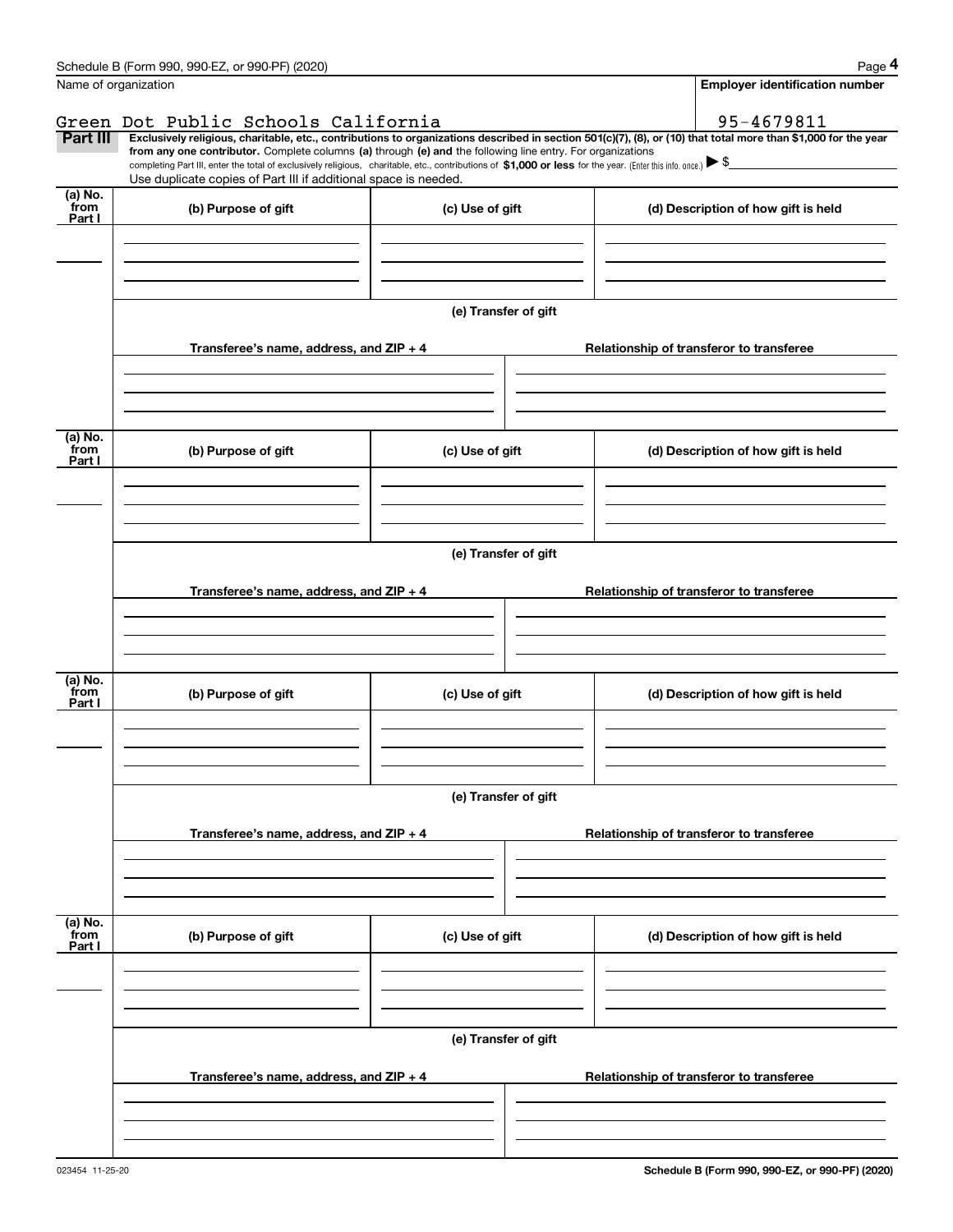| <b>SCHEDULE D</b> |  |
|-------------------|--|
|-------------------|--|

Department of the Treasury

### **SCHEDULE D Supplemental Financial Statements**

(Form 990)<br>
Pepartment of the Treasury<br>
Department of the Treasury<br>
Department of the Treasury<br>
Department of the Treasury<br> **Co to www.irs.gov/Form990 for instructions and the latest information.**<br> **Co to www.irs.gov/Form9** 



| OMB No. 1545-0047     |
|-----------------------|
|                       |
| 2020                  |
|                       |
| <b>Open to Public</b> |
| Inspection            |

|         | Internal Revenue Service                 |                                                                                           | Go to www.irs.gov/Form990 for instructions and the latest information.                                                                         |      | <b>Inspection</b>                                   |           |
|---------|------------------------------------------|-------------------------------------------------------------------------------------------|------------------------------------------------------------------------------------------------------------------------------------------------|------|-----------------------------------------------------|-----------|
|         | Name of the organization                 | Green Dot Public Schools California                                                       |                                                                                                                                                |      | <b>Employer identification number</b><br>95-4679811 |           |
| Part I  |                                          |                                                                                           | Organizations Maintaining Donor Advised Funds or Other Similar Funds or Accounts. Complete if the                                              |      |                                                     |           |
|         |                                          | organization answered "Yes" on Form 990, Part IV, line 6.                                 |                                                                                                                                                |      |                                                     |           |
|         |                                          |                                                                                           | (a) Donor advised funds                                                                                                                        |      | (b) Funds and other accounts                        |           |
| 1       |                                          |                                                                                           |                                                                                                                                                |      |                                                     |           |
| 2       |                                          | Aggregate value of contributions to (during year)                                         |                                                                                                                                                |      |                                                     |           |
| 3       |                                          | Aggregate value of grants from (during year)                                              |                                                                                                                                                |      |                                                     |           |
| 4       |                                          |                                                                                           |                                                                                                                                                |      |                                                     |           |
| 5       |                                          |                                                                                           | Did the organization inform all donors and donor advisors in writing that the assets held in donor advised funds                               |      |                                                     |           |
|         |                                          |                                                                                           |                                                                                                                                                |      | Yes                                                 | No        |
| 6       |                                          |                                                                                           | Did the organization inform all grantees, donors, and donor advisors in writing that grant funds can be used only                              |      |                                                     |           |
|         |                                          |                                                                                           | for charitable purposes and not for the benefit of the donor or donor advisor, or for any other purpose conferring                             |      |                                                     |           |
|         |                                          |                                                                                           |                                                                                                                                                |      | Yes                                                 | No        |
| Part II |                                          |                                                                                           | Conservation Easements. Complete if the organization answered "Yes" on Form 990, Part IV, line 7.                                              |      |                                                     |           |
| 1       |                                          | Purpose(s) of conservation easements held by the organization (check all that apply).     |                                                                                                                                                |      |                                                     |           |
|         |                                          | Preservation of land for public use (for example, recreation or education)                | Preservation of a historically important land area                                                                                             |      |                                                     |           |
|         | Protection of natural habitat            |                                                                                           | Preservation of a certified historic structure                                                                                                 |      |                                                     |           |
|         | Preservation of open space               |                                                                                           |                                                                                                                                                |      |                                                     |           |
| 2       |                                          |                                                                                           | Complete lines 2a through 2d if the organization held a qualified conservation contribution in the form of a conservation easement on the last |      |                                                     |           |
|         | day of the tax year.                     |                                                                                           |                                                                                                                                                |      | Held at the End of the Tax Year                     |           |
| а       | Total number of conservation easements   |                                                                                           |                                                                                                                                                | 2a   |                                                     |           |
| b       |                                          | Total acreage restricted by conservation easements                                        |                                                                                                                                                | 2b   |                                                     |           |
| с       |                                          |                                                                                           |                                                                                                                                                | 2c   |                                                     |           |
| d       |                                          |                                                                                           | Number of conservation easements included in (c) acquired after 7/25/06, and not on a historic structure                                       | 2d   |                                                     |           |
| 3       |                                          |                                                                                           | Number of conservation easements modified, transferred, released, extinguished, or terminated by the organization during the tax               |      |                                                     |           |
|         | $year \rightarrow$                       |                                                                                           |                                                                                                                                                |      |                                                     |           |
| 4       |                                          | Number of states where property subject to conservation easement is located >             |                                                                                                                                                |      |                                                     |           |
| 5       |                                          |                                                                                           | Does the organization have a written policy regarding the periodic monitoring, inspection, handling of                                         |      |                                                     |           |
|         |                                          | violations, and enforcement of the conservation easements it holds?                       |                                                                                                                                                |      | Yes                                                 | <b>No</b> |
| 6       |                                          |                                                                                           | Staff and volunteer hours devoted to monitoring, inspecting, handling of violations, and enforcing conservation easements during the year      |      |                                                     |           |
|         |                                          |                                                                                           |                                                                                                                                                |      |                                                     |           |
| 7       |                                          |                                                                                           | Amount of expenses incurred in monitoring, inspecting, handling of violations, and enforcing conservation easements during the year            |      |                                                     |           |
|         | $\blacktriangleright$ \$                 |                                                                                           |                                                                                                                                                |      |                                                     |           |
| 8       |                                          |                                                                                           | Does each conservation easement reported on line 2(d) above satisfy the requirements of section 170(h)(4)(B)(i)                                |      |                                                     |           |
|         |                                          |                                                                                           |                                                                                                                                                |      | Yes                                                 | Nο        |
| 9       |                                          |                                                                                           | In Part XIII, describe how the organization reports conservation easements in its revenue and expense statement and                            |      |                                                     |           |
|         |                                          |                                                                                           | balance sheet, and include, if applicable, the text of the footnote to the organization's financial statements that describes the              |      |                                                     |           |
|         |                                          | organization's accounting for conservation easements.                                     |                                                                                                                                                |      |                                                     |           |
|         | Part III                                 |                                                                                           | Organizations Maintaining Collections of Art, Historical Treasures, or Other Similar Assets.                                                   |      |                                                     |           |
|         |                                          | Complete if the organization answered "Yes" on Form 990, Part IV, line 8.                 |                                                                                                                                                |      |                                                     |           |
|         |                                          |                                                                                           | 1a If the organization elected, as permitted under FASB ASC 958, not to report in its revenue statement and balance sheet works                |      |                                                     |           |
|         |                                          |                                                                                           | of art, historical treasures, or other similar assets held for public exhibition, education, or research in furtherance of public              |      |                                                     |           |
|         |                                          |                                                                                           | service, provide in Part XIII the text of the footnote to its financial statements that describes these items.                                 |      |                                                     |           |
| b       |                                          |                                                                                           | If the organization elected, as permitted under FASB ASC 958, to report in its revenue statement and balance sheet works of                    |      |                                                     |           |
|         |                                          |                                                                                           | art, historical treasures, or other similar assets held for public exhibition, education, or research in furtherance of public service,        |      |                                                     |           |
|         |                                          | provide the following amounts relating to these items:                                    |                                                                                                                                                |      |                                                     |           |
|         | (ii) Assets included in Form 990, Part X |                                                                                           |                                                                                                                                                |      | $\sim$<br>$\mathcal{S}$                             |           |
| 2       |                                          |                                                                                           | If the organization received or held works of art, historical treasures, or other similar assets for financial gain, provide                   |      |                                                     |           |
|         |                                          | the following amounts required to be reported under FASB ASC 958 relating to these items: |                                                                                                                                                |      |                                                     |           |
| а       |                                          |                                                                                           |                                                                                                                                                | ► \$ |                                                     |           |
|         |                                          |                                                                                           |                                                                                                                                                |      |                                                     |           |

| LHA For Paperwork Reduction Act Notice, see the Instructions for Form 990. |  |
|----------------------------------------------------------------------------|--|
| 032051 12-01-20                                                            |  |

 $\blacktriangleright$  \$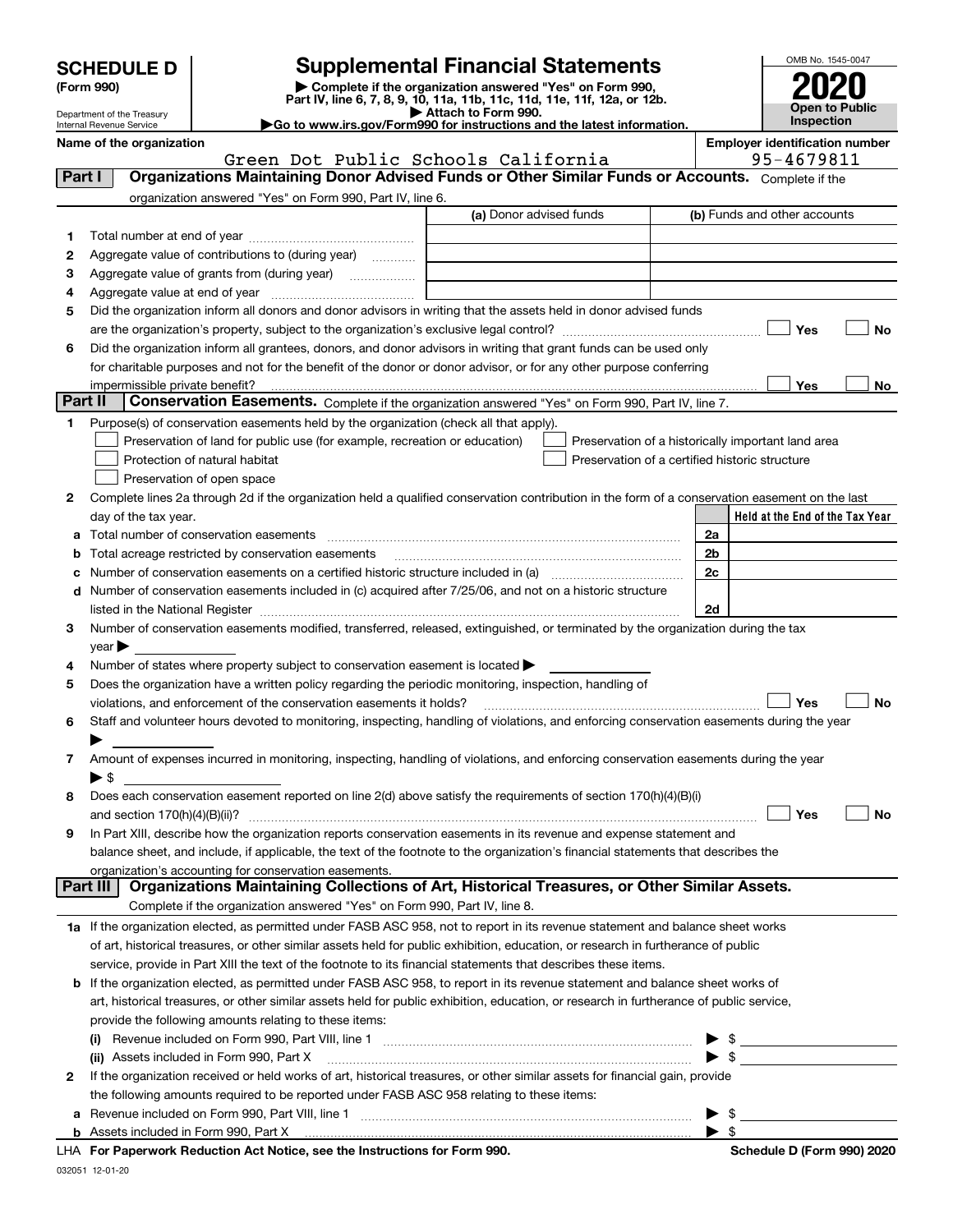|               | Schedule D (Form 990) 2020                                                                                                                                                                                                     | Green Dot Public Schools California |   |                |                                                                                                                                                                                                                                |                      | 95-4679811     | Page $2$            |
|---------------|--------------------------------------------------------------------------------------------------------------------------------------------------------------------------------------------------------------------------------|-------------------------------------|---|----------------|--------------------------------------------------------------------------------------------------------------------------------------------------------------------------------------------------------------------------------|----------------------|----------------|---------------------|
| Part III      | Organizations Maintaining Collections of Art, Historical Treasures, or Other Similar Assets (continued)                                                                                                                        |                                     |   |                |                                                                                                                                                                                                                                |                      |                |                     |
| 3             | Using the organization's acquisition, accession, and other records, check any of the following that make significant use of its                                                                                                |                                     |   |                |                                                                                                                                                                                                                                |                      |                |                     |
|               | collection items (check all that apply):                                                                                                                                                                                       |                                     |   |                |                                                                                                                                                                                                                                |                      |                |                     |
| a             | Public exhibition                                                                                                                                                                                                              |                                     |   |                | Loan or exchange program                                                                                                                                                                                                       |                      |                |                     |
| b             | Scholarly research                                                                                                                                                                                                             | е                                   |   |                | Other the contract of the contract of the contract of the contract of the contract of the contract of the contract of the contract of the contract of the contract of the contract of the contract of the contract of the cont |                      |                |                     |
| c             | Preservation for future generations                                                                                                                                                                                            |                                     |   |                |                                                                                                                                                                                                                                |                      |                |                     |
| 4             | Provide a description of the organization's collections and explain how they further the organization's exempt purpose in Part XIII.                                                                                           |                                     |   |                |                                                                                                                                                                                                                                |                      |                |                     |
| 5             | During the year, did the organization solicit or receive donations of art, historical treasures, or other similar assets                                                                                                       |                                     |   |                |                                                                                                                                                                                                                                |                      |                |                     |
|               |                                                                                                                                                                                                                                |                                     |   |                |                                                                                                                                                                                                                                |                      | Yes            | No                  |
|               | Part IV<br>Escrow and Custodial Arrangements. Complete if the organization answered "Yes" on Form 990, Part IV, line 9, or                                                                                                     |                                     |   |                |                                                                                                                                                                                                                                |                      |                |                     |
|               | reported an amount on Form 990, Part X, line 21.                                                                                                                                                                               |                                     |   |                |                                                                                                                                                                                                                                |                      |                |                     |
|               | 1a Is the organization an agent, trustee, custodian or other intermediary for contributions or other assets not included                                                                                                       |                                     |   |                |                                                                                                                                                                                                                                |                      |                |                     |
|               | on Form 990, Part X? [11] matter and the contract of the contract of the contract of the contract of the contract of the contract of the contract of the contract of the contract of the contract of the contract of the contr |                                     |   |                |                                                                                                                                                                                                                                |                      | Yes            | No                  |
|               | If "Yes," explain the arrangement in Part XIII and complete the following table:                                                                                                                                               |                                     |   |                |                                                                                                                                                                                                                                |                      |                |                     |
|               |                                                                                                                                                                                                                                |                                     |   |                |                                                                                                                                                                                                                                |                      | Amount         |                     |
| c             | Beginning balance <b>contract to the contract of the contract of the contract of the contract of the contract of t</b>                                                                                                         |                                     |   |                |                                                                                                                                                                                                                                | 1c                   |                |                     |
|               |                                                                                                                                                                                                                                |                                     |   |                |                                                                                                                                                                                                                                | 1d                   |                |                     |
| е             | Distributions during the year manufactured and continuum and contained and the year manufactured and contained                                                                                                                 |                                     |   |                |                                                                                                                                                                                                                                | 1e                   |                |                     |
| Ť.            |                                                                                                                                                                                                                                |                                     |   |                |                                                                                                                                                                                                                                | 1f                   |                |                     |
|               | 2a Did the organization include an amount on Form 990, Part X, line 21, for escrow or custodial account liability?                                                                                                             |                                     |   |                |                                                                                                                                                                                                                                |                      | Yes            | No                  |
|               | <b>b</b> If "Yes," explain the arrangement in Part XIII. Check here if the explanation has been provided on Part XIII                                                                                                          |                                     |   |                |                                                                                                                                                                                                                                |                      |                |                     |
| <b>Part V</b> | <b>Endowment Funds.</b> Complete if the organization answered "Yes" on Form 990, Part IV, line 10.                                                                                                                             |                                     |   |                |                                                                                                                                                                                                                                |                      |                |                     |
|               |                                                                                                                                                                                                                                | (a) Current year                    |   | (b) Prior year | (c) Two years back                                                                                                                                                                                                             | (d) Three years back |                | (e) Four years back |
| 1a            | Beginning of year balance                                                                                                                                                                                                      |                                     |   |                |                                                                                                                                                                                                                                |                      |                |                     |
|               |                                                                                                                                                                                                                                |                                     |   |                |                                                                                                                                                                                                                                |                      |                |                     |
|               | Net investment earnings, gains, and losses                                                                                                                                                                                     |                                     |   |                |                                                                                                                                                                                                                                |                      |                |                     |
| a             |                                                                                                                                                                                                                                |                                     |   |                |                                                                                                                                                                                                                                |                      |                |                     |
|               | e Other expenditures for facilities                                                                                                                                                                                            |                                     |   |                |                                                                                                                                                                                                                                |                      |                |                     |
|               | and programs                                                                                                                                                                                                                   |                                     |   |                |                                                                                                                                                                                                                                |                      |                |                     |
| Ť.            |                                                                                                                                                                                                                                |                                     |   |                |                                                                                                                                                                                                                                |                      |                |                     |
| g             | End of year balance                                                                                                                                                                                                            |                                     |   |                |                                                                                                                                                                                                                                |                      |                |                     |
| 2             | Provide the estimated percentage of the current year end balance (line 1g, column (a)) held as:                                                                                                                                |                                     |   |                |                                                                                                                                                                                                                                |                      |                |                     |
|               | Board designated or quasi-endowment >                                                                                                                                                                                          |                                     | % |                |                                                                                                                                                                                                                                |                      |                |                     |
| b             | Permanent endowment                                                                                                                                                                                                            | %                                   |   |                |                                                                                                                                                                                                                                |                      |                |                     |
|               | Term endowment $\blacktriangleright$                                                                                                                                                                                           | %                                   |   |                |                                                                                                                                                                                                                                |                      |                |                     |
|               | The percentages on lines 2a, 2b, and 2c should equal 100%.                                                                                                                                                                     |                                     |   |                |                                                                                                                                                                                                                                |                      |                |                     |
|               | 3a Are there endowment funds not in the possession of the organization that are held and administered for the organization                                                                                                     |                                     |   |                |                                                                                                                                                                                                                                |                      |                |                     |
|               | by:                                                                                                                                                                                                                            |                                     |   |                |                                                                                                                                                                                                                                |                      |                | <b>Yes</b><br>No    |
|               | (i)                                                                                                                                                                                                                            |                                     |   |                |                                                                                                                                                                                                                                |                      | 3a(i)          |                     |
|               |                                                                                                                                                                                                                                |                                     |   |                |                                                                                                                                                                                                                                |                      | 3a(ii)         |                     |
|               |                                                                                                                                                                                                                                |                                     |   |                |                                                                                                                                                                                                                                |                      | 3b             |                     |
| 4             | Describe in Part XIII the intended uses of the organization's endowment funds.                                                                                                                                                 |                                     |   |                |                                                                                                                                                                                                                                |                      |                |                     |
|               | <b>Part VI</b><br>Land, Buildings, and Equipment.                                                                                                                                                                              |                                     |   |                |                                                                                                                                                                                                                                |                      |                |                     |
|               | Complete if the organization answered "Yes" on Form 990, Part IV, line 11a. See Form 990, Part X, line 10.                                                                                                                     |                                     |   |                |                                                                                                                                                                                                                                |                      |                |                     |
|               | Description of property                                                                                                                                                                                                        | (a) Cost or other                   |   |                | (b) Cost or other                                                                                                                                                                                                              | (c) Accumulated      | (d) Book value |                     |
|               |                                                                                                                                                                                                                                | basis (investment)                  |   |                | basis (other)                                                                                                                                                                                                                  | depreciation         |                |                     |
|               |                                                                                                                                                                                                                                |                                     |   |                |                                                                                                                                                                                                                                |                      |                |                     |
|               |                                                                                                                                                                                                                                |                                     |   |                | 1,459,492.                                                                                                                                                                                                                     | 194,929.             | 1,264,563.     |                     |
|               |                                                                                                                                                                                                                                |                                     |   |                | 53,005,545.                                                                                                                                                                                                                    | 23,622,983.          | 29,382,562.    |                     |
|               |                                                                                                                                                                                                                                |                                     |   |                | 4,655,189.                                                                                                                                                                                                                     | 4,410,919.           |                | 244,270.            |
|               |                                                                                                                                                                                                                                |                                     |   |                | $\overline{4,258,220}$ .                                                                                                                                                                                                       |                      | 4,258,220.     |                     |
|               |                                                                                                                                                                                                                                |                                     |   |                |                                                                                                                                                                                                                                |                      | 35, 149, 615.  |                     |

**Schedule D (Form 990) 2020**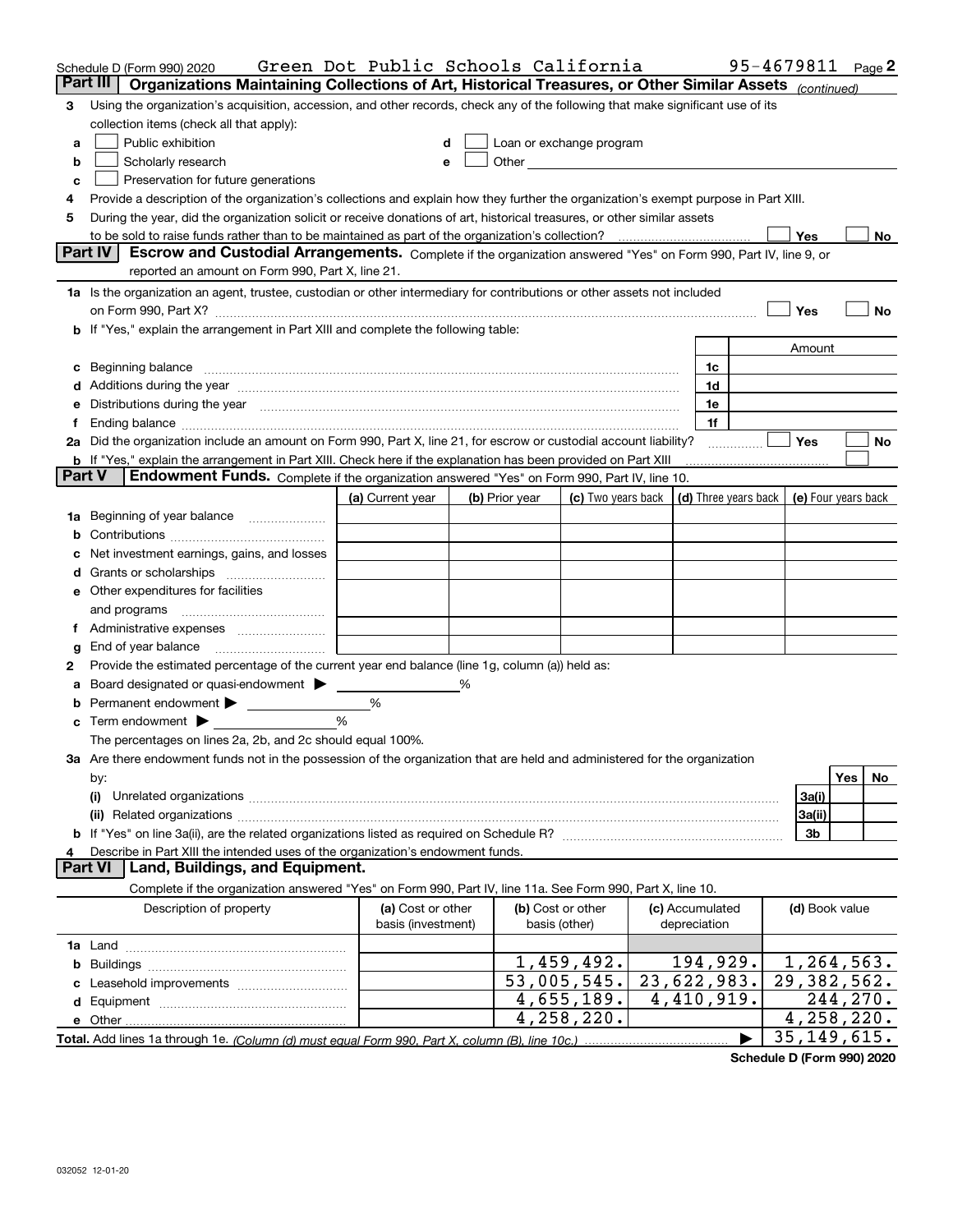| (a) Description of security or category (including name of security)                                                                                                                                                           | (b) Book value  | (c) Method of valuation: Cost or end-of-year market value |                |
|--------------------------------------------------------------------------------------------------------------------------------------------------------------------------------------------------------------------------------|-----------------|-----------------------------------------------------------|----------------|
| (1) Financial derivatives                                                                                                                                                                                                      |                 |                                                           |                |
| (2) Closely held equity interests                                                                                                                                                                                              |                 |                                                           |                |
| (3) Other                                                                                                                                                                                                                      |                 |                                                           |                |
| (A)                                                                                                                                                                                                                            |                 |                                                           |                |
| (B)                                                                                                                                                                                                                            |                 |                                                           |                |
| (C)                                                                                                                                                                                                                            |                 |                                                           |                |
| (D)                                                                                                                                                                                                                            |                 |                                                           |                |
| (E)                                                                                                                                                                                                                            |                 |                                                           |                |
| (F)                                                                                                                                                                                                                            |                 |                                                           |                |
| (G)                                                                                                                                                                                                                            |                 |                                                           |                |
| (H)                                                                                                                                                                                                                            |                 |                                                           |                |
| <b>Total.</b> (Col. (b) must equal Form 990, Part X, col. (B) line 12.) $\blacktriangleright$                                                                                                                                  |                 |                                                           |                |
| Part VIII Investments - Program Related.                                                                                                                                                                                       |                 |                                                           |                |
| Complete if the organization answered "Yes" on Form 990, Part IV, line 11c. See Form 990, Part X, line 13.                                                                                                                     |                 |                                                           |                |
| (a) Description of investment                                                                                                                                                                                                  | (b) Book value  | (c) Method of valuation: Cost or end-of-year market value |                |
|                                                                                                                                                                                                                                |                 |                                                           |                |
| (1)                                                                                                                                                                                                                            |                 |                                                           |                |
| (2)                                                                                                                                                                                                                            |                 |                                                           |                |
| (3)                                                                                                                                                                                                                            |                 |                                                           |                |
| (4)                                                                                                                                                                                                                            |                 |                                                           |                |
| (5)                                                                                                                                                                                                                            |                 |                                                           |                |
| (6)                                                                                                                                                                                                                            |                 |                                                           |                |
| (7)                                                                                                                                                                                                                            |                 |                                                           |                |
| (8)                                                                                                                                                                                                                            |                 |                                                           |                |
| (9)                                                                                                                                                                                                                            |                 |                                                           |                |
| Total. (Col. (b) must equal Form 990, Part X, col. (B) line 13.)<br><b>Other Assets.</b><br>Part IX                                                                                                                            |                 |                                                           |                |
|                                                                                                                                                                                                                                |                 |                                                           |                |
| Complete if the organization answered "Yes" on Form 990, Part IV, line 11d. See Form 990, Part X, line 15.                                                                                                                     | (a) Description |                                                           | (b) Book value |
| Security Deposits                                                                                                                                                                                                              |                 |                                                           | 375,532.       |
| (1)<br>Operating Lease Right of Use Asset                                                                                                                                                                                      |                 |                                                           | 124, 201, 546. |
| (2)<br>Finance Lease Right of Use Asset                                                                                                                                                                                        |                 |                                                           | 9,650,446.     |
| (3)                                                                                                                                                                                                                            |                 |                                                           |                |
| (4)                                                                                                                                                                                                                            |                 |                                                           |                |
| (5)                                                                                                                                                                                                                            |                 |                                                           |                |
| (6)                                                                                                                                                                                                                            |                 |                                                           |                |
| (7)                                                                                                                                                                                                                            |                 |                                                           |                |
| (8)                                                                                                                                                                                                                            |                 |                                                           |                |
| (9)                                                                                                                                                                                                                            |                 |                                                           | 134, 227, 524. |
| <b>Other Liabilities.</b><br><b>Part X</b>                                                                                                                                                                                     |                 |                                                           |                |
| Complete if the organization answered "Yes" on Form 990, Part IV, line 11e or 11f. See Form 990, Part X, line 25.                                                                                                              |                 |                                                           |                |
| (a) Description of liability                                                                                                                                                                                                   |                 |                                                           | (b) Book value |
| 1.                                                                                                                                                                                                                             |                 |                                                           |                |
| Federal income taxes<br>(1)<br>Operating Lease Liability                                                                                                                                                                       |                 |                                                           | 122,946,650.   |
| (2)<br>Finance Lease Liability                                                                                                                                                                                                 |                 |                                                           | 9,985,529.     |
| (3)<br>Proposition Construction Loans                                                                                                                                                                                          |                 |                                                           | 25,089,894.    |
| (4)<br>Refundable Advance                                                                                                                                                                                                      |                 |                                                           | 8,986,454.     |
| (5)                                                                                                                                                                                                                            |                 |                                                           |                |
| (6)                                                                                                                                                                                                                            |                 |                                                           |                |
| (7)                                                                                                                                                                                                                            |                 |                                                           |                |
| (8)                                                                                                                                                                                                                            |                 |                                                           |                |
| (9)                                                                                                                                                                                                                            |                 |                                                           | 167,008,527.   |
| Total. (Column (b) must equal Form 990, Part X, col. (B) line 25.) manual content content content content content content of the local content of the local content of the local content of the local content of the local con |                 |                                                           |                |
| 2. Liability for uncertain tax positions. In Part XIII, provide the text of the footnote to the organization's financial statements that reports the                                                                           |                 |                                                           |                |

organization's liability for uncertain tax positions under FASB ASC 740. Check here if the text of the footnote has been provided in Part XIII

 $\vert$  X  $\vert$ 

# Schedule D (Form 990) 2020 Green Dot Public Schools California 95-4679811 <sub>Page</sub> 3<br>| **Part VII** | Investments - Other Securities.

Complete if the organization answered "Yes" on Form 990, Part IV, line 11b. See Form 990, Part X, line 12.

| (a) Description of security or category (including name of security) | (b) Book value | (c) Method of valuation: Cost or end-of-year market value |
|----------------------------------------------------------------------|----------------|-----------------------------------------------------------|
| (1) Financial derivatives                                            |                |                                                           |
| (2) Closely held equity interests                                    |                |                                                           |
| (3) Other                                                            |                |                                                           |
| (A)                                                                  |                |                                                           |
| (B)                                                                  |                |                                                           |
| (C)                                                                  |                |                                                           |
| (D)                                                                  |                |                                                           |
| (E)                                                                  |                |                                                           |
| (F)                                                                  |                |                                                           |
| (G)                                                                  |                |                                                           |
| (H)                                                                  |                |                                                           |
|                                                                      |                |                                                           |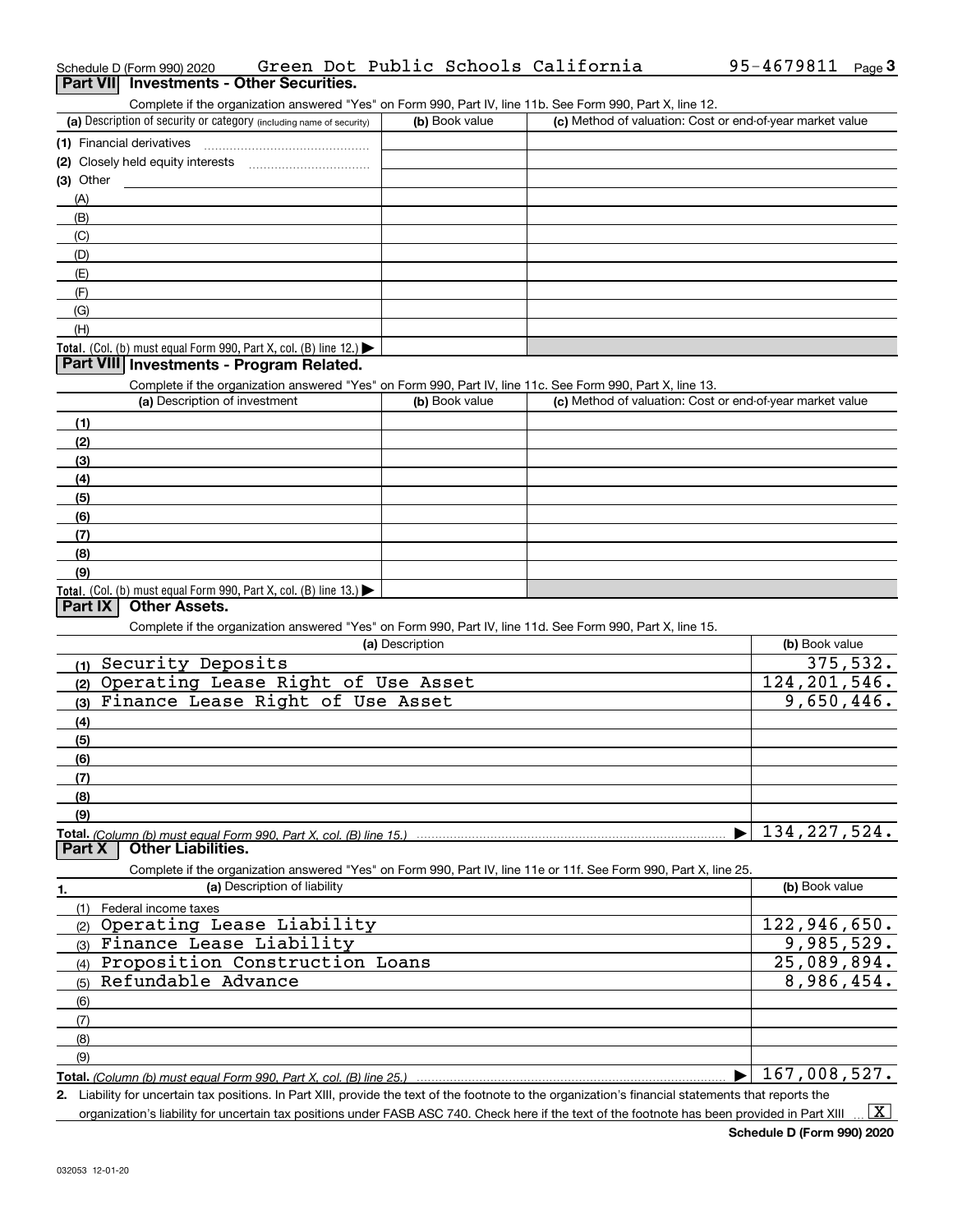|    | Green Dot Public Schools California<br>Schedule D (Form 990) 2020                                                                                                                                                                   |                |            |                | 95-4679811                   | Page 4   |
|----|-------------------------------------------------------------------------------------------------------------------------------------------------------------------------------------------------------------------------------------|----------------|------------|----------------|------------------------------|----------|
|    | <b>Part XI</b><br>Reconciliation of Revenue per Audited Financial Statements With Revenue per Return.                                                                                                                               |                |            |                |                              |          |
|    | Complete if the organization answered "Yes" on Form 990, Part IV, line 12a.                                                                                                                                                         |                |            |                |                              |          |
| 1  | Total revenue, gains, and other support per audited financial statements                                                                                                                                                            |                |            |                | $1\overline{190,300,513}$ .  |          |
| 2  | Amounts included on line 1 but not on Form 990, Part VIII, line 12:                                                                                                                                                                 |                |            |                |                              |          |
| a  |                                                                                                                                                                                                                                     | 2a             |            |                |                              |          |
|    |                                                                                                                                                                                                                                     | 2 <sub>b</sub> |            |                |                              |          |
| C  |                                                                                                                                                                                                                                     | 2c             |            |                |                              |          |
| d  | Other (Describe in Part XIII.) <b>2006</b> 2007 2010 2010 2010 2010 2011 2012 2013 2014 2014 2015 2016 2017 2018 2019 2016 2017 2018 2019 2016 2017 2018 2019 2016 2017 2018 2019 2018 2019 2019 2016 2017 2018 2019 2018 2019 2019 | 2d             | 567,786.   |                |                              |          |
| е  | Add lines 2a through 2d                                                                                                                                                                                                             |                |            | 2e             |                              | 567,786. |
| З. |                                                                                                                                                                                                                                     |                |            | $\overline{3}$ | $\overline{189}$ , 732, 727. |          |
| 4  | Amounts included on Form 990, Part VIII, line 12, but not on line 1:                                                                                                                                                                |                |            |                |                              |          |
|    |                                                                                                                                                                                                                                     | 4a             |            |                |                              |          |
| b  |                                                                                                                                                                                                                                     | 4 <sub>h</sub> |            |                |                              |          |
| c. | Add lines 4a and 4b                                                                                                                                                                                                                 |                |            | 4c             |                              | $0$ .    |
|    |                                                                                                                                                                                                                                     |                |            | 5 <sup>1</sup> | 189, 732, 727.               |          |
|    |                                                                                                                                                                                                                                     |                |            |                |                              |          |
|    | Part XII   Reconciliation of Expenses per Audited Financial Statements With Expenses per Return.                                                                                                                                    |                |            |                |                              |          |
|    | Complete if the organization answered "Yes" on Form 990, Part IV, line 12a.                                                                                                                                                         |                |            |                |                              |          |
| 1  | Total expenses and losses per audited financial statements [11, 11] manuscription control expenses and losses per audited financial statements [11] manuscription of the statements and the statements and the statements and       |                |            |                | $1\,166,403,664.$            |          |
| 2  | Amounts included on line 1 but not on Form 990, Part IX, line 25:                                                                                                                                                                   |                |            |                |                              |          |
| a  |                                                                                                                                                                                                                                     | 2a             |            |                |                              |          |
|    | Prior year adjustments www.communication.com/www.communication.com/www.com/www.com/                                                                                                                                                 | 2 <sub>b</sub> |            |                |                              |          |
|    |                                                                                                                                                                                                                                     | 2c             |            |                |                              |          |
| d  |                                                                                                                                                                                                                                     | 2d             | 1,323,936. |                |                              |          |
| е  | Add lines 2a through 2d <b>contained a contained a contained a contained a</b> contained a contact the state of the state of the state of the state of the state of the state of the state of the state of the state of the state o |                |            | 2e             | 1,323,936.                   |          |
| 3  |                                                                                                                                                                                                                                     |                |            | $\mathbf{a}$   | 165,079,728.                 |          |
| 4  | Amounts included on Form 990, Part IX, line 25, but not on line 1:                                                                                                                                                                  |                |            |                |                              |          |
| a  |                                                                                                                                                                                                                                     | 4a             |            |                |                              |          |
| b  |                                                                                                                                                                                                                                     | 4b             |            |                |                              |          |
|    | Add lines 4a and 4b                                                                                                                                                                                                                 |                |            | 4с             |                              |          |
|    | Part XIII Supplemental Information.                                                                                                                                                                                                 |                |            | 5              | 165,079,728.                 |          |

Provide the descriptions required for Part II, lines 3, 5, and 9; Part III, lines 1a and 4; Part IV, lines 1b and 2b; Part V, line 4; Part X, line 2; Part XI, lines 2d and 4b; and Part XII, lines 2d and 4b. Also complete this part to provide any additional information.

Part X, Line 2:

| Management believes that Green Dot Public Schools California has           |  |  |  |  |  |  |  |  |  |
|----------------------------------------------------------------------------|--|--|--|--|--|--|--|--|--|
| appropriate support for any tax positions taken affecting its annual       |  |  |  |  |  |  |  |  |  |
| filing requirements, and as such, does not have any uncertain tax          |  |  |  |  |  |  |  |  |  |
| positions that are material to the financial statements. Green Dot Public  |  |  |  |  |  |  |  |  |  |
| Schools California would recognize future accrued interest and penalties   |  |  |  |  |  |  |  |  |  |
| related to unrecognized tax benefits and liabilities in income tax expense |  |  |  |  |  |  |  |  |  |
| if such interest and penalties are incurred.                               |  |  |  |  |  |  |  |  |  |
|                                                                            |  |  |  |  |  |  |  |  |  |

Part XI, Line 2d - Other Adjustments:

Delta Properties, Inc. Revenue included in Consolidated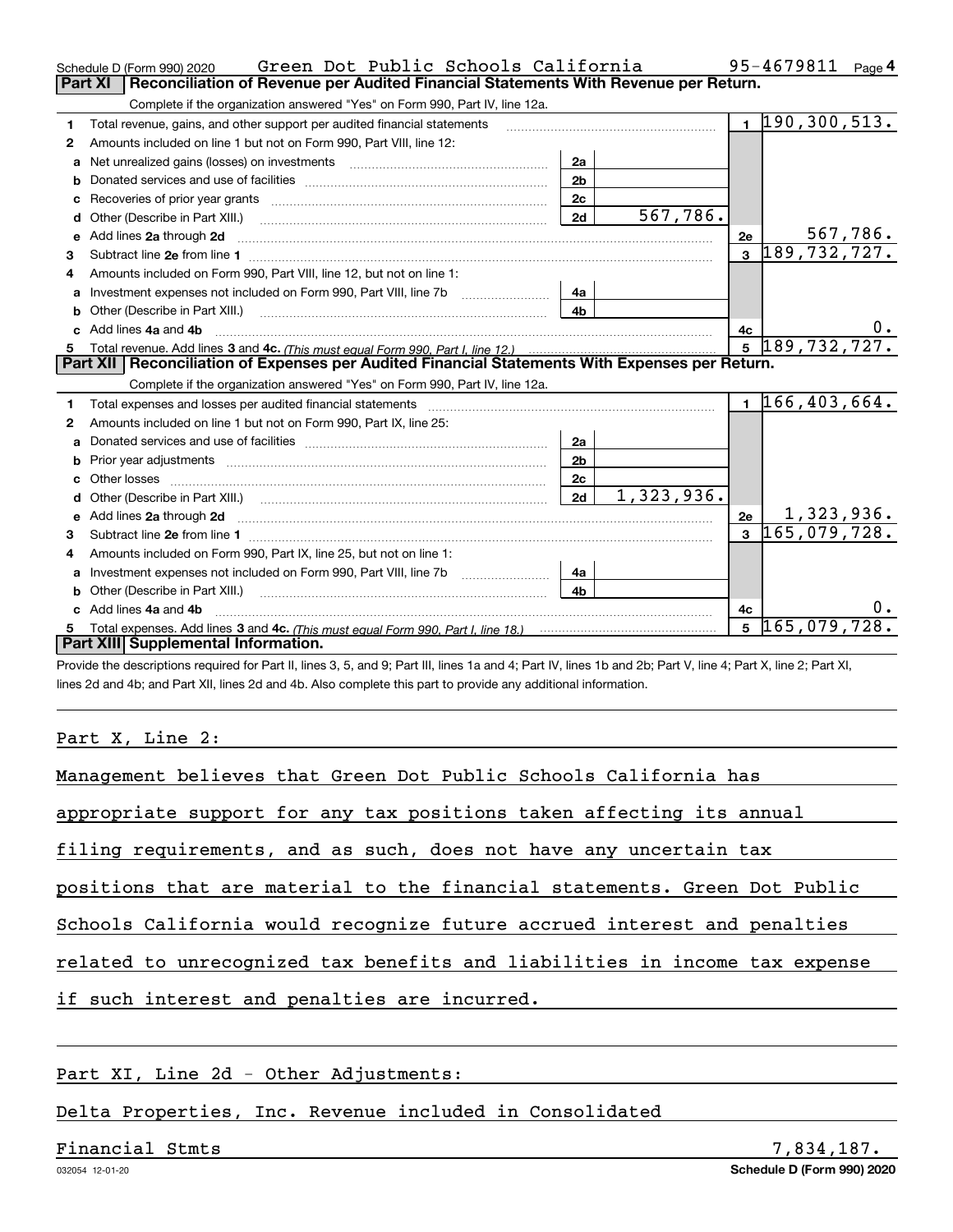| Green Dot Public Schools California<br>Schedule D (Form 990) 2020 | 95-4679811 Page 5 |
|-------------------------------------------------------------------|-------------------|
| <b>Part XIII Supplemental Information</b> (continued)             |                   |
| Delta Properties, Inc. Elimination included in Consolidated       |                   |
| Financial Stmts                                                   | $-7, 266, 401.$   |
| Total to Schedule D, Part XI, Line 2d                             | 567,786.          |
|                                                                   |                   |
| Part XII, Line 2d - Other Adjustments:                            |                   |
| Delta Properties, Inc. Expenses included in Consolidated          |                   |
| Financial Stmts                                                   | 8,590,337.        |
| Delta Properties, Inc. Elimination included in Consolidated       |                   |
| Financial Stmts                                                   | $-7, 266, 401.$   |
| Total to Schedule D, Part XII, Line 2d                            | 1,323,936.        |
|                                                                   |                   |
|                                                                   |                   |
|                                                                   |                   |
|                                                                   |                   |
|                                                                   |                   |
|                                                                   |                   |
|                                                                   |                   |
|                                                                   |                   |
|                                                                   |                   |
|                                                                   |                   |
|                                                                   |                   |
|                                                                   |                   |
|                                                                   |                   |
|                                                                   |                   |
|                                                                   |                   |
|                                                                   |                   |
|                                                                   |                   |
|                                                                   |                   |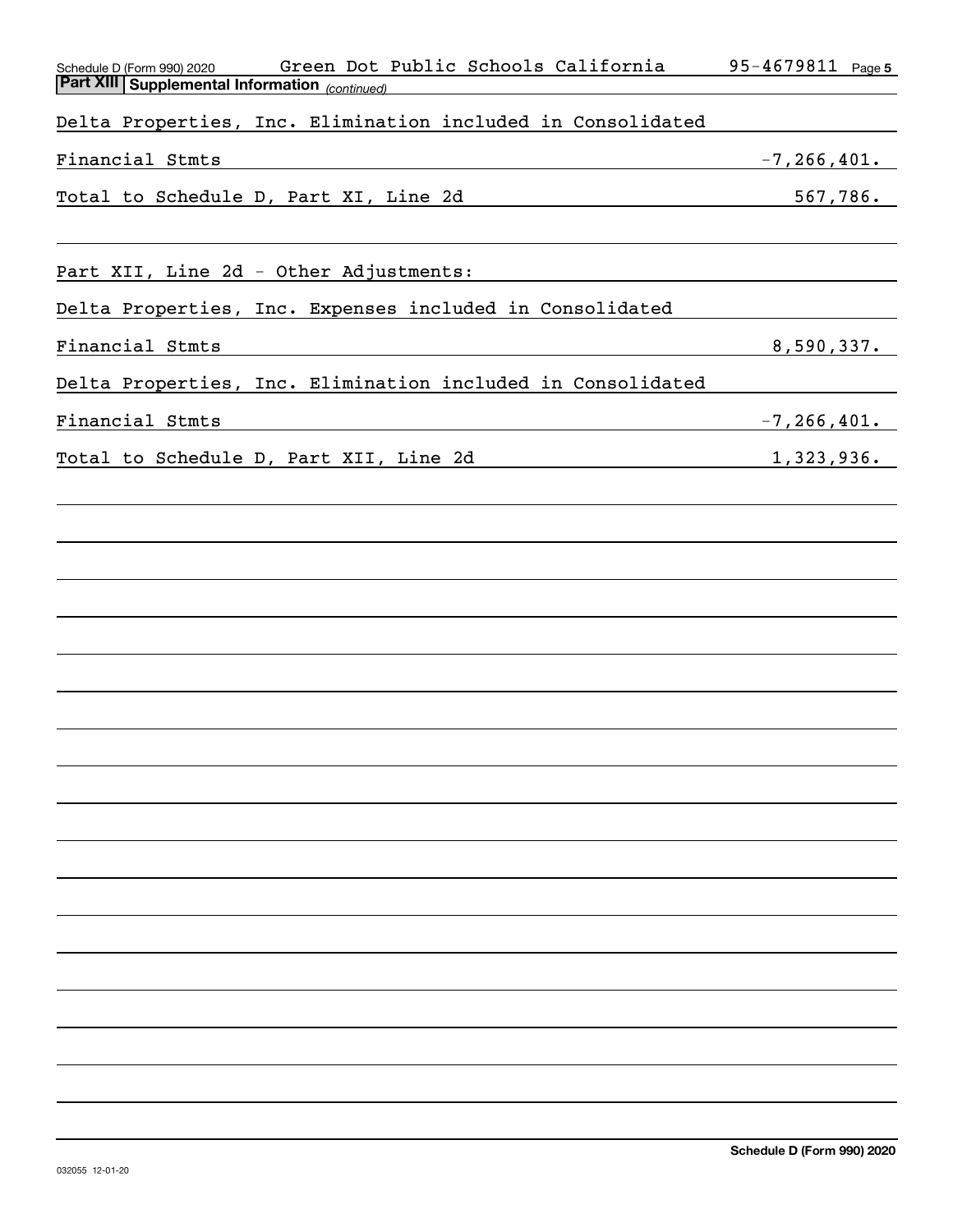|        | <b>Schools</b><br><b>SCHEDULE E</b>                    |                                                                                                                                                                                                                                   |                                       |                                     |                  | OMB No. 1545-0047 |
|--------|--------------------------------------------------------|-----------------------------------------------------------------------------------------------------------------------------------------------------------------------------------------------------------------------------------|---------------------------------------|-------------------------------------|------------------|-------------------|
|        | (Form 990 or 990-EZ)                                   | Complete if the organization answered "Yes" on Form 990,                                                                                                                                                                          |                                       |                                     |                  |                   |
|        |                                                        | Part IV, line 13, or Form 990-EZ, Part VI, line 48.                                                                                                                                                                               |                                       |                                     |                  |                   |
|        | Department of the Treasury<br>Internal Revenue Service | Attach to Form 990 or Form 990-EZ.<br>Go to www.irs.gov/Form990 for the latest information.                                                                                                                                       |                                       | <b>Open to Public</b><br>Inspection |                  |                   |
|        | Name of the organization                               |                                                                                                                                                                                                                                   | <b>Employer identification number</b> |                                     |                  |                   |
|        |                                                        | Green Dot Public Schools California                                                                                                                                                                                               |                                       | 95-4679811                          |                  |                   |
| Part I |                                                        |                                                                                                                                                                                                                                   |                                       |                                     |                  |                   |
|        |                                                        |                                                                                                                                                                                                                                   |                                       |                                     | <b>YES</b>       | <b>NO</b>         |
| 1      |                                                        | Does the organization have a racially nondiscriminatory policy toward students by statement in its charter,                                                                                                                       |                                       |                                     |                  |                   |
|        |                                                        |                                                                                                                                                                                                                                   |                                       | 1                                   | х                |                   |
| 2      |                                                        | Does the organization include a statement of its racially nondiscriminatory policy toward students in all its brochures,                                                                                                          |                                       |                                     |                  |                   |
|        |                                                        | catalogues, and other written communications with the public dealing with student admissions, programs, and scholarships?                                                                                                         |                                       | $\mathbf{2}$                        | x                |                   |
| 3      |                                                        | Has the organization publicized its racially nondiscriminatory policy on its primary publicly accessible Internet                                                                                                                 |                                       |                                     |                  |                   |
|        |                                                        | homepage at all times during its taxable year in a manner reasonably expected to be noticed by visitors to the<br>homepage, or through newspaper or broadcast media during the period of solicitation for students, or during the |                                       |                                     |                  |                   |
|        |                                                        | registration period if it has no solicitation program, in a way that makes the policy known to all parts of the general                                                                                                           |                                       |                                     |                  |                   |
|        |                                                        |                                                                                                                                                                                                                                   |                                       | 3                                   | х                |                   |
|        |                                                        | GDPS CA publicizes its nondiscriminatory policy on its Intent                                                                                                                                                                     |                                       |                                     |                  |                   |
|        |                                                        | to Enroll Form and Enrollment Package as well as on its                                                                                                                                                                           |                                       |                                     |                  |                   |
|        |                                                        | website at https://ca.greendot.org/enroll.                                                                                                                                                                                        |                                       |                                     |                  |                   |
|        |                                                        |                                                                                                                                                                                                                                   |                                       |                                     |                  |                   |
|        |                                                        |                                                                                                                                                                                                                                   |                                       |                                     |                  |                   |
| 4      |                                                        | Does the organization maintain the following?                                                                                                                                                                                     |                                       |                                     |                  |                   |
|        |                                                        | a Records indicating the racial composition of the student body, faculty, and administrative staff?                                                                                                                               |                                       | 4a                                  | x                |                   |
| b      |                                                        | Records documenting that scholarships and other financial assistance are awarded on a racially nondiscriminatory basis?                                                                                                           |                                       | 4b                                  | X                |                   |
|        |                                                        | c Copies of all catalogues, brochures, announcements, and other written communications to the public dealing                                                                                                                      |                                       |                                     |                  |                   |
|        |                                                        | with student admissions, programs, and scholarships?                                                                                                                                                                              |                                       | 4с                                  | х<br>$\mathbf X$ |                   |
|        |                                                        | If you answered "No" to any of the above, please explain. If you need more space, use Part II.                                                                                                                                    |                                       | 4d                                  |                  |                   |
|        |                                                        |                                                                                                                                                                                                                                   |                                       |                                     |                  |                   |
|        |                                                        |                                                                                                                                                                                                                                   |                                       |                                     |                  |                   |
|        |                                                        |                                                                                                                                                                                                                                   |                                       |                                     |                  |                   |
|        |                                                        |                                                                                                                                                                                                                                   |                                       |                                     |                  |                   |
| 5      |                                                        | Does the organization discriminate by race in any way with respect to:                                                                                                                                                            |                                       |                                     |                  |                   |
|        |                                                        |                                                                                                                                                                                                                                   |                                       | 5a                                  |                  | X                 |
| b      |                                                        |                                                                                                                                                                                                                                   |                                       | 5b                                  |                  | X                 |
|        |                                                        |                                                                                                                                                                                                                                   |                                       | 5c                                  |                  | X                 |
|        |                                                        |                                                                                                                                                                                                                                   |                                       | 5d                                  |                  | X                 |
|        |                                                        |                                                                                                                                                                                                                                   |                                       | 5e                                  |                  | X                 |
|        | f Use of facilities?                                   |                                                                                                                                                                                                                                   |                                       | 5f                                  |                  | X<br>X            |
|        |                                                        |                                                                                                                                                                                                                                   |                                       | 5g                                  |                  | $\mathbf X$       |
|        |                                                        | If you answered "Yes" to any of the above, please explain. If you need more space, use Part II.                                                                                                                                   |                                       | 5h                                  |                  |                   |
|        |                                                        |                                                                                                                                                                                                                                   |                                       |                                     |                  |                   |
|        |                                                        |                                                                                                                                                                                                                                   |                                       |                                     |                  |                   |
|        |                                                        |                                                                                                                                                                                                                                   |                                       |                                     |                  |                   |
|        |                                                        |                                                                                                                                                                                                                                   |                                       |                                     |                  |                   |
|        |                                                        |                                                                                                                                                                                                                                   |                                       | 6а                                  | х                |                   |
|        |                                                        |                                                                                                                                                                                                                                   |                                       | 6b                                  |                  | X                 |
|        |                                                        | If you answered "Yes" on either line 6a or line 6b, explain on Part II.                                                                                                                                                           |                                       |                                     |                  |                   |
| 7      |                                                        | Does the organization certify that it has complied with the applicable requirements of sections 4.01 through                                                                                                                      |                                       |                                     |                  |                   |
|        |                                                        |                                                                                                                                                                                                                                   |                                       | $\overline{7}$                      | x                |                   |

**For Paperwork Reduction Act Notice, see the Instructions for Form 990 or Form 990-EZ.** LHA

**Schedule E (Form 990 or 990-EZ) 2020**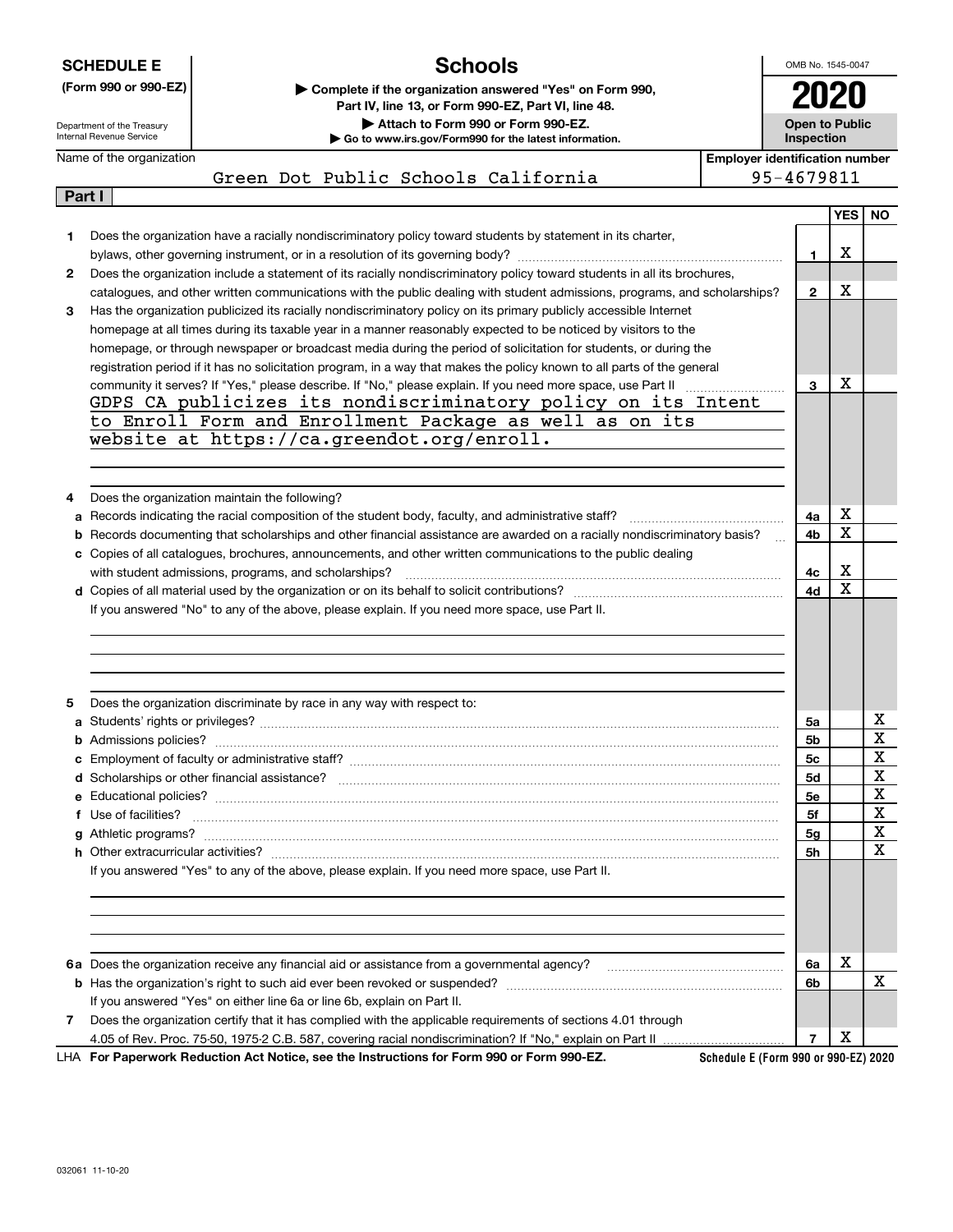Part II | Supplemental Information. Provide the explanations required by Part I, lines 3, 4d, 5h, 6b, and 7, as applicable. Also provide any other additional information.

### Line 6 - Explanation of Government Financial Aid:

### California State Apportionment revenue is based on student attendance.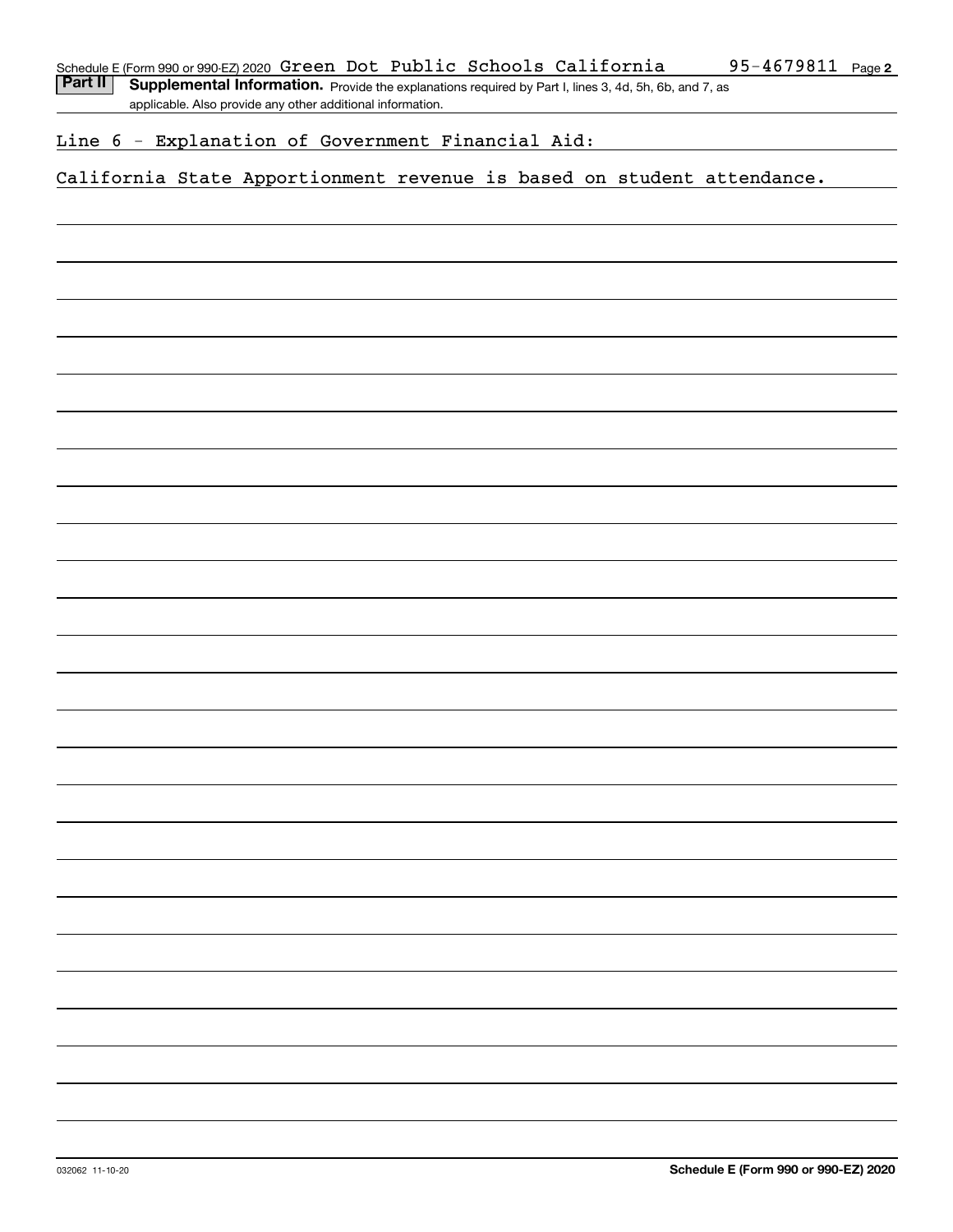|   | <b>SCHEDULE J</b>                                      | <b>Compensation Information</b>                                                                                        |                                       | OMB No. 1545-0047     |            |             |  |  |
|---|--------------------------------------------------------|------------------------------------------------------------------------------------------------------------------------|---------------------------------------|-----------------------|------------|-------------|--|--|
|   | (Form 990)                                             | For certain Officers, Directors, Trustees, Key Employees, and Highest                                                  |                                       |                       |            |             |  |  |
|   |                                                        | <b>Compensated Employees</b>                                                                                           |                                       |                       | 2020       |             |  |  |
|   |                                                        | Complete if the organization answered "Yes" on Form 990, Part IV, line 23.                                             |                                       | <b>Open to Public</b> |            |             |  |  |
|   | Department of the Treasury<br>Internal Revenue Service | Attach to Form 990.<br>$\blacktriangleright$ Go to www.irs.gov/Form990 for instructions and the latest information.    |                                       |                       | Inspection |             |  |  |
|   | Name of the organization                               |                                                                                                                        | <b>Employer identification number</b> |                       |            |             |  |  |
|   |                                                        | Green Dot Public Schools California                                                                                    |                                       | 95-4679811            |            |             |  |  |
|   | Part I                                                 | <b>Questions Regarding Compensation</b>                                                                                |                                       |                       |            |             |  |  |
|   |                                                        |                                                                                                                        |                                       |                       | Yes        | No          |  |  |
|   |                                                        | Check the appropriate box(es) if the organization provided any of the following to or for a person listed on Form 990, |                                       |                       |            |             |  |  |
|   |                                                        | Part VII, Section A, line 1a. Complete Part III to provide any relevant information regarding these items.             |                                       |                       |            |             |  |  |
|   | First-class or charter travel                          | Housing allowance or residence for personal use                                                                        |                                       |                       |            |             |  |  |
|   | Travel for companions                                  | Payments for business use of personal residence                                                                        |                                       |                       |            |             |  |  |
|   |                                                        | Tax indemnification and gross-up payments<br>Health or social club dues or initiation fees                             |                                       |                       |            |             |  |  |
|   |                                                        | Discretionary spending account<br>Personal services (such as maid, chauffeur, chef)                                    |                                       |                       |            |             |  |  |
|   |                                                        |                                                                                                                        |                                       |                       |            |             |  |  |
|   |                                                        | <b>b</b> If any of the boxes on line 1a are checked, did the organization follow a written policy regarding payment or |                                       |                       |            |             |  |  |
|   |                                                        |                                                                                                                        |                                       | 1b                    |            |             |  |  |
| 2 |                                                        | Did the organization require substantiation prior to reimbursing or allowing expenses incurred by all directors,       |                                       |                       |            |             |  |  |
|   |                                                        |                                                                                                                        |                                       | $\mathbf{2}$          |            |             |  |  |
|   |                                                        |                                                                                                                        |                                       |                       |            |             |  |  |
| З |                                                        | Indicate which, if any, of the following the organization used to establish the compensation of the organization's     |                                       |                       |            |             |  |  |
|   |                                                        | CEO/Executive Director. Check all that apply. Do not check any boxes for methods used by a related organization to     |                                       |                       |            |             |  |  |
|   |                                                        | establish compensation of the CEO/Executive Director, but explain in Part III.                                         |                                       |                       |            |             |  |  |
|   | $\boxed{\textbf{X}}$ Compensation committee            | Written employment contract                                                                                            |                                       |                       |            |             |  |  |
|   | x                                                      | $\overline{X}$ Compensation survey or study<br>Independent compensation consultant                                     |                                       |                       |            |             |  |  |
|   |                                                        | $\mathbf{X}$ Approval by the board or compensation committee<br>Form 990 of other organizations                        |                                       |                       |            |             |  |  |
|   |                                                        |                                                                                                                        |                                       |                       |            |             |  |  |
| 4 |                                                        | During the year, did any person listed on Form 990, Part VII, Section A, line 1a, with respect to the filing           |                                       |                       |            |             |  |  |
|   | organization or a related organization:                |                                                                                                                        |                                       |                       |            |             |  |  |
| а |                                                        | Receive a severance payment or change-of-control payment?                                                              |                                       | 4a                    |            | х           |  |  |
| b |                                                        | Participate in or receive payment from a supplemental nonqualified retirement plan?                                    |                                       | 4b                    |            | X           |  |  |
|   |                                                        | Participate in or receive payment from an equity-based compensation arrangement?                                       |                                       | 4c                    |            | $\mathbf x$ |  |  |
|   |                                                        | If "Yes" to any of lines 4a-c, list the persons and provide the applicable amounts for each item in Part III.          |                                       |                       |            |             |  |  |
|   |                                                        |                                                                                                                        |                                       |                       |            |             |  |  |
|   |                                                        | Only section 501(c)(3), 501(c)(4), and 501(c)(29) organizations must complete lines 5-9.                               |                                       |                       |            |             |  |  |
| 5 |                                                        | For persons listed on Form 990, Part VII, Section A, line 1a, did the organization pay or accrue any compensation      |                                       |                       |            |             |  |  |
|   | contingent on the revenues of:                         |                                                                                                                        |                                       |                       |            |             |  |  |
| a |                                                        |                                                                                                                        |                                       | 5a                    |            | х           |  |  |
|   |                                                        |                                                                                                                        |                                       | 5b                    |            | $\mathbf x$ |  |  |
|   |                                                        | If "Yes" on line 5a or 5b, describe in Part III.                                                                       |                                       |                       |            |             |  |  |
| 6 |                                                        | For persons listed on Form 990, Part VII, Section A, line 1a, did the organization pay or accrue any compensation      |                                       |                       |            |             |  |  |
|   | contingent on the net earnings of:                     |                                                                                                                        |                                       |                       |            |             |  |  |
| a |                                                        |                                                                                                                        |                                       | 6a                    |            | х           |  |  |
|   |                                                        |                                                                                                                        |                                       | 6b                    |            | $\mathbf x$ |  |  |
|   |                                                        | If "Yes" on line 6a or 6b, describe in Part III.                                                                       |                                       |                       |            |             |  |  |
| 7 |                                                        | For persons listed on Form 990, Part VII, Section A, line 1a, did the organization provide any nonfixed payments       |                                       |                       |            |             |  |  |
|   |                                                        |                                                                                                                        |                                       | 7                     |            | x           |  |  |
| 8 |                                                        | Were any amounts reported on Form 990, Part VII, paid or accrued pursuant to a contract that was subject to the        |                                       |                       |            |             |  |  |
|   |                                                        | initial contract exception described in Regulations section 53.4958-4(a)(3)? If "Yes," describe in Part III            |                                       | 8                     |            | х           |  |  |
| 9 |                                                        | If "Yes" on line 8, did the organization also follow the rebuttable presumption procedure described in                 |                                       |                       |            |             |  |  |
|   |                                                        | Ast National and the Instrumetions for Form 000                                                                        |                                       | 9                     |            |             |  |  |
|   |                                                        |                                                                                                                        |                                       | $\overline{1}$        |            | 0.001000    |  |  |

LHA For Paperwork Reduction Act Notice, see the Instructions for Form 990. Schedule J (Form 990) 2020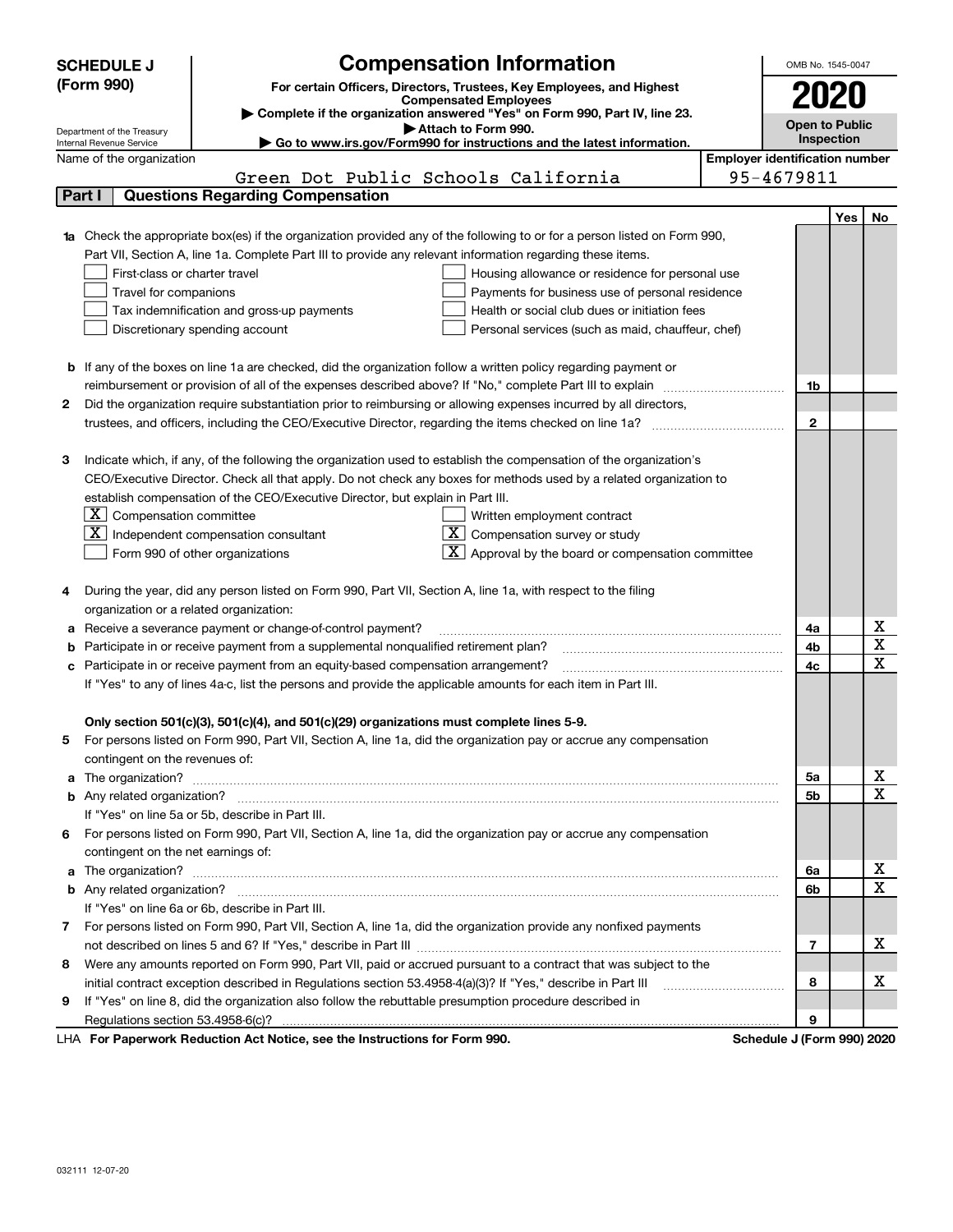# **Part II Officers, Directors, Trustees, Key Employees, and Highest Compensated Employees.**  Schedule J (Form 990) 2020 Page Use duplicate copies if additional space is needed.

For each individual whose compensation must be reported on Schedule J, report compensation from the organization on row (i) and from related organizations, described in the instructions, on row (ii). Do not list any individuals that aren't listed on Form 990, Part VII.

**Note:**  The sum of columns (B)(i)-(iii) for each listed individual must equal the total amount of Form 990, Part VII, Section A, line 1a, applicable column (D) and (E) amounts for that individual.

| (A) Name and Title          |      |                          | (B) Breakdown of W-2 and/or 1099-MISC compensation |                                           | (C) Retirement and<br>other deferred | (D) Nontaxable<br>benefits | (E) Total of columns<br>$(B)(i)-(D)$ | (F) Compensation<br>in column (B)         |
|-----------------------------|------|--------------------------|----------------------------------------------------|-------------------------------------------|--------------------------------------|----------------------------|--------------------------------------|-------------------------------------------|
|                             |      | (i) Base<br>compensation | (ii) Bonus &<br>incentive<br>compensation          | (iii) Other<br>reportable<br>compensation | compensation                         |                            |                                      | reported as deferred<br>on prior Form 990 |
| Cristina de Jesus<br>(1)    | (i)  | 300, 847.                | 0.                                                 | 0.                                        | 50,938.                              | 13,374.                    | 365, 159.                            | 0.                                        |
| President & CEO             | (ii) | $\mathbf{0}$ .           | 0.                                                 | 0.                                        | $\mathbf{0}$ .                       | $\mathbf 0$ .              | $\Omega$ .                           | 0.                                        |
| Annette Gonzalez<br>(2)     | (i)  | 219,813.                 | 0.                                                 | 0.                                        | 36, 567.                             | 8,039.                     | 264, 419.                            | 0.                                        |
| Chief Academic Officer      | (ii) | $\mathbf 0$ .            | 0.                                                 | 0.                                        | 0.                                   | $\mathbf 0$ .              | 0.                                   | 0.                                        |
| Gordon Gibbings<br>(3)      | (i)  | 187,086.                 | $\overline{0}$ .                                   | 0.                                        | 31, 125.                             | 7,620.                     | 225, 831.                            | $\overline{0}$ .                          |
| Vice President of Schools   | (i)  | $\mathbf{0}$ .           | $\overline{0}$ .                                   | 0.                                        | 0.                                   | $\mathbf 0$ .              | $\mathbf 0$ .                        | $\overline{0}$ .                          |
| Damon Hands<br>(4)          | (i)  | 161,878.                 | $\overline{0}$ .                                   | $\overline{0}$ .                          | 27,359.                              | 25, 144.                   | 214,381                              | $\overline{0}$ .                          |
| Senior Area Superintendent  | (ii) | $\mathbf 0$ .            | $\overline{0}$ .                                   | 0.                                        | 0.                                   | $\mathbf 0$ .              | $\mathbf{0}$ .                       | $\overline{0}$ .                          |
| Leilani Abulon<br>(5)       | (i)  | 165,128.                 | 0.                                                 | 0.                                        | 28,617.                              | 17,781.                    | 211,526.                             | $\overline{0}$ .                          |
| Chief Program Officer       | (ii) | 0.                       | $\mathbf 0$ .                                      | 0.                                        | $\mathbf 0$ .                        | $\mathbf 0$ .              | $\mathbf 0$                          | $\overline{0}$ .                          |
| Martha Avellan<br>(6)       | (i)  | 161,287.                 | 0.                                                 | 0.                                        | 26,719.                              | 11,385.                    | 199,391                              | $\overline{0}$ .                          |
| Area Superintendent         | (ii) | $\mathbf 0$ .            | 0.                                                 | 0.                                        | $\mathbf 0$ .                        | 0.                         | 0.                                   | $\overline{0}$ .                          |
| Alyce Prentice-Ching<br>(7) | (i)  | 153,408.                 | 0.                                                 | 0.                                        | 25, 201.                             | 17,757.                    | 196, 366.                            | $\overline{0}$ .                          |
| Area Superintendent         | (ii) | $\mathbf 0$ .            | 0.                                                 | 0.                                        | 0.                                   | 0.                         | 0.                                   | $\overline{0}$ .                          |
| John Zapata<br>(8)          | (i)  | 153, 186.                | $\overline{0}$ .                                   | $\overline{0}$ .                          | 25, 258.                             | 2,208.                     | 180, 652.                            | $\overline{0}$ .                          |
| Principal                   | (ii) | 0.                       | $\overline{0}$ .                                   | $\overline{0}$ .                          | 0.                                   | 0.                         | 0.                                   | $\overline{0}$ .                          |
| Michael Lopez<br>(9)        | (i)  | 165, 762.                | $\overline{0}$ .                                   | $\overline{0}$ .                          | $\overline{0}$ .                     | 11,462.                    | 177,224.                             | $\overline{0}$ .                          |
| Chief Business Officer      | (ii) | 0.                       | $\overline{0}$ .                                   | 0.                                        | $\overline{0}$ .                     | 0.                         | $\mathbf 0$ .                        | 0.                                        |
|                             | (i)  |                          |                                                    |                                           |                                      |                            |                                      |                                           |
|                             | (ii) |                          |                                                    |                                           |                                      |                            |                                      |                                           |
|                             | (i)  |                          |                                                    |                                           |                                      |                            |                                      |                                           |
|                             | (i)  |                          |                                                    |                                           |                                      |                            |                                      |                                           |
|                             | (i)  |                          |                                                    |                                           |                                      |                            |                                      |                                           |
|                             | (ii) |                          |                                                    |                                           |                                      |                            |                                      |                                           |
|                             | (i)  |                          |                                                    |                                           |                                      |                            |                                      |                                           |
|                             | (ii) |                          |                                                    |                                           |                                      |                            |                                      |                                           |
|                             | (i)  |                          |                                                    |                                           |                                      |                            |                                      |                                           |
|                             | (ii) |                          |                                                    |                                           |                                      |                            |                                      |                                           |
|                             | (i)  |                          |                                                    |                                           |                                      |                            |                                      |                                           |
|                             | (ii) |                          |                                                    |                                           |                                      |                            |                                      |                                           |
|                             | (i)  |                          |                                                    |                                           |                                      |                            |                                      |                                           |
|                             | (ii) |                          |                                                    |                                           |                                      |                            |                                      |                                           |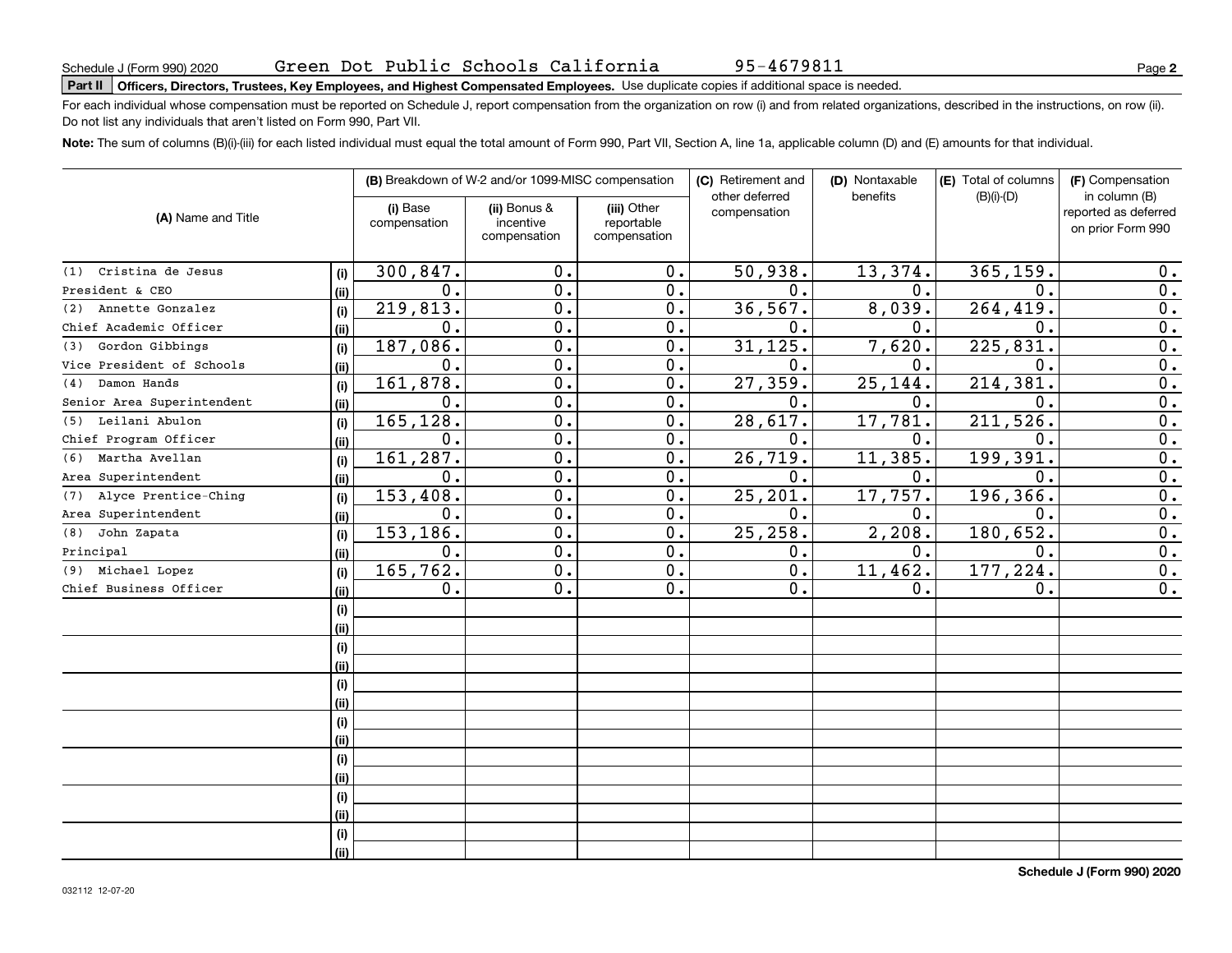### **Part III Supplemental Information**

Schedule J (Form 990) 2020 Green Dot Public Schools California 95-4679811<br>
Part III Supplemental Information<br>
Provide the information, explanation, or descriptions required for Part I, lines 1a, 1b, 3, 4a, 4b, 4c, 5a, 5b,

**Schedule J (Form 990) 2020**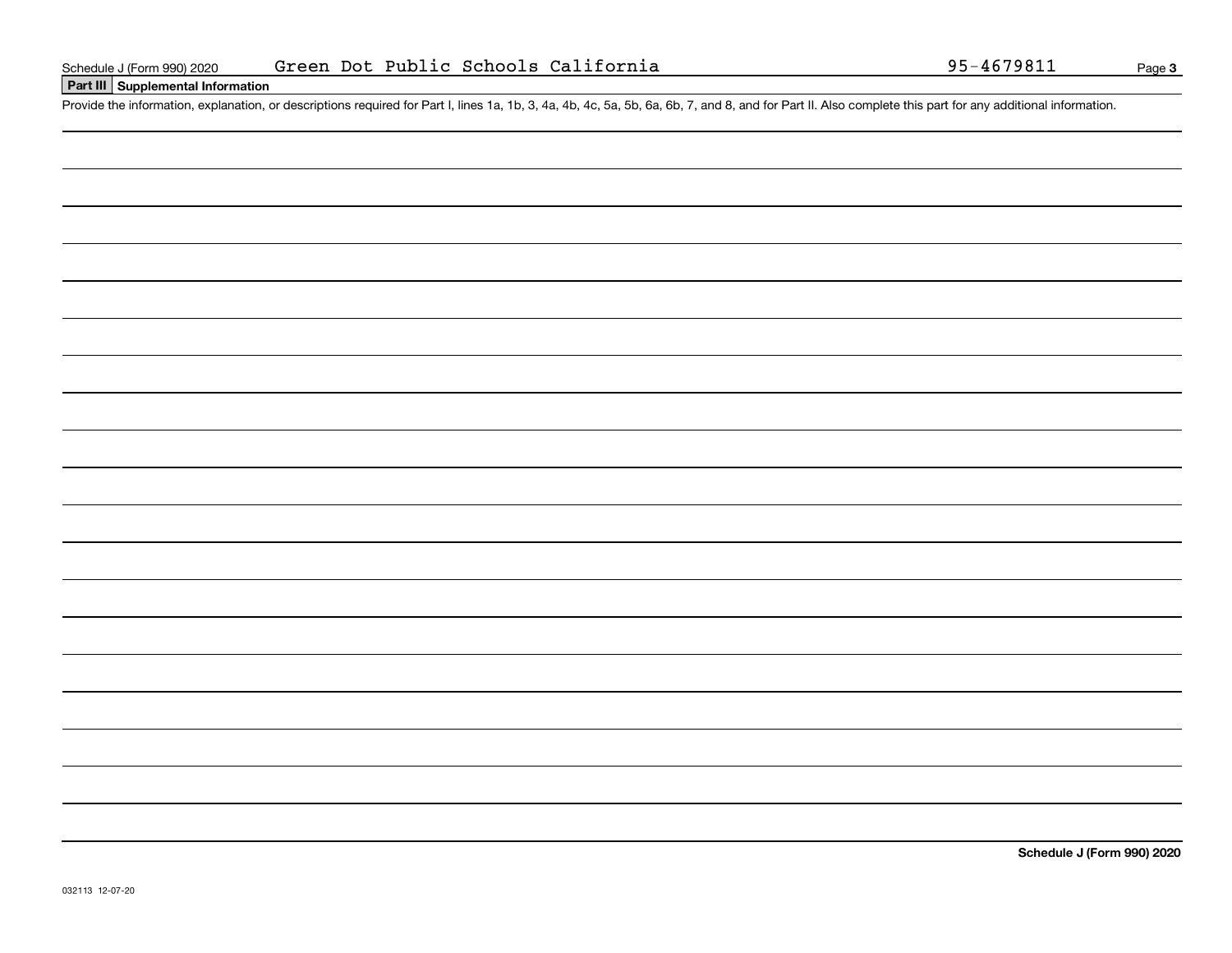| <b>SCHEDULE O</b><br>(Form 990 or 990-EZ)<br>Department of the Treasury<br><b>Internal Revenue Service</b>                                  | Supplemental Information to Form 990 or 990-EZ<br>Complete to provide information for responses to specific questions on<br>Form 990 or 990-EZ or to provide any additional information.<br>Attach to Form 990 or 990-EZ.<br>Go to www.irs.gov/Form990 for the latest information. |                                                     |  |  |  |  |  |  |
|---------------------------------------------------------------------------------------------------------------------------------------------|------------------------------------------------------------------------------------------------------------------------------------------------------------------------------------------------------------------------------------------------------------------------------------|-----------------------------------------------------|--|--|--|--|--|--|
| Name of the organization                                                                                                                    | Green Dot Public Schools California                                                                                                                                                                                                                                                | <b>Employer identification number</b><br>95-4679811 |  |  |  |  |  |  |
| Form 990, Part III, Line 1, Description of Organization Mission:                                                                            |                                                                                                                                                                                                                                                                                    |                                                     |  |  |  |  |  |  |
| quality public charter schools. Our network of Title I secondary<br>schools seek to put every student on the path to college, regardless of |                                                                                                                                                                                                                                                                                    |                                                     |  |  |  |  |  |  |
| background.                                                                                                                                 |                                                                                                                                                                                                                                                                                    |                                                     |  |  |  |  |  |  |

Form 990, Part VI, Section A, line 1:

GDPS CA's Executive Committee is composed of four Board members. The

Committee has the authority to act on behalf of the full Board in all but a

few statutorily excepted instances.

Form 990, Part VI, Section A, line 2:

Jon Goodman and Ricardo Barragan - Family Relationship

Cristina De Jesus and Leilani Abulon - Family Relationship

Form 990, Part VI, Section B, line 11b:

The Audit Committee reviews and approves the Form 990. A copy of the Form

990 is provided to the Board of Directors for review and approval prior to filing.

Form 990, Part VI, Section B, Line 12c:

LHA For Paperwork Reduction Act Notice, see the Instructions for Form 990 or 990-EZ. Schedule O (Form 990 or 990-EZ) 2020 Board Members and employees can self-report that they have a disqualifying interest. A disqualified employee should submit a written disclosure to their supervisor. Then, the supervisor reassigns the task in which there is a conflict. The supervisor then forwards the notice to the CEO. For Board members, they are required to disclose the conflict at the meeting where consideration of the proposed transaction takes place. After the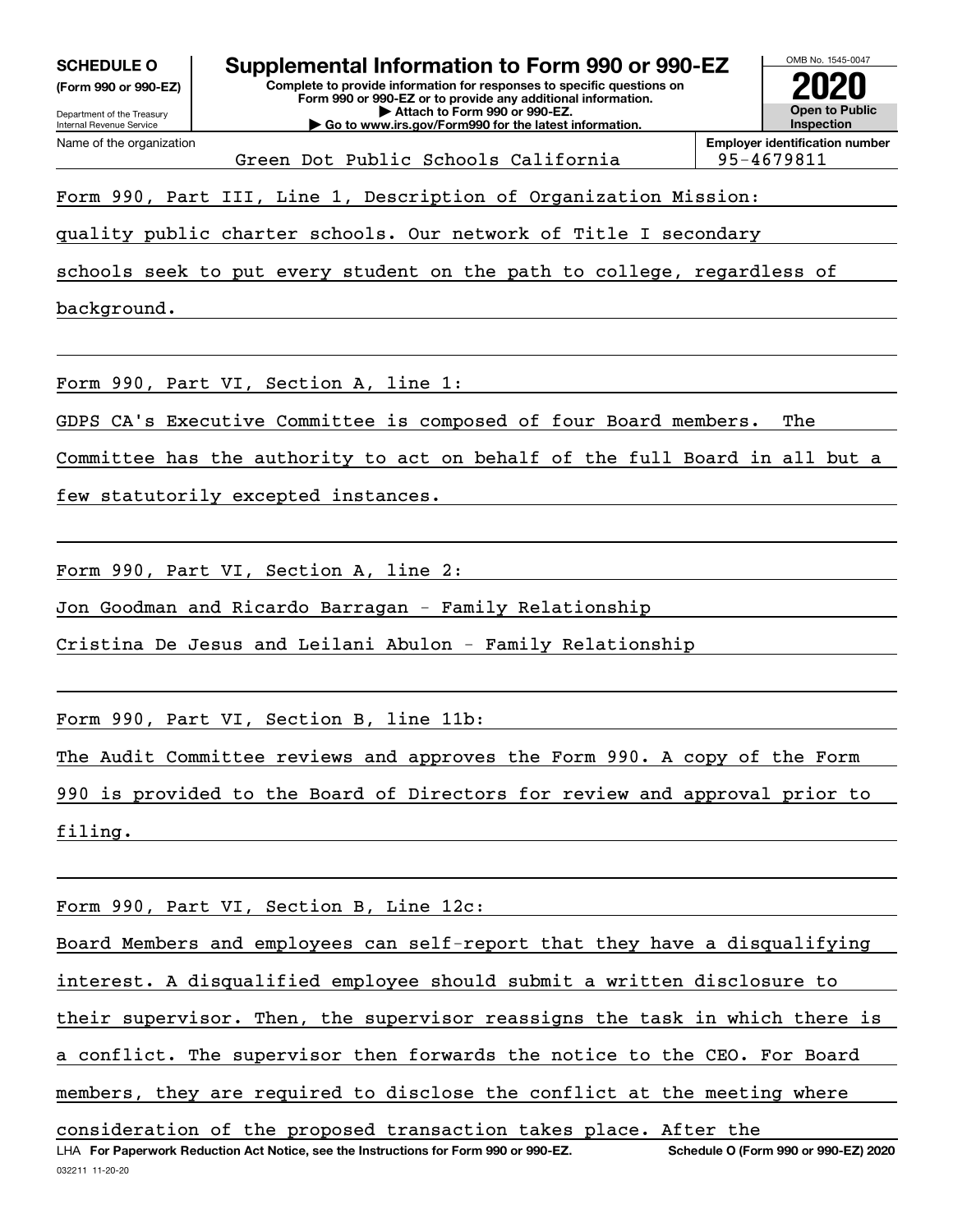| Schedule O (Form 990 or 990-EZ) 2020                                        | Page 2                                              |
|-----------------------------------------------------------------------------|-----------------------------------------------------|
| Name of the organization<br>Green Dot Public Schools California             | <b>Employer identification number</b><br>95-4679811 |
| disclosure, the Board member must leave the meeting while the remaining     |                                                     |
| Board members determine whether or not a conflict exists. This disclosure   |                                                     |
| is included in the Board's meeting minutes. Furthermore, if the Board or    |                                                     |
| the CEO has reason to believe that a fellow board member or an employee in  |                                                     |
| certain designated positions has failed to disclose a conflict of interest, |                                                     |
| the individual is informed of the belief and provided an opportunity to     |                                                     |
| respond, followed by further investigation, if warranted. Thereafter, the   |                                                     |
| Board or the CEO makes a determination and disciplinary and/or corrective   |                                                     |
| actions are taken, if warranted.                                            |                                                     |
|                                                                             |                                                     |

Form 990, Part VI, Section B, Line 15:

The Board of Directors reviews and sets the compensation for the CEO on an annual basis using industry data. The CEO sets the compensation for the top management officials. Key employee compensation is set by a Compensation Committee comprised of the top management officals using comparability data.

Form 990, Part VI, Section C, Line 19:

Required documents are available on the organization's website and at the business address during normal business hours upon request.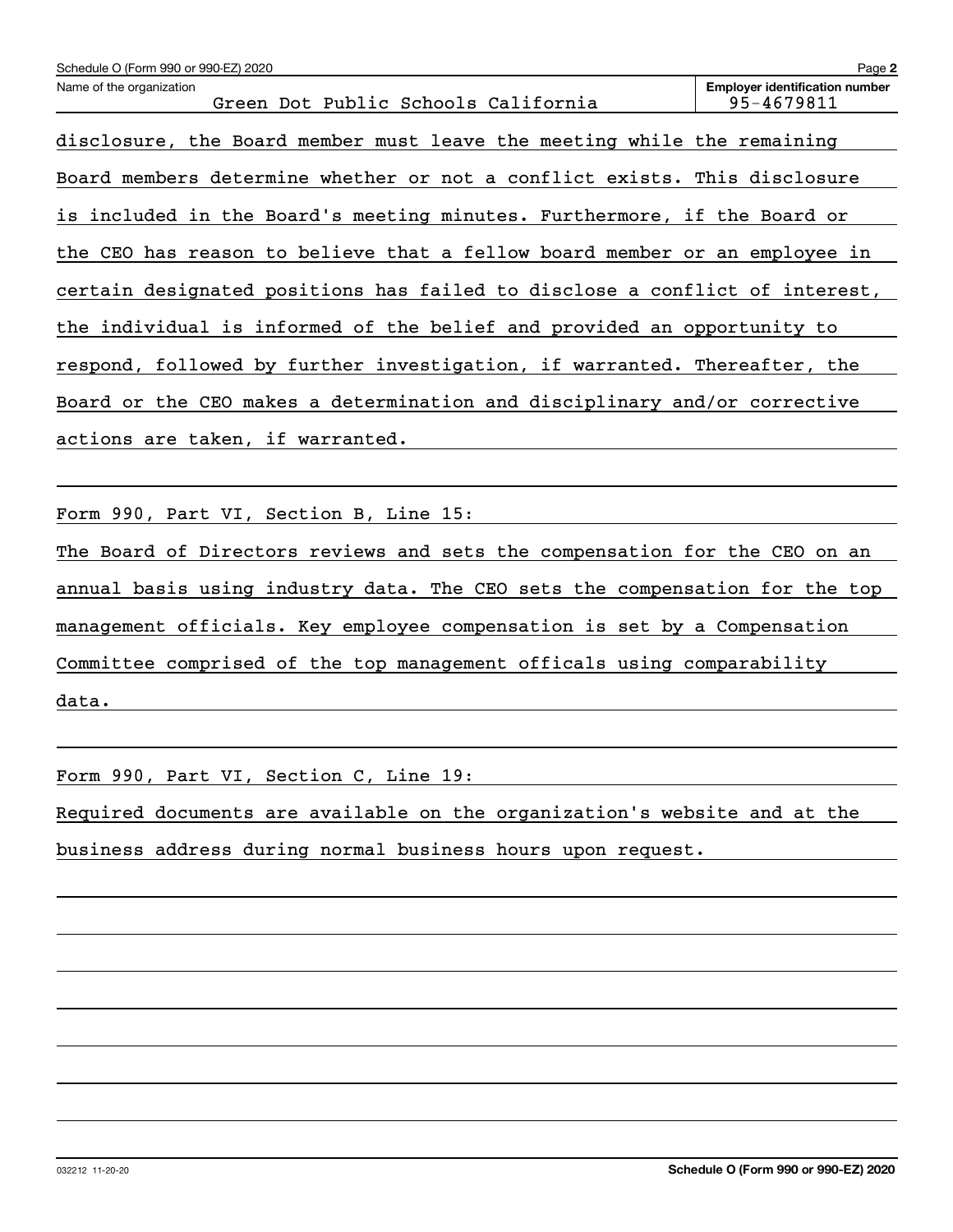| <b>SCHEDULE R</b> |
|-------------------|
|                   |

#### **(Form 990)**

### **Related Organizations and Unrelated Partnerships**

**Complete if the organization answered "Yes" on Form 990, Part IV, line 33, 34, 35b, 36, or 37.** |

**Attach to Form 990.**  |

OMB No. 1545-0047 **2020**

**Open to Public**

**Employer identification number**

95-4679811

Department of the Treasury Internal Revenue Service

**| Go to www.irs.gov/Form990 for instructions and the latest information. Inspection**

Name of the organization

#### Green Dot Public Schools California

**Part I Identification of Disregarded Entities.**  Complete if the organization answered "Yes" on Form 990, Part IV, line 33.

| (a)<br>Name, address, and EIN (if applicable)<br>of disregarded entity | (b)<br>Primary activity | (c)<br>Legal domicile (state or<br>foreign country) | (d)<br>Total income | (e)<br>End-of-year assets | (f)<br>Direct controlling<br>entity |
|------------------------------------------------------------------------|-------------------------|-----------------------------------------------------|---------------------|---------------------------|-------------------------------------|
|                                                                        |                         |                                                     |                     |                           |                                     |
|                                                                        |                         |                                                     |                     |                           |                                     |
|                                                                        |                         |                                                     |                     |                           |                                     |
|                                                                        |                         |                                                     |                     |                           |                                     |

#### **Identification of Related Tax-Exempt Organizations.** Complete if the organization answered "Yes" on Form 990, Part IV, line 34, because it had one or more related tax-exempt **Part II** organizations during the tax year.

| (a)<br>Name, address, and EIN<br>of related organization | (b)<br>Primary activity | (c)<br>Legal domicile (state or<br>foreign country) | (d)<br>Exempt Code<br>section | (e)<br>Public charity<br>status (if section | (f)<br>Direct controlling<br>entity |        | $(g)$<br>Section 512(b)(13)<br>controlled<br>entity? |
|----------------------------------------------------------|-------------------------|-----------------------------------------------------|-------------------------------|---------------------------------------------|-------------------------------------|--------|------------------------------------------------------|
|                                                          |                         |                                                     |                               | 501(c)(3)                                   |                                     | Yes    | <b>No</b>                                            |
| Delta Properties, Inc. - 82-0212806                      |                         |                                                     |                               |                                             | Green Dot Public                    |        |                                                      |
| 1149 S Hill St Suite 600                                 |                         |                                                     |                               |                                             | Schools                             |        |                                                      |
| Los Angeles, CA 90015                                    | Educational Facilities  | California                                          | 501(c)(3)                     | Line 12a. I                                 | California                          | v<br>△ |                                                      |
| Green Dot Public Schools National -                      |                         |                                                     |                               |                                             |                                     |        |                                                      |
| 46-5740783, 1149 S Hill St Suite 600, Los                |                         |                                                     |                               |                                             |                                     |        |                                                      |
| Angeles, CA 90015                                        | Educational Services    | California                                          | 501(c)(3)                     | Line 10                                     | N/A                                 |        | х                                                    |
| Green Dot Public Schools Southeast Texas -               |                         |                                                     |                               |                                             |                                     |        |                                                      |
| 85-3396360, 1149 S Hill St Suite 600, Los                |                         |                                                     |                               |                                             | Green Dot Public                    |        |                                                      |
| Angeles, CA 90015                                        | Educational Services    | Texas                                               | 501(c)(3)                     | Line 2                                      | Schools National                    |        | х                                                    |
| Green Dot Public Schools Tennessee -                     |                         |                                                     |                               |                                             |                                     |        |                                                      |
| 47-0970499, 4950 Fairley Rd, Memphis, TN                 |                         |                                                     |                               |                                             | Green Dot Public                    |        |                                                      |
| 38109                                                    | Educational Services    | Tennessee                                           | 501(c)(3)                     | Line 2                                      | Schools National                    |        | A                                                    |

**For Paperwork Reduction Act Notice, see the Instructions for Form 990. Schedule R (Form 990) 2020**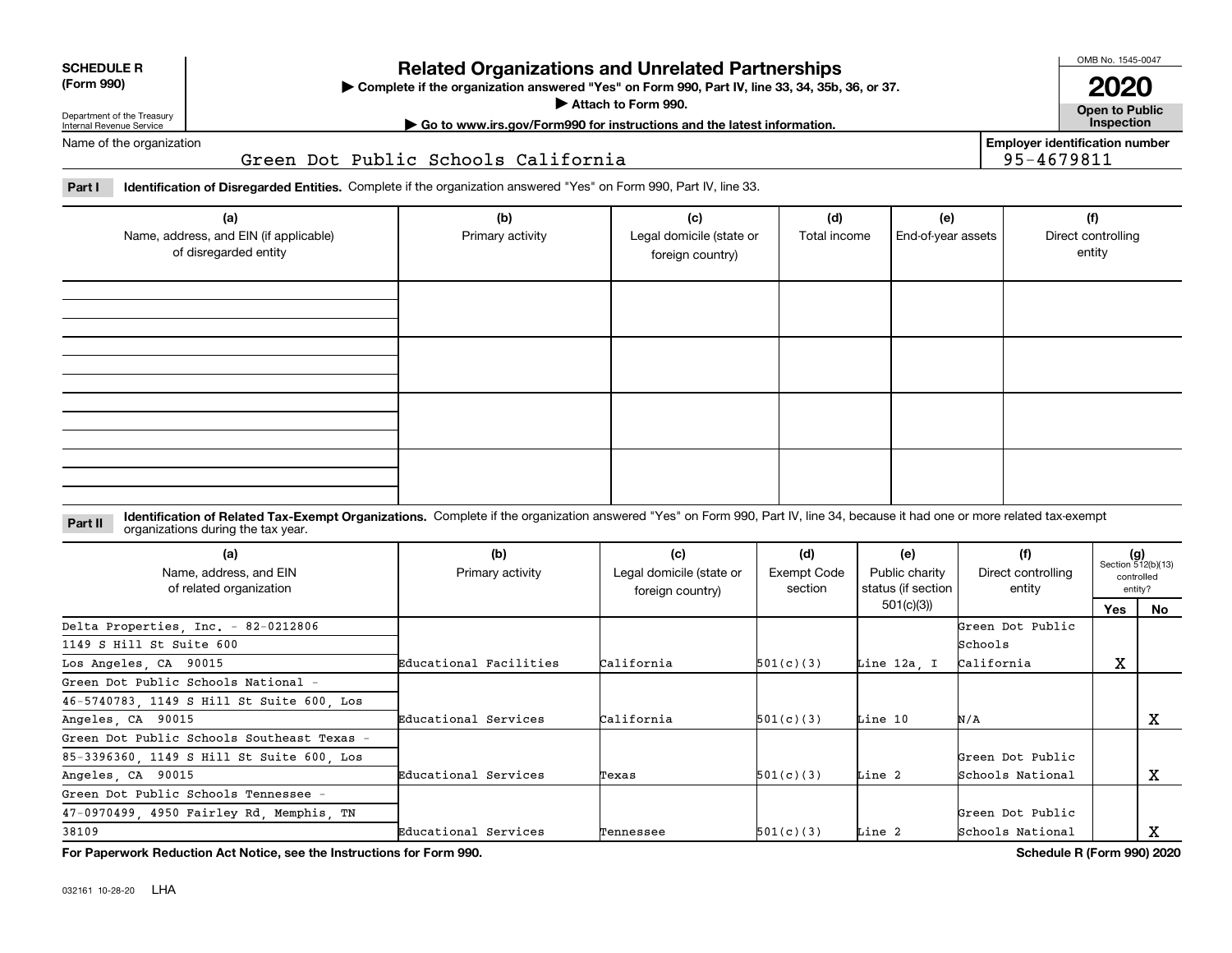**Part II Continuation of Identification of Related Tax-Exempt Organizations**

| (a)<br>Name, address, and EIN<br>of related organization | (b)<br>Primary activity | (c)<br>Legal domicile (state or<br>foreign country) | (d)<br>Exempt Code<br>section | (e)<br>Public charity<br>status (if section | (f)<br>Direct controlling<br>entity |     | $(g)$<br>Section 512(b)(13)<br>controlled<br>organization? |
|----------------------------------------------------------|-------------------------|-----------------------------------------------------|-------------------------------|---------------------------------------------|-------------------------------------|-----|------------------------------------------------------------|
|                                                          |                         |                                                     |                               | 501(c)(3)                                   |                                     | Yes | No                                                         |
| United Parents and Students - 81-3413763                 |                         |                                                     |                               |                                             |                                     |     |                                                            |
| 1149 S Hill St Suite 600                                 |                         |                                                     |                               |                                             | Green Dot Public                    |     |                                                            |
| Los Angeles, CA 90015                                    | Educational Services    | California                                          | 501(c)(3)                     | Line 10                                     | Schools National                    |     | $\mathbf x$                                                |
|                                                          |                         |                                                     |                               |                                             |                                     |     |                                                            |
|                                                          |                         |                                                     |                               |                                             |                                     |     |                                                            |
|                                                          |                         |                                                     |                               |                                             |                                     |     |                                                            |
|                                                          |                         |                                                     |                               |                                             |                                     |     |                                                            |
|                                                          |                         |                                                     |                               |                                             |                                     |     |                                                            |
|                                                          |                         |                                                     |                               |                                             |                                     |     |                                                            |
|                                                          |                         |                                                     |                               |                                             |                                     |     |                                                            |
|                                                          |                         |                                                     |                               |                                             |                                     |     |                                                            |
|                                                          |                         |                                                     |                               |                                             |                                     |     |                                                            |
|                                                          |                         |                                                     |                               |                                             |                                     |     |                                                            |
|                                                          |                         |                                                     |                               |                                             |                                     |     |                                                            |
|                                                          |                         |                                                     |                               |                                             |                                     |     |                                                            |
|                                                          |                         |                                                     |                               |                                             |                                     |     |                                                            |
|                                                          |                         |                                                     |                               |                                             |                                     |     |                                                            |
|                                                          |                         |                                                     |                               |                                             |                                     |     |                                                            |
|                                                          |                         |                                                     |                               |                                             |                                     |     |                                                            |
|                                                          |                         |                                                     |                               |                                             |                                     |     |                                                            |
|                                                          |                         |                                                     |                               |                                             |                                     |     |                                                            |
|                                                          |                         |                                                     |                               |                                             |                                     |     |                                                            |
|                                                          |                         |                                                     |                               |                                             |                                     |     |                                                            |
|                                                          |                         |                                                     |                               |                                             |                                     |     |                                                            |
|                                                          |                         |                                                     |                               |                                             |                                     |     |                                                            |
|                                                          |                         |                                                     |                               |                                             |                                     |     |                                                            |
|                                                          |                         |                                                     |                               |                                             |                                     |     |                                                            |
|                                                          |                         |                                                     |                               |                                             |                                     |     |                                                            |
|                                                          |                         |                                                     |                               |                                             |                                     |     |                                                            |
|                                                          |                         |                                                     |                               |                                             |                                     |     |                                                            |
|                                                          |                         |                                                     |                               |                                             |                                     |     |                                                            |
|                                                          |                         |                                                     |                               |                                             |                                     |     |                                                            |
|                                                          |                         |                                                     |                               |                                             |                                     |     |                                                            |
|                                                          |                         |                                                     |                               |                                             |                                     |     |                                                            |
|                                                          |                         |                                                     |                               |                                             |                                     |     |                                                            |
|                                                          |                         |                                                     |                               |                                             |                                     |     |                                                            |
|                                                          |                         |                                                     |                               |                                             |                                     |     |                                                            |
|                                                          |                         |                                                     |                               |                                             |                                     |     |                                                            |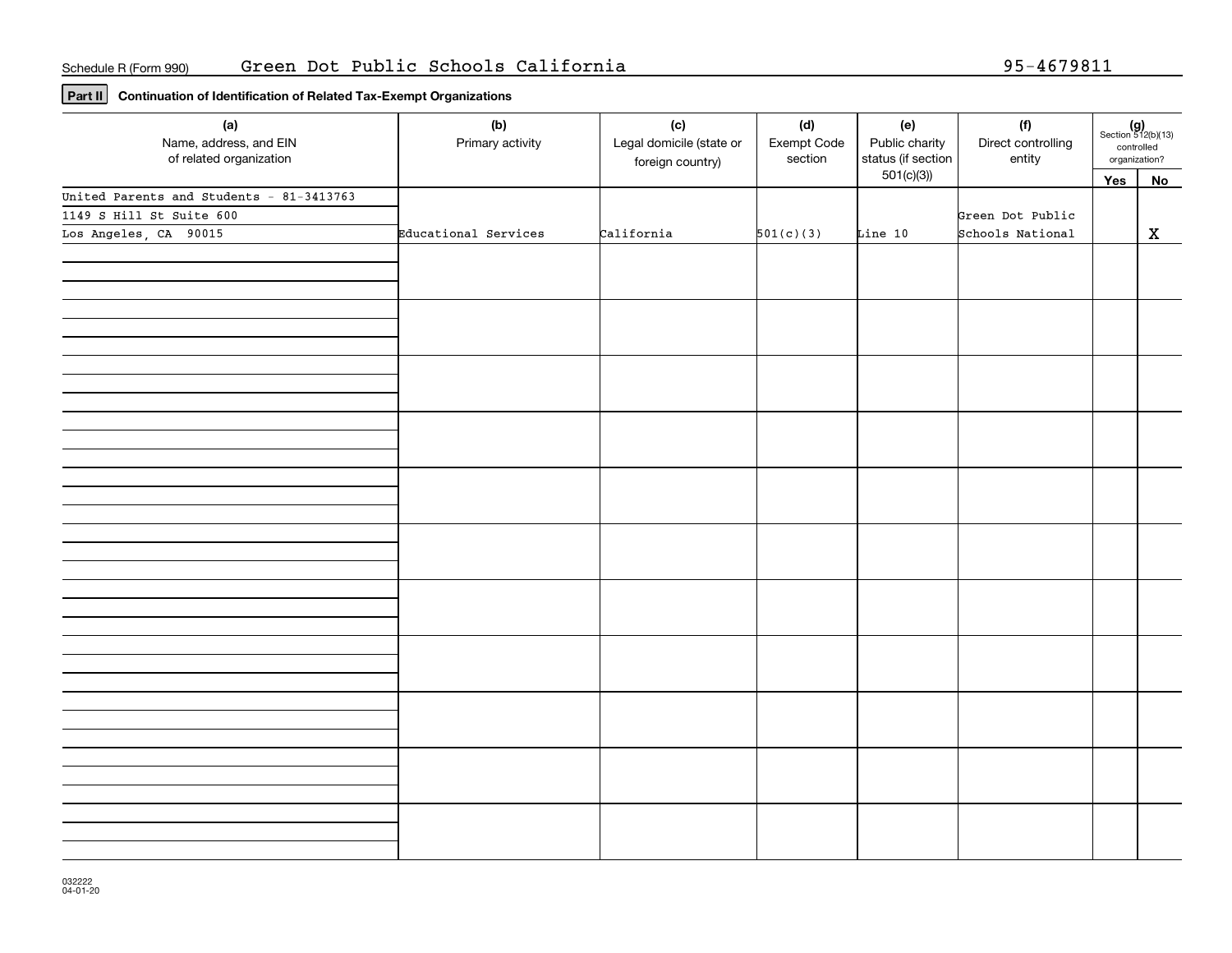#### Schedule R(Form 990) 2020 **Green Dot Public Schools California** 95-4679811 Page

**2**

**Identification of Related Organizations Taxable as a Partnership.** Complete if the organization answered "Yes" on Form 990, Part IV, line 34, because it had one or more related **Part III** organizations treated as a partnership during the tax year.

| (a)                                               | (b)              | (c)                  | (d)                          | (e)                                                                 | (f)                      | (g)                     |         | (h)              | (i)                                      | (j) | (k)                                                       |  |  |  |  |  |  |  |  |  |  |  |  |  |  |  |  |  |  |  |  |  |  |  |  |  |  |  |
|---------------------------------------------------|------------------|----------------------|------------------------------|---------------------------------------------------------------------|--------------------------|-------------------------|---------|------------------|------------------------------------------|-----|-----------------------------------------------------------|--|--|--|--|--|--|--|--|--|--|--|--|--|--|--|--|--|--|--|--|--|--|--|--|--|--|--|
| Name, address, and EIN<br>of related organization | Primary activity | Legal<br>domicile    | Direct controlling<br>entity | Predominant income                                                  | Share of total<br>income | Share of<br>end-of-year |         | Disproportionate | Code V-UBI<br>amount in box              |     | General or Percentage<br>managing<br>partner?<br>partner? |  |  |  |  |  |  |  |  |  |  |  |  |  |  |  |  |  |  |  |  |  |  |  |  |  |  |  |
|                                                   |                  | (state or<br>foreign |                              |                                                                     |                          | assets                  |         | allocations?     |                                          |     |                                                           |  |  |  |  |  |  |  |  |  |  |  |  |  |  |  |  |  |  |  |  |  |  |  |  |  |  |  |
|                                                   |                  | country)             |                              | related, unrelated,<br>excluded from tax under<br>sections 512-514) |                          |                         | Yes $ $ | No               | 20 of Schedule<br>K-1 (Form 1065) Yes No |     |                                                           |  |  |  |  |  |  |  |  |  |  |  |  |  |  |  |  |  |  |  |  |  |  |  |  |  |  |  |
|                                                   |                  |                      |                              |                                                                     |                          |                         |         |                  |                                          |     |                                                           |  |  |  |  |  |  |  |  |  |  |  |  |  |  |  |  |  |  |  |  |  |  |  |  |  |  |  |
|                                                   |                  |                      |                              |                                                                     |                          |                         |         |                  |                                          |     |                                                           |  |  |  |  |  |  |  |  |  |  |  |  |  |  |  |  |  |  |  |  |  |  |  |  |  |  |  |
|                                                   |                  |                      |                              |                                                                     |                          |                         |         |                  |                                          |     |                                                           |  |  |  |  |  |  |  |  |  |  |  |  |  |  |  |  |  |  |  |  |  |  |  |  |  |  |  |
|                                                   |                  |                      |                              |                                                                     |                          |                         |         |                  |                                          |     |                                                           |  |  |  |  |  |  |  |  |  |  |  |  |  |  |  |  |  |  |  |  |  |  |  |  |  |  |  |
|                                                   |                  |                      |                              |                                                                     |                          |                         |         |                  |                                          |     |                                                           |  |  |  |  |  |  |  |  |  |  |  |  |  |  |  |  |  |  |  |  |  |  |  |  |  |  |  |
|                                                   |                  |                      |                              |                                                                     |                          |                         |         |                  |                                          |     |                                                           |  |  |  |  |  |  |  |  |  |  |  |  |  |  |  |  |  |  |  |  |  |  |  |  |  |  |  |
|                                                   |                  |                      |                              |                                                                     |                          |                         |         |                  |                                          |     |                                                           |  |  |  |  |  |  |  |  |  |  |  |  |  |  |  |  |  |  |  |  |  |  |  |  |  |  |  |
|                                                   |                  |                      |                              |                                                                     |                          |                         |         |                  |                                          |     |                                                           |  |  |  |  |  |  |  |  |  |  |  |  |  |  |  |  |  |  |  |  |  |  |  |  |  |  |  |
|                                                   |                  |                      |                              |                                                                     |                          |                         |         |                  |                                          |     |                                                           |  |  |  |  |  |  |  |  |  |  |  |  |  |  |  |  |  |  |  |  |  |  |  |  |  |  |  |
|                                                   |                  |                      |                              |                                                                     |                          |                         |         |                  |                                          |     |                                                           |  |  |  |  |  |  |  |  |  |  |  |  |  |  |  |  |  |  |  |  |  |  |  |  |  |  |  |
|                                                   |                  |                      |                              |                                                                     |                          |                         |         |                  |                                          |     |                                                           |  |  |  |  |  |  |  |  |  |  |  |  |  |  |  |  |  |  |  |  |  |  |  |  |  |  |  |
|                                                   |                  |                      |                              |                                                                     |                          |                         |         |                  |                                          |     |                                                           |  |  |  |  |  |  |  |  |  |  |  |  |  |  |  |  |  |  |  |  |  |  |  |  |  |  |  |
|                                                   |                  |                      |                              |                                                                     |                          |                         |         |                  |                                          |     |                                                           |  |  |  |  |  |  |  |  |  |  |  |  |  |  |  |  |  |  |  |  |  |  |  |  |  |  |  |
|                                                   |                  |                      |                              |                                                                     |                          |                         |         |                  |                                          |     |                                                           |  |  |  |  |  |  |  |  |  |  |  |  |  |  |  |  |  |  |  |  |  |  |  |  |  |  |  |
|                                                   |                  |                      |                              |                                                                     |                          |                         |         |                  |                                          |     |                                                           |  |  |  |  |  |  |  |  |  |  |  |  |  |  |  |  |  |  |  |  |  |  |  |  |  |  |  |
|                                                   |                  |                      |                              |                                                                     |                          |                         |         |                  |                                          |     |                                                           |  |  |  |  |  |  |  |  |  |  |  |  |  |  |  |  |  |  |  |  |  |  |  |  |  |  |  |
|                                                   |                  |                      |                              |                                                                     |                          |                         |         |                  |                                          |     |                                                           |  |  |  |  |  |  |  |  |  |  |  |  |  |  |  |  |  |  |  |  |  |  |  |  |  |  |  |

**Identification of Related Organizations Taxable as a Corporation or Trust.** Complete if the organization answered "Yes" on Form 990, Part IV, line 34, because it had one or more related **Part IV** organizations treated as a corporation or trust during the tax year.

| (a)<br>Name, address, and EIN<br>of related organization | (b)<br>Primary activity | (c)<br>Legal domicile<br>(state or<br>foreign | (d)<br>Direct controlling<br>entity | (e)<br>Type of entity<br>(C corp, S corp,<br>or trust) | (f)<br>Share of total<br>income | (g)<br>Share of<br>end-of-year<br>assets | (h)<br>Percentage<br>ownership | (i)<br>Section<br>512(b)(13)<br>controlled | entity? |
|----------------------------------------------------------|-------------------------|-----------------------------------------------|-------------------------------------|--------------------------------------------------------|---------------------------------|------------------------------------------|--------------------------------|--------------------------------------------|---------|
|                                                          |                         | country)                                      |                                     |                                                        |                                 |                                          |                                |                                            | Yes No  |
|                                                          |                         |                                               |                                     |                                                        |                                 |                                          |                                |                                            |         |
|                                                          |                         |                                               |                                     |                                                        |                                 |                                          |                                |                                            |         |
|                                                          |                         |                                               |                                     |                                                        |                                 |                                          |                                |                                            |         |
|                                                          |                         |                                               |                                     |                                                        |                                 |                                          |                                |                                            |         |
|                                                          |                         |                                               |                                     |                                                        |                                 |                                          |                                |                                            |         |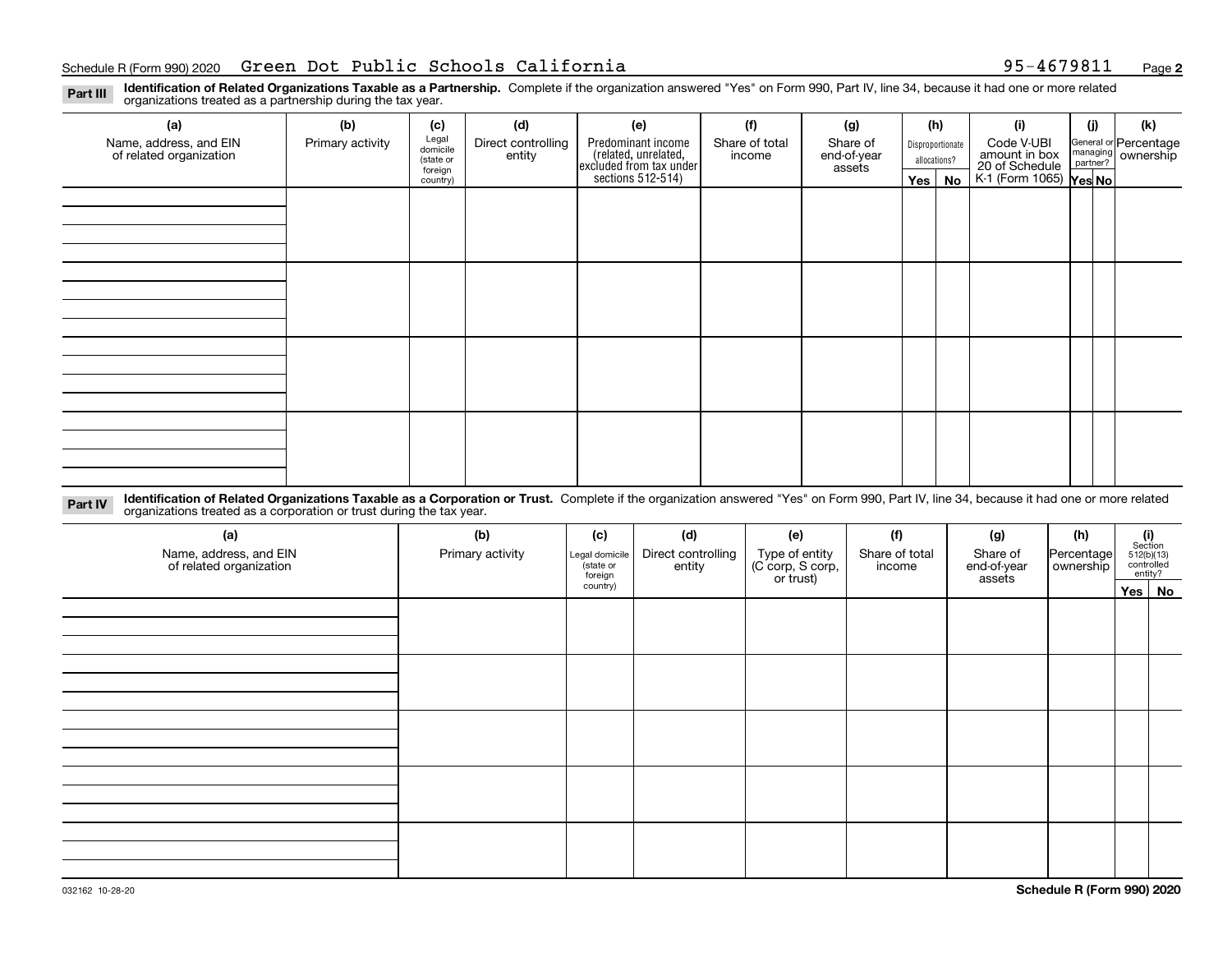#### Schedule R(Form 990) 2020 **Green Dot Public Schools California** 95-4679811 Page

**Part V** T**ransactions With Related Organizations.** Complete if the organization answered "Yes" on Form 990, Part IV, line 34, 35b, or 36.

| Note: Complete line 1 if any entity is listed in Parts II, III, or IV of this schedule.         |                                                                                                                                                                                                                                |                |   |                  |  |  |  |
|-------------------------------------------------------------------------------------------------|--------------------------------------------------------------------------------------------------------------------------------------------------------------------------------------------------------------------------------|----------------|---|------------------|--|--|--|
|                                                                                                 | 1 During the tax year, did the organization engage in any of the following transactions with one or more related organizations listed in Parts II-IV?                                                                          |                |   |                  |  |  |  |
|                                                                                                 |                                                                                                                                                                                                                                | 1a             |   | X                |  |  |  |
|                                                                                                 | b Gift, grant, or capital contribution to related organization(s) manufaction contribution of the contribution to related organization(s) manufaction contribution to related organization(s)                                  | 1b             |   | X                |  |  |  |
|                                                                                                 |                                                                                                                                                                                                                                | 1c             |   | X<br>$\mathbf X$ |  |  |  |
|                                                                                                 |                                                                                                                                                                                                                                |                |   |                  |  |  |  |
|                                                                                                 |                                                                                                                                                                                                                                |                |   |                  |  |  |  |
|                                                                                                 |                                                                                                                                                                                                                                |                |   |                  |  |  |  |
|                                                                                                 | f Dividends from related organization(s) manufactured contains and contained a series of the contact of the contact of the contact of the contact of the contact of the contact of the contact of the contact of the contact o | 1f             |   | х                |  |  |  |
|                                                                                                 |                                                                                                                                                                                                                                | 1a             |   | X                |  |  |  |
|                                                                                                 | h Purchase of assets from related organization(s) manufactured content to content the content of the content of the content of the content of the content of the content of the content of the content of the content of the c | 1 <sub>h</sub> |   | X                |  |  |  |
|                                                                                                 | i Exchange of assets with related organization(s) manufactured content to the content of the content of the content of the content of the content of the content of the content of the content of the content of the content o |                |   |                  |  |  |  |
|                                                                                                 |                                                                                                                                                                                                                                | 1i.            |   | X                |  |  |  |
|                                                                                                 |                                                                                                                                                                                                                                |                |   |                  |  |  |  |
|                                                                                                 |                                                                                                                                                                                                                                | 1k             | X |                  |  |  |  |
|                                                                                                 |                                                                                                                                                                                                                                | 11             | X |                  |  |  |  |
| m Performance of services or membership or fundraising solicitations by related organization(s) |                                                                                                                                                                                                                                |                |   |                  |  |  |  |
|                                                                                                 |                                                                                                                                                                                                                                | 1n             |   | $\mathbf{x}$     |  |  |  |
|                                                                                                 | <b>o</b> Sharing of paid employees with related organization(s)                                                                                                                                                                | 10             | X |                  |  |  |  |
|                                                                                                 |                                                                                                                                                                                                                                |                |   |                  |  |  |  |
|                                                                                                 | p Reimbursement paid to related organization(s) for expenses [1111] and manufacture manufacture manufacture manufacture manufacture manufacture manufacture manufacture manufacture manufacture manufacture manufacture manufa | 1p             | X |                  |  |  |  |
|                                                                                                 |                                                                                                                                                                                                                                | 1q             | X |                  |  |  |  |
|                                                                                                 |                                                                                                                                                                                                                                |                |   |                  |  |  |  |
|                                                                                                 | r Other transfer of cash or property to related organization(s)                                                                                                                                                                | 1r             |   | X                |  |  |  |
|                                                                                                 |                                                                                                                                                                                                                                | 1s             |   | X                |  |  |  |
|                                                                                                 | 2 If the answer to any of the above is "Yes," see the instructions for information on who must complete this line, including covered relationships and transaction thresholds.                                                 |                |   |                  |  |  |  |

| (a)<br>Name of related organization | (b)<br>Transaction<br>type (a-s) | (c)<br>Amount involved | (d)<br>Method of determining amount involved |
|-------------------------------------|----------------------------------|------------------------|----------------------------------------------|
| (1) Delta Properties, Inc.          | K                                | 7,038,635. Accrual     |                                              |
| (2)                                 |                                  |                        |                                              |
| (3)                                 |                                  |                        |                                              |
| (4)                                 |                                  |                        |                                              |
| (5)                                 |                                  |                        |                                              |
| (6)                                 |                                  |                        |                                              |

 $\overline{\phantom{a}}$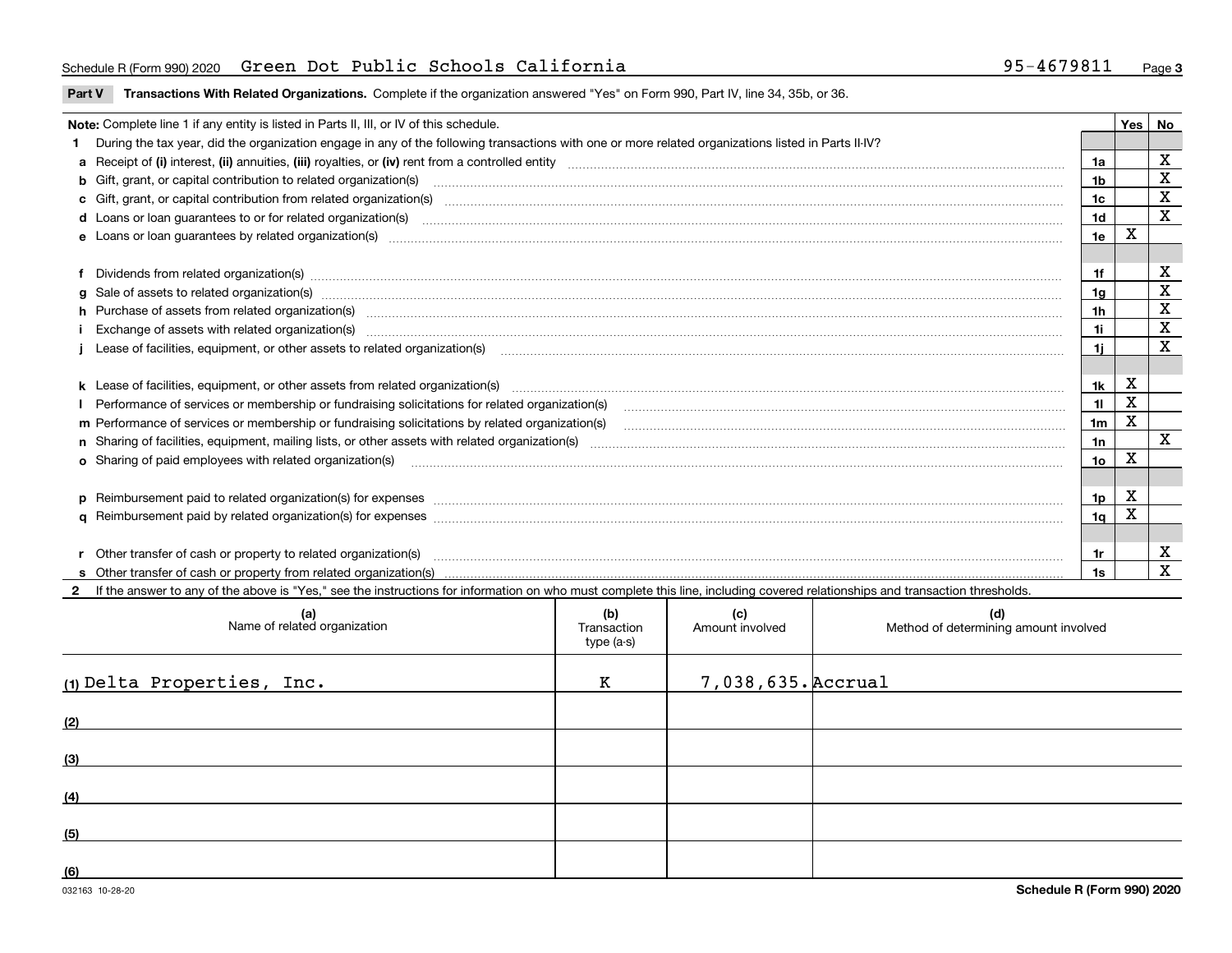#### Schedule R(Form 990) 2020 **Green Dot Public Schools California** 95-4679811 Page

#### **Part VI Unrelated Organizations Taxable as a Partnership. Complete if the organization answered "Yes" on Form 990, Part IV, line 37.**

Provide the following information for each entity taxed as a partnership through which the organization conducted more than five percent of its activities (measured by total assets or gross revenue) that was not a related organization. See instructions regarding exclusion for certain investment partnerships.

| that was not a related organization. Occ instructions regarding exclusion for certain investment partnerships.<br>(a) | (b)              | (c)                                             | (d)                                                                                        |                                                               | (f)                         | (g)                               |                  | (h)                                   | (i)                                                                                          | (i) | (k) |
|-----------------------------------------------------------------------------------------------------------------------|------------------|-------------------------------------------------|--------------------------------------------------------------------------------------------|---------------------------------------------------------------|-----------------------------|-----------------------------------|------------------|---------------------------------------|----------------------------------------------------------------------------------------------|-----|-----|
| Name, address, and EIN<br>of entity                                                                                   | Primary activity | Legal domicile<br>(state or foreign<br>country) | Predominant income<br>(related, unrelated,<br>excluded from tax under<br>sections 512-514) | (e)<br>Are all<br>partners sec.<br>$\frac{501(c)(3)}{0rgs.?}$ | Share of<br>total<br>income | Share of<br>end-of-year<br>assets |                  | Dispropor-<br>tionate<br>allocations? | Code V-UBI<br>amount in box 20 managing<br>of Schedule K-1 partner?<br>(Form 1065)<br>ves No |     |     |
|                                                                                                                       |                  |                                                 |                                                                                            | Yes No                                                        |                             |                                   | $\sqrt{Y}$ es No |                                       |                                                                                              |     |     |
|                                                                                                                       |                  |                                                 |                                                                                            |                                                               |                             |                                   |                  |                                       |                                                                                              |     |     |
|                                                                                                                       |                  |                                                 |                                                                                            |                                                               |                             |                                   |                  |                                       |                                                                                              |     |     |
|                                                                                                                       |                  |                                                 |                                                                                            |                                                               |                             |                                   |                  |                                       |                                                                                              |     |     |
|                                                                                                                       |                  |                                                 |                                                                                            |                                                               |                             |                                   |                  |                                       |                                                                                              |     |     |
|                                                                                                                       |                  |                                                 |                                                                                            |                                                               |                             |                                   |                  |                                       |                                                                                              |     |     |
|                                                                                                                       |                  |                                                 |                                                                                            |                                                               |                             |                                   |                  |                                       |                                                                                              |     |     |
|                                                                                                                       |                  |                                                 |                                                                                            |                                                               |                             |                                   |                  |                                       |                                                                                              |     |     |
|                                                                                                                       |                  |                                                 |                                                                                            |                                                               |                             |                                   |                  |                                       |                                                                                              |     |     |
|                                                                                                                       |                  |                                                 |                                                                                            |                                                               |                             |                                   |                  |                                       |                                                                                              |     |     |
|                                                                                                                       |                  |                                                 |                                                                                            |                                                               |                             |                                   |                  |                                       |                                                                                              |     |     |
|                                                                                                                       |                  |                                                 |                                                                                            |                                                               |                             |                                   |                  |                                       |                                                                                              |     |     |
|                                                                                                                       |                  |                                                 |                                                                                            |                                                               |                             |                                   |                  |                                       |                                                                                              |     |     |
|                                                                                                                       |                  |                                                 |                                                                                            |                                                               |                             |                                   |                  |                                       |                                                                                              |     |     |
|                                                                                                                       |                  |                                                 |                                                                                            |                                                               |                             |                                   |                  |                                       |                                                                                              |     |     |
|                                                                                                                       |                  |                                                 |                                                                                            |                                                               |                             |                                   |                  |                                       |                                                                                              |     |     |
|                                                                                                                       |                  |                                                 |                                                                                            |                                                               |                             |                                   |                  |                                       |                                                                                              |     |     |
|                                                                                                                       |                  |                                                 |                                                                                            |                                                               |                             |                                   |                  |                                       |                                                                                              |     |     |
|                                                                                                                       |                  |                                                 |                                                                                            |                                                               |                             |                                   |                  |                                       |                                                                                              |     |     |
|                                                                                                                       |                  |                                                 |                                                                                            |                                                               |                             |                                   |                  |                                       |                                                                                              |     |     |
|                                                                                                                       |                  |                                                 |                                                                                            |                                                               |                             |                                   |                  |                                       |                                                                                              |     |     |
|                                                                                                                       |                  |                                                 |                                                                                            |                                                               |                             |                                   |                  |                                       |                                                                                              |     |     |
|                                                                                                                       |                  |                                                 |                                                                                            |                                                               |                             |                                   |                  |                                       |                                                                                              |     |     |
|                                                                                                                       |                  |                                                 |                                                                                            |                                                               |                             |                                   |                  |                                       |                                                                                              |     |     |
|                                                                                                                       |                  |                                                 |                                                                                            |                                                               |                             |                                   |                  |                                       |                                                                                              |     |     |
|                                                                                                                       |                  |                                                 |                                                                                            |                                                               |                             |                                   |                  |                                       |                                                                                              |     |     |
|                                                                                                                       |                  |                                                 |                                                                                            |                                                               |                             |                                   |                  |                                       |                                                                                              |     |     |
|                                                                                                                       |                  |                                                 |                                                                                            |                                                               |                             |                                   |                  |                                       |                                                                                              |     |     |
|                                                                                                                       |                  |                                                 |                                                                                            |                                                               |                             |                                   |                  |                                       |                                                                                              |     |     |
|                                                                                                                       |                  |                                                 |                                                                                            |                                                               |                             |                                   |                  |                                       |                                                                                              |     |     |
|                                                                                                                       |                  |                                                 |                                                                                            |                                                               |                             |                                   |                  |                                       |                                                                                              |     |     |
|                                                                                                                       |                  |                                                 |                                                                                            |                                                               |                             |                                   |                  |                                       |                                                                                              |     |     |
|                                                                                                                       |                  |                                                 |                                                                                            |                                                               |                             |                                   |                  |                                       |                                                                                              |     |     |
|                                                                                                                       |                  |                                                 |                                                                                            |                                                               |                             |                                   |                  |                                       |                                                                                              |     |     |

**Schedule R (Form 990) 2020**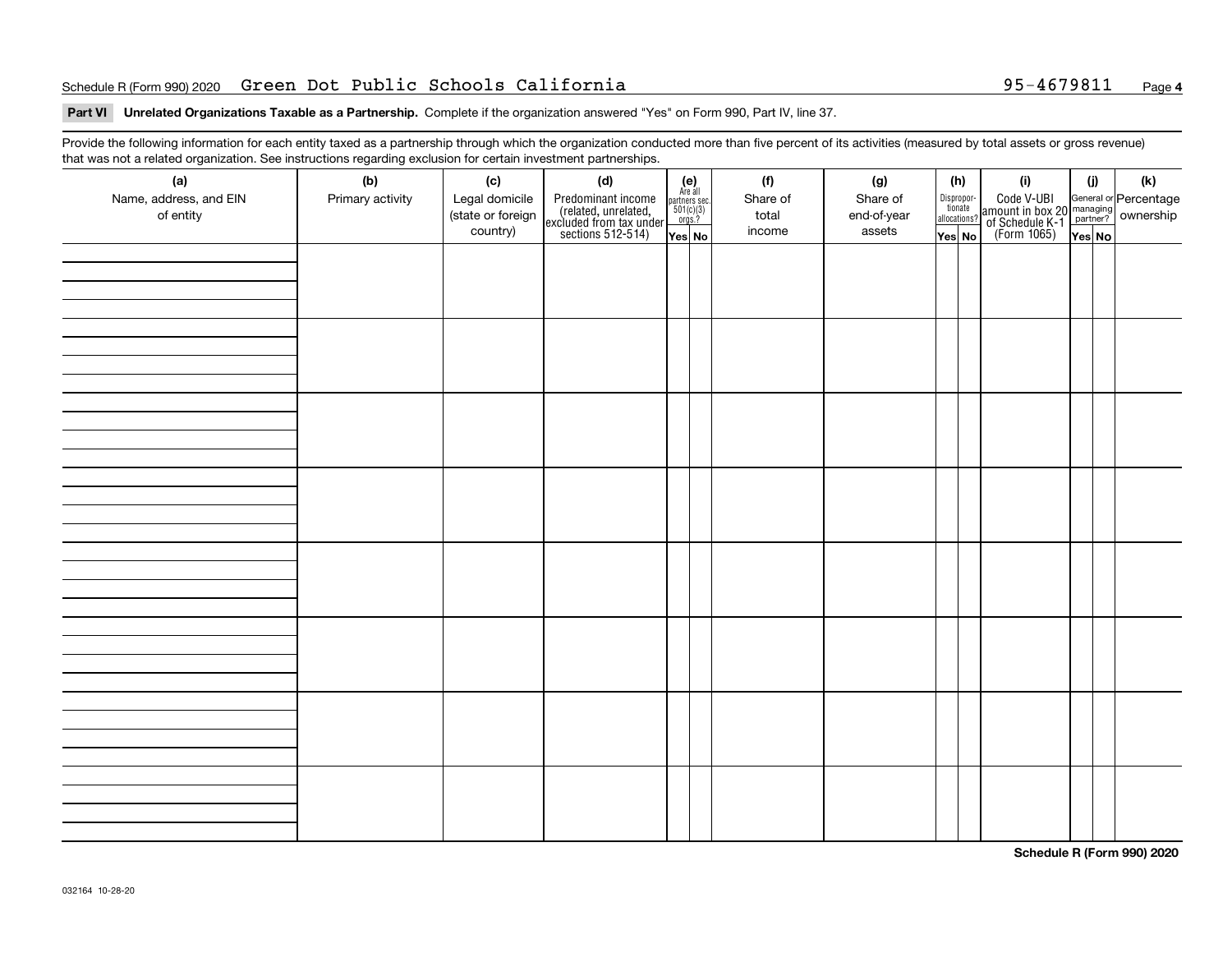### **Part VII Supplemental Information**

Provide additional information for responses to questions on Schedule R. See instructions.